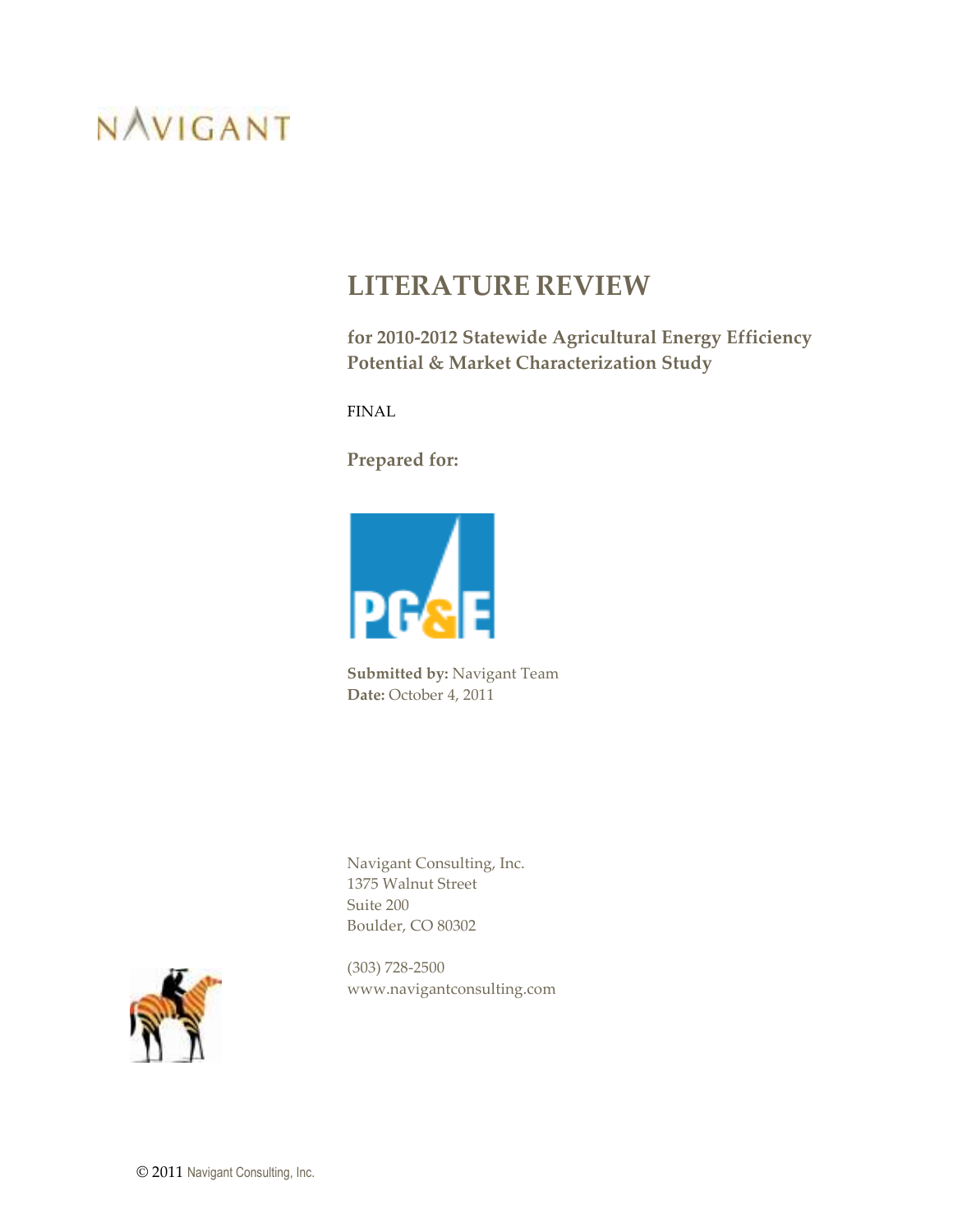# Table of Contents

| $\mathbf{1}$ |       |        |
|--------------|-------|--------|
|              | 1.1   |        |
|              | 1.2   |        |
|              | 1.3   |        |
|              | 1.4   |        |
|              | 1.5   |        |
|              | 1.6   |        |
|              | 1.7   |        |
| 2            |       |        |
|              | 2.1   |        |
|              | 2.2   |        |
|              | 2.3   |        |
|              | 2.4   |        |
| 3            |       |        |
|              |       |        |
| 4            |       |        |
|              | 4.1   |        |
|              | 4.2   |        |
|              | 4.2.1 |        |
|              | 4.2.2 |        |
|              | 4.3   |        |
|              | 4.4   |        |
|              | 4.5   |        |
| 5            |       |        |
|              |       |        |
| 6            |       |        |
|              | 6.1   |        |
|              | 6.2   |        |
|              | 6.3   |        |
|              | 6.4   |        |
|              | 6.5   |        |
| 7            |       |        |
|              | 7.1   |        |
|              | 7.2   |        |
|              |       | Page 1 |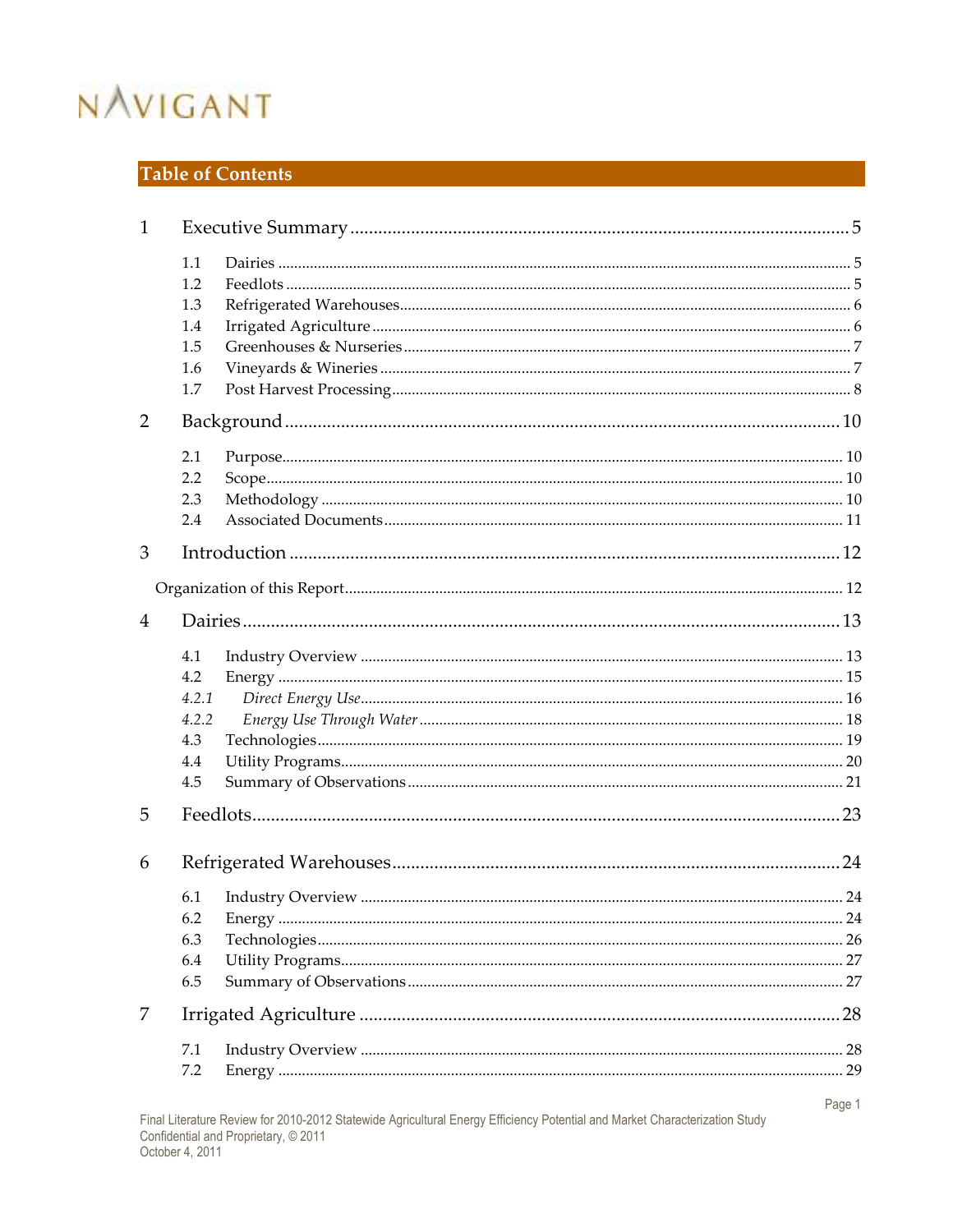|    | 7.3    |  |  |  |  |  |
|----|--------|--|--|--|--|--|
|    | 7.4    |  |  |  |  |  |
|    | 7.5    |  |  |  |  |  |
| 8  |        |  |  |  |  |  |
|    | 8.1    |  |  |  |  |  |
|    | 8.2    |  |  |  |  |  |
|    | 8.3    |  |  |  |  |  |
|    | 8.4    |  |  |  |  |  |
|    | 8.5    |  |  |  |  |  |
| 9  |        |  |  |  |  |  |
|    | 9.1    |  |  |  |  |  |
|    | 9.2    |  |  |  |  |  |
|    | 9.3    |  |  |  |  |  |
|    | 9.4    |  |  |  |  |  |
|    | 9.5    |  |  |  |  |  |
|    | 9.6    |  |  |  |  |  |
| 10 |        |  |  |  |  |  |
|    | 10.1   |  |  |  |  |  |
|    | 10.1.1 |  |  |  |  |  |
|    | 10.1.2 |  |  |  |  |  |
|    | 10.1.3 |  |  |  |  |  |
|    | 10.2   |  |  |  |  |  |
|    | 10.2.1 |  |  |  |  |  |
|    | 10.2.2 |  |  |  |  |  |
|    | 10.2.3 |  |  |  |  |  |
|    | 10.3   |  |  |  |  |  |
|    | 10.3.1 |  |  |  |  |  |
|    | 10.3.2 |  |  |  |  |  |
|    | 10.3.3 |  |  |  |  |  |
|    | 10.4   |  |  |  |  |  |
|    | 10.5   |  |  |  |  |  |
| 11 |        |  |  |  |  |  |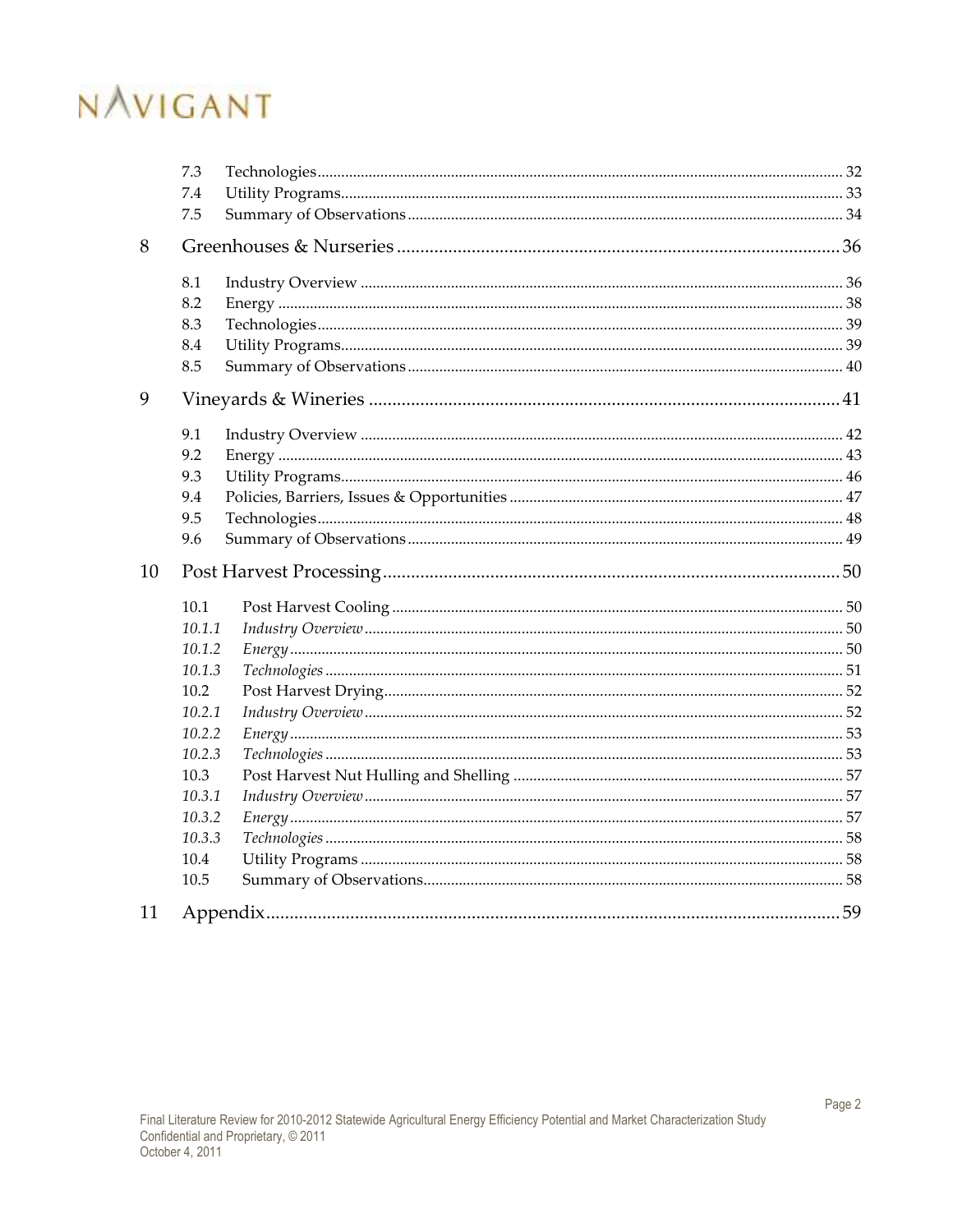# **List of Figures**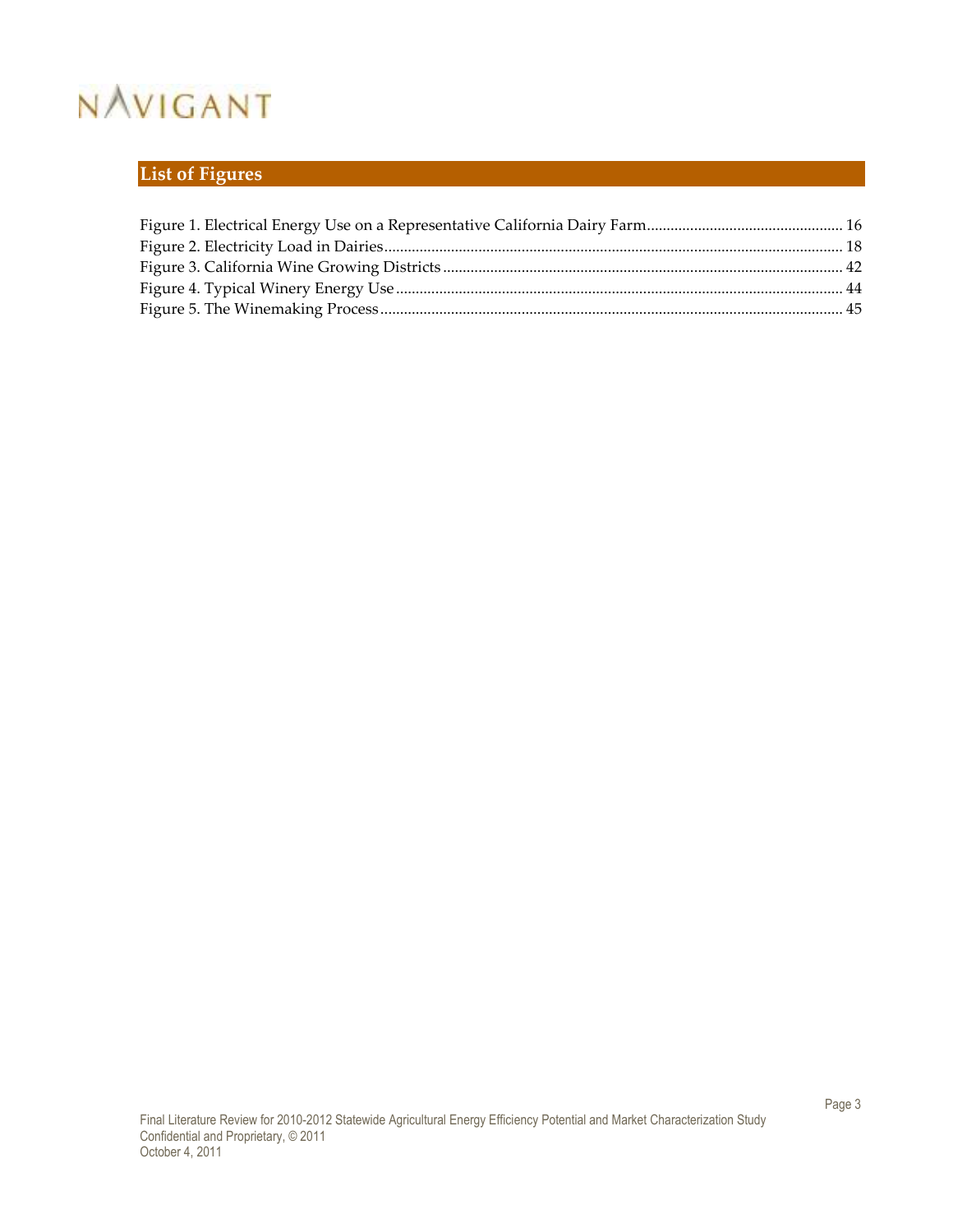# **List of Tables**

| Table 2. Results of 1994-1995 Baseline Equipment Survey of Dairies in San Joaquin Valley 17 |  |
|---------------------------------------------------------------------------------------------|--|
|                                                                                             |  |
|                                                                                             |  |
|                                                                                             |  |
|                                                                                             |  |
|                                                                                             |  |
|                                                                                             |  |
|                                                                                             |  |
| Table 10. Summary of Greenhouse & Nursery Farm Statistics for Key Subsegments 36            |  |
| Table 11. Examples of Energy Efficiency Technologies for Greenhouses & Nurseries  39        |  |
|                                                                                             |  |
|                                                                                             |  |
|                                                                                             |  |
|                                                                                             |  |
|                                                                                             |  |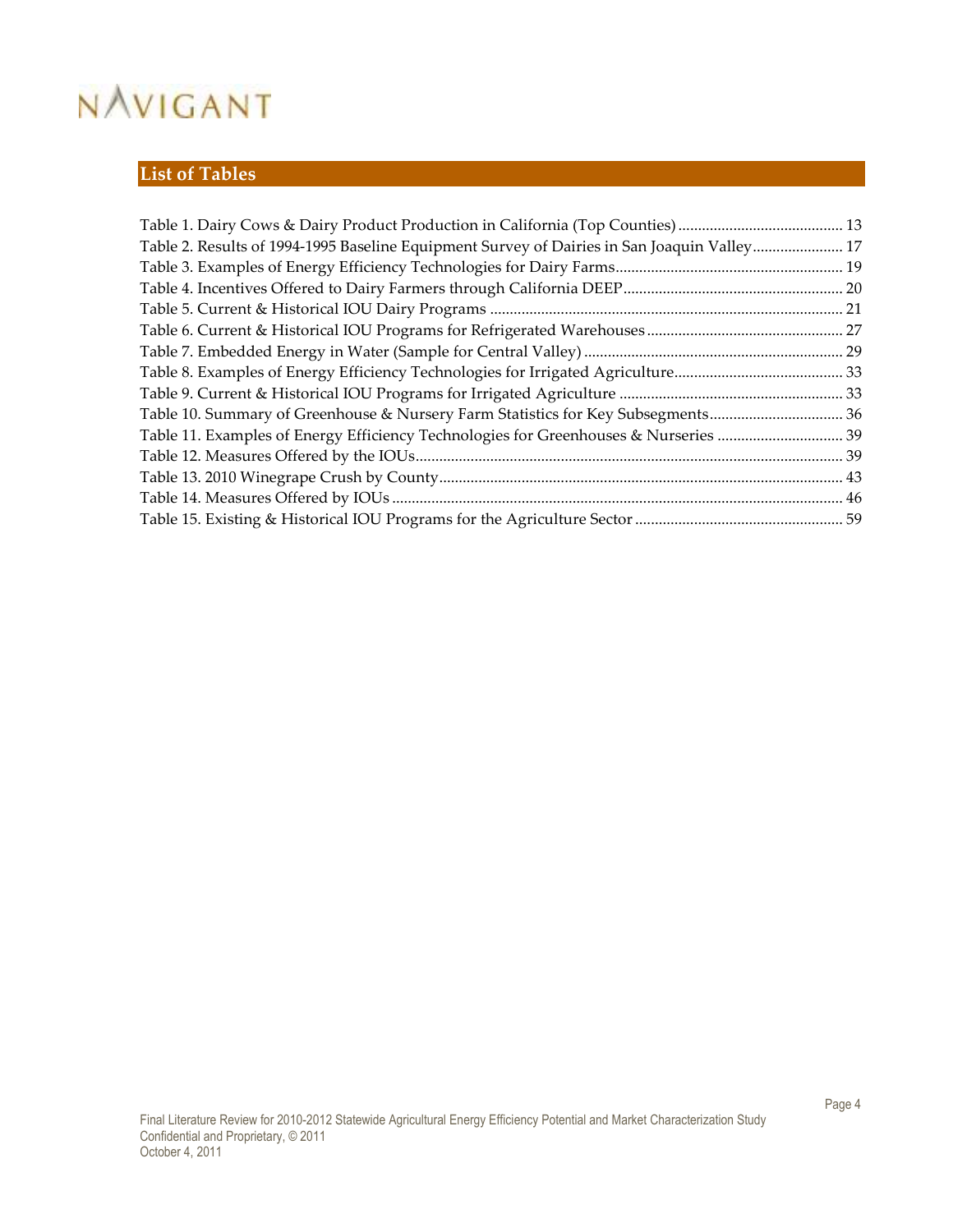### **1 Executive Summary**

This Literature Review is the first in a series of six reports pertaining to the *2010-2012 Statewide Agriculture Market Characterization and Energy Efficiency Potential Study* managed by Pacific Gas & Electric (PG&E) on behalf of PG&E, Southern California Edison (SCE), Southern California Gas (SCG), and San Diego Gas & Electric (SDG&E), and the California Public Utilities Commission (CPUC). This Study focuses on the following segments within California's agriculture industry: Dairies, Refrigerated Warehouses, Irrigated Agriculture, Greenhouses & Nurseries, Vineyards & Wineries, and Post Harvest Processing.

The purpose of this Literature Review is to inform all parties involved in the Study of foundational knowledge that will be used throughout the development of the Research Plan, Sampling Plan, Survey Instruments, primary research and analysis, and the remainder of the reports associated with this effort. The rest of this Executive Summary contains a summary of key findings extracted from resources related to each of the agriculture industry segments included in the Study.

### **1.1 Dairies**

The dairy industry includes the production of milk on dairy farms and the processing of milk into products like cheese, milk powder, and butter. The focus of this Study is on the dairy farms that produce fluid milk.

#### **Key Findings & Observations**

- Energy use in dairies is well understood and well documented, however, available baseline saturations and technology adoption rates are out of date. Are there more up-to-date baseline surveys (conducted within the past 3-5 years)?
- Through various programs, PG&E and SCE have offered a number of energy efficiency measures to dairies in their territories. These programs have also offered audits and educational programs to dairy customers. No programs were found for SDG&E of SoCalGas dairy customers.
- A 2006-2007 report commissioned by the California Milk Advisory Board found that California's dairies should focus on process efficiency improvements.
- Anaerobic digesters are among the most promising technologies for livestock customers, offering an important waste management and cost reduction tool. However, widespread adoption of anaerobic digesters is limited by some of California's air management districts' pollution standards.
- Management of electricity consuming equipment to reduce or limit summer peak demand may be an additional area of focus for the sector and the IOUs.

#### **1.2 Feedlots**

Feedlots are used to fatten livestock, primarily cattle, before slaughter.

#### **Key Findings & Observations**

• Cattle feedlots are not heavy users of energy. Electrical and/or natural gas requirements are primarily to power feed mills, which blend food and nutrients for the animals, and pumps for water.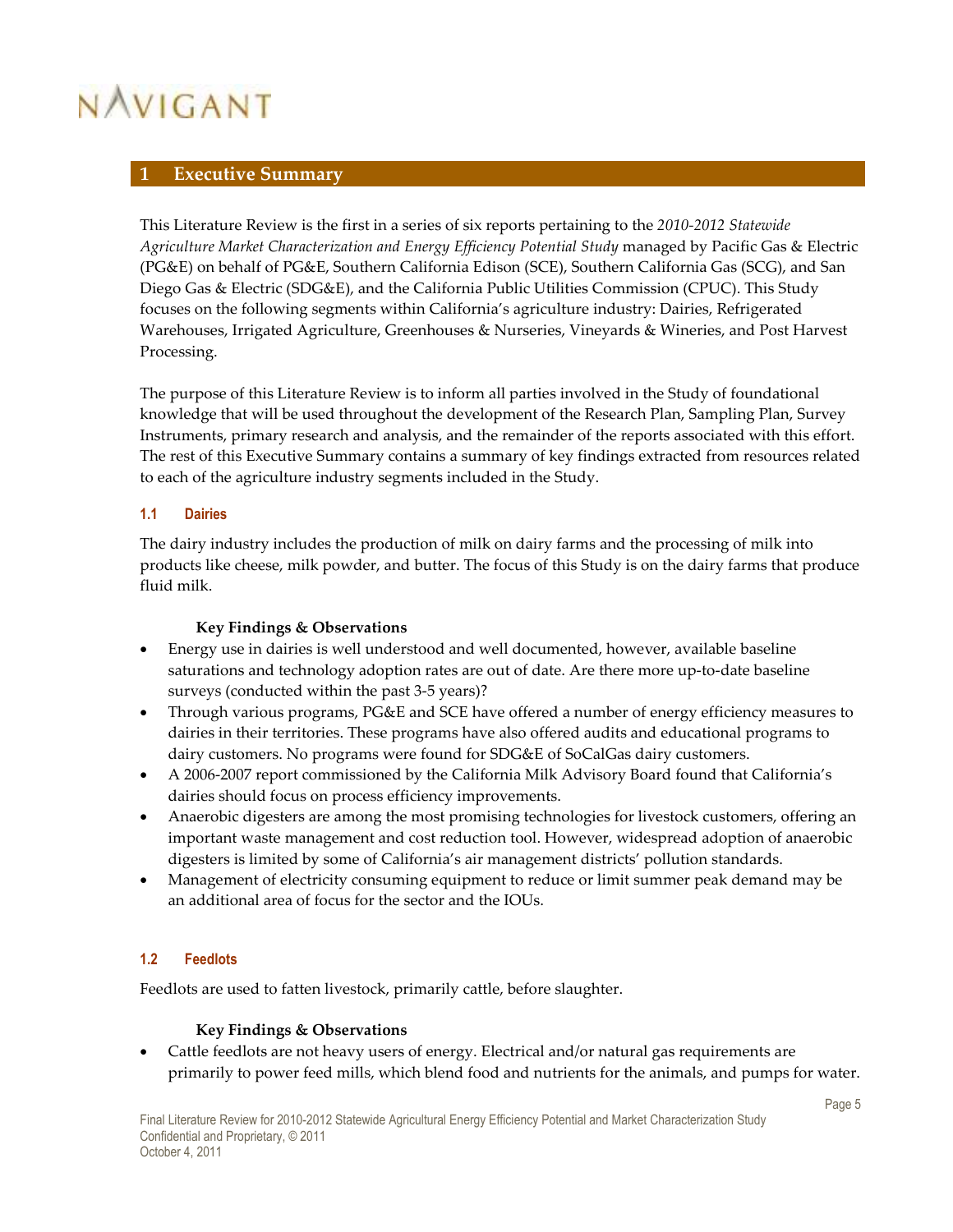Some lighting may be required in some facilities. A baseline survey to understand potential energy efficiency opportunities may be appropriate, especially for feed mills. Other energy uses on the feedlots can be addressed with standard technology (lighting measures) and equipment that is already available for irrigation (pumps, drip irrigation).

• As for dairies, anaerobic digesters are among of the most promising technologies for livestock customers, offering an important waste management and cost reduction tool. However, widespread adoption of anaerobic digesters is limited by some of California's air management districts' pollution standards.

### **1.3 Refrigerated Warehouses**

Companies offer refrigerated warehousing and cold storage services for raw or processed fruit and vegetable products, including processed meats, and frozen prepared dishes. These facilities are located in the Central Coast, Southern California, Bay Area, Sacramento Valley region and the San Joaquin Valley. The industry is segmented by private facilities operated by food processing companies housing goods before shipments of finished products, and public facilities operated by wholesalers and supermarkets.

PG&E currently offers education, audits and rebates to its refrigerated warehouse customers through two programs. No existing programs were identified for SCE, SoCalGas or SDG&E customers.

#### **Key Findings & Observations**

- The most important market driver for this industry is to reduce electricity costs.
- Existing programs have primarily focused on one-off measures aimed at single machines. Is adoption, and saturation of baseline and efficient technologies well understood by the IOUs?
- IOUs could partner with warehouse companies at the corporate level to support the adoption of ISO 500001, the Energy Management Standard.
- Site-specific management conditions determine the energy intensity of each warehouse. Additional energy efficiencies may be achieved with the adoption of the California Energy Commission's 2009 Nonresidential Compliance Manual for Refrigerated Warehouses. Further research is needed to identify best management practices to significantly reduce product loss. Many of these are likely tied to energy savings, although proof of concept would be required to verify that assumption, and would thus provide the IOUs with another way to help these customers reduce their energy use.

#### **1.4 Irrigated Agriculture**

The irrigated agriculture segment is a major user of electricity, primarily for pumping. PG&E and SCE have offered various programs to customers in the irrigated agriculture segment, focusing primarily on pumps and pump tests. SoCalGas participated in the APEP II program with PG&E and SCE but otherwise has not offered specific programs or measures. SDG&E provides free pump tests but otherwise has not offered specific programs or measures in recent years.

#### **Key Findings & Observations**

• Utility programs, measures, and other offerings focus the pumping plant efficient (pumps, pump tests) and irrigation system components while savings could also be achieved immediately with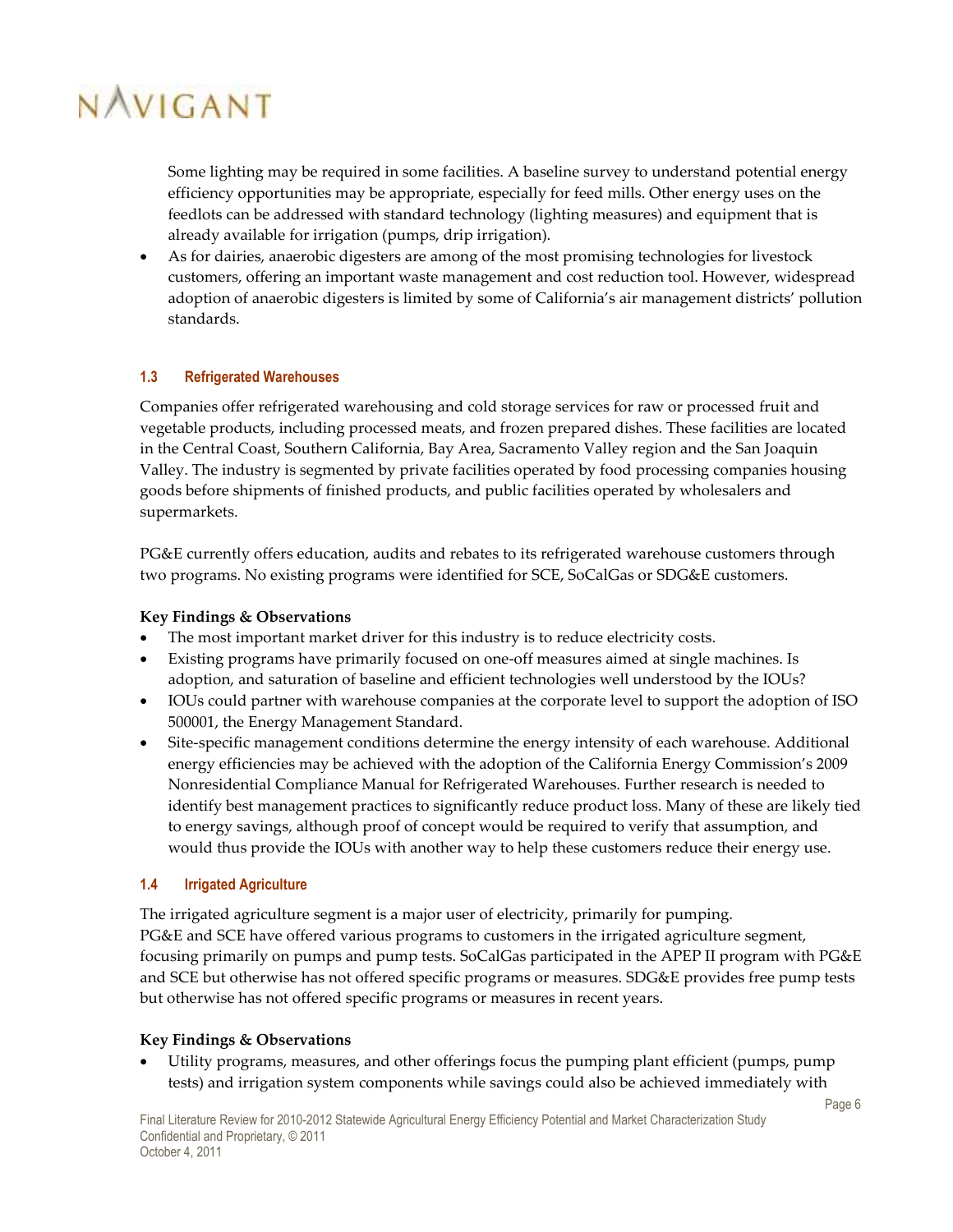improved groundwater well design and infrastructure. Also, some farms may still be using diesel and natural gas powered engines for water pumping.

- Providing energy and water conservation simultaneously is the key to a successful program.
- Embedded energy savings must be identified and recognized under CPUC energy efficiency programs to access deep savings within this sector. New program evaluation metrics would be needed to calculate overall energy savings if indirect savings were allowed by the CPUC. The reduced use resulting from emerging irrigation and planting methods could be accounted as an incentive to adopt more efficient water and energy conservation technologies. New programs may be designed to offer a holistic resource management approach where farms can receive incentives for both direct and indirect energy savings, water use efficiency improvements, greenhouse gas emission reductions, reduced run-off and other environmental benefits.
- There is insufficient empirical research data to determine the total technical potential of additional energy conservation and efficiency in California's irrigated agriculture
- There is a lack of information to assess adoption rates of cultural practices and irrigation systems that deliver both water and energy conservation.
- The impacts of "conversion acres", those that migrate from irrigation district delivered surface water to groundwater sources, are not currently quantified.

#### **1.5 Greenhouses & Nurseries**

The Greenhouses & Nurseries segment includes:

- o Nurseries which grow crops and ornamentals for transplanting
- o Greenhouses which grows plants for commercial landscaping (ornamentals) and commercial crop production (e.g., tomatoes and cucumbers)
- o Mushroom Production
- o Floriculture

PG&E, SoCalGas, and SDG&E currently offer rebates for energy efficiency measures targeting greenhouses and irrigation measures targeting water use in the sector.

#### **Key Findings & Observations**

- There is a lack of basic industry information about the Greenhouses & Nurseries segment.
- High-intensity energy and water requirements cannot be addressed without establishing baseline of information.
- A dedicated market characterization study of this segment may be needed to properly understand energy consumption patterns and opportunities to achieve savings and efficiency improvements.

#### **1.6 Vineyards & Wineries**

Wine Industry segment includes:

- o Vineyards that cultivate winegrapes
- o Wineries that crush, process and bottle wine products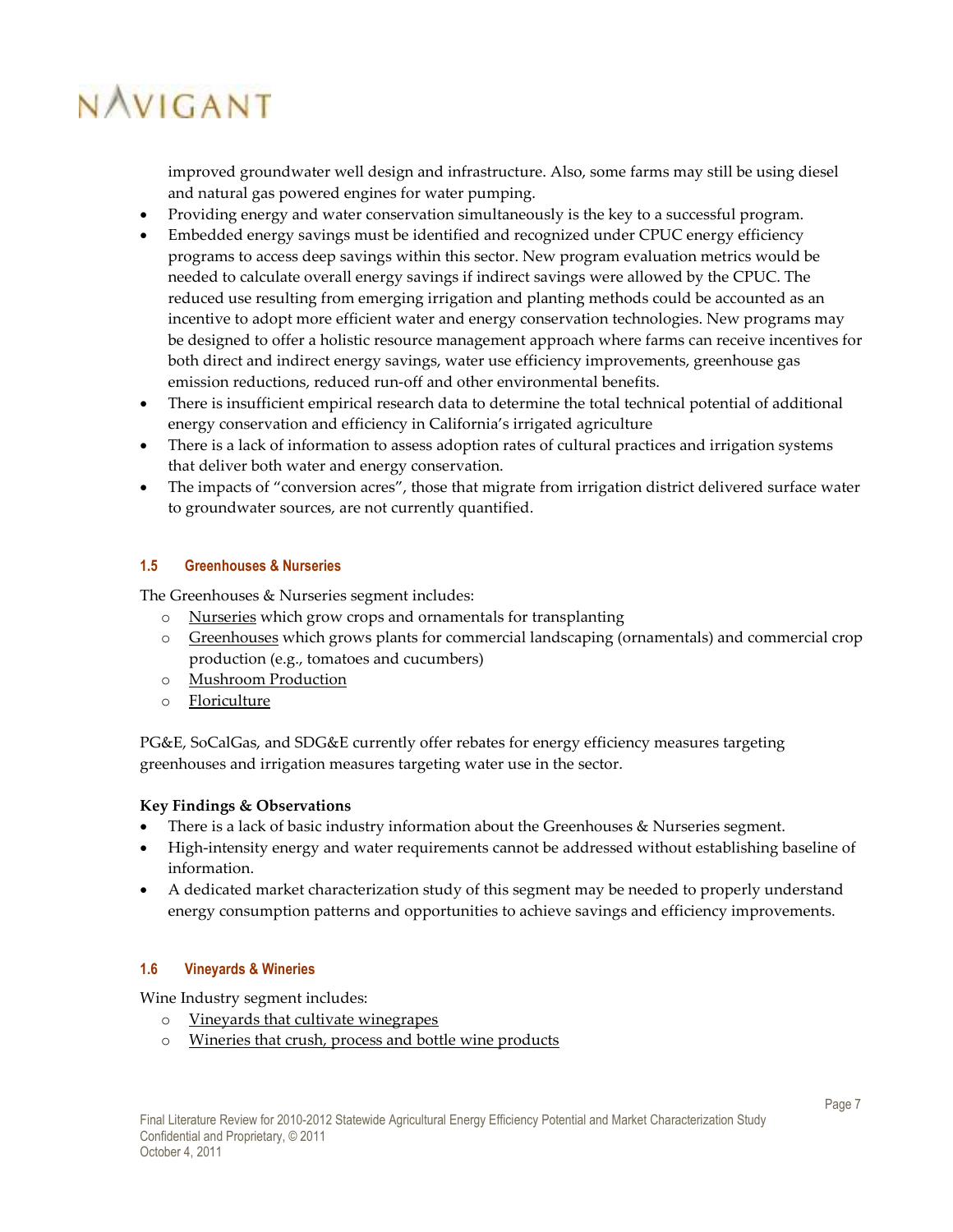PG&E currently runs a targeted program providing technical support and equipment rebates to wineries. Vineyards receive the products and services offered to the Irrigated Agriculture segment by all of the IOUs.

### **Key Findings & Observations**

- Wineries are active participants in efficiency and renewable IOU programs.
- Vineyards and wineries have embraced resource conservation and sustainability principles.
- Wineries have new opportunities to advance energy management practices by adopting the 2011 ISO 50001 international energy management standard.

### **1.7 Post Harvest Processing**

On or near frame post harvest processing activities primarily consist of cooling fresh market fruits and vegetables, drying of fruit and vegetable crops, and hulling and shelling of nut crops. Post harvest activities are energy intensive. California's IOUs have not offered any recent programs that directly targeted the post-harvest handling industry. A number of PG&E and SCE programs have offered audits and rebates for energy efficiency equipment, for which post-harvest processors could have been eligible. However, adoption and participation rates were not evaluated for this particular market segment. No programs were found for SDG&E or SoCalGas customers.

### **Key Findings & Observations**

- The accumulated effect of utilizing best practices and adopting continuous improvements deliver a highly productive agricultural industry.
- There is insufficient published information on energy use, potential for energy conservation or adoption rate of emerging technologies for this industry, especially post harvest drying and nut hulling and shelling. It may be appropriate to conduct surveys to assess the interest in energy management and technology adoption needs of this industry.
- There is a fundamental incompatibility between the drivers of this sector, especially post harvest drying, and the adoption of efficient technologies. Post harvest drying is extremely seasonal and investments in equipment are only made when necessary. Solar drying technologies are an ideal example as these appear to offer significant potential to reduce energy use in post harvest drying but they are expensive. At the same, the seasonal demand of the post harvest activities coincides with summer peak loads so the positive impact of solar technologies (and any energy efficiency technology) would be realized in energy use and demand reductions. The IOUs may consider focusing on developing attractive, collaborative subsidies (by partnering with agencies focusing on water and air pollution) that would incent customers to adopt efficient technologies.
- IOU efficiency programs have an opportunity to target post-harvest cooling. The Post-harvest cooling section offers valuable recommendations from the University of California, Cooperative Extensions Post-harvest Specialist to advance energy conservation and efficiency improvements in this energy intensive segment. The following are examples of research needed for this sector:
	- Determining the minimum water flow needed in hydro-coolers.
	- Optimizing airflow rates and reducing pressure drop in forced-air coolers.
	- For vacuum coolers:
		- o Using a common refrigeration system for multiple vacuum tubes.
		- Minimizing the time water is sprayed in the water spray operation.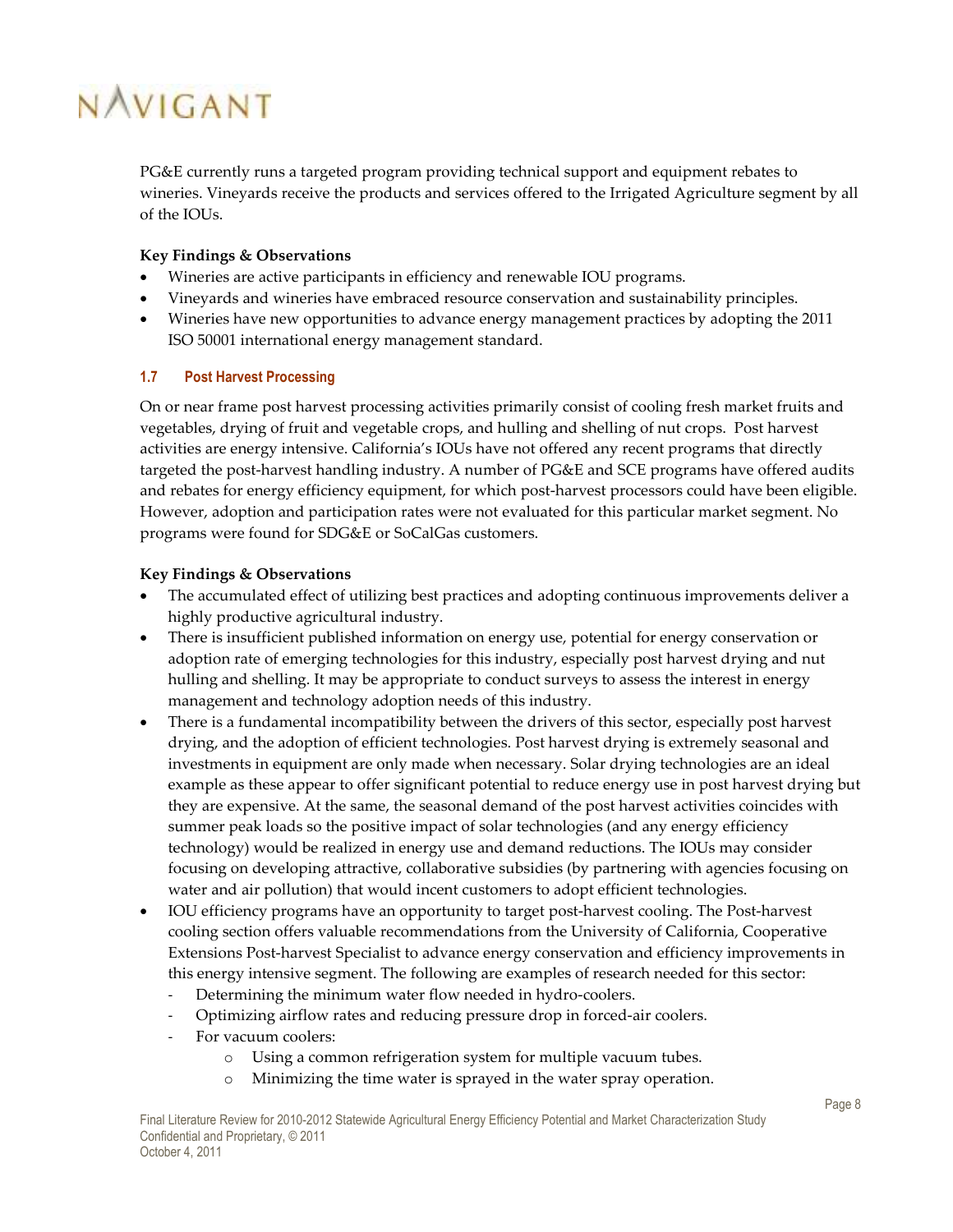

- o Using high-speed vacuum pumps.
- o Installing direct expansion or flooded evaporators.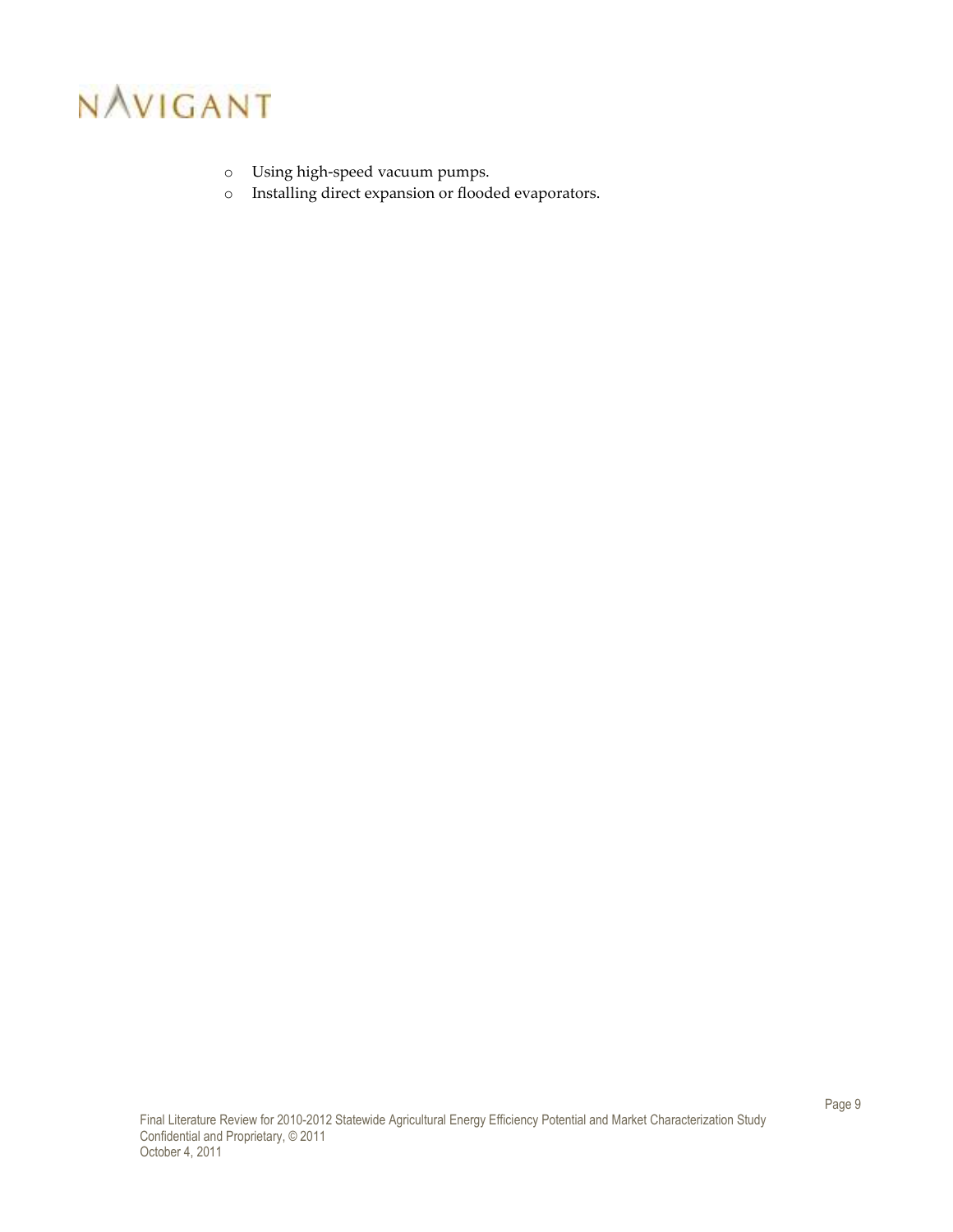### **2 Background**

#### **2.1 Purpose**

Navigant Consulting, Inc. (Navigant) has been selected by California's Investor Owned Utilities (IOUs) to undertake a comprehensive assessment of the state's agricultural sector's energy efficiency needs and potentials. Pacific Gas & Electric is the contract manager for this effort, on behalf of the Program Advisory Committee (PAC), which includes representatives of the four IOUs (PG&E, SCE, SDG&E, SoCalGas) and the California Public Utilities Commission (CPUC).

The statement-of-work (SOW) for the *Statewide Agriculture Market Characterization and Energy Efficiency Potential Study* ("the Study") provides that the purpose of this Literature Review is to assemble a complete picture of existing research, knowledge, and data pertaining to the Agriculture Industry, in general and specifically in California.<sup>1</sup> The Literature Review ensures that foundational information is available to inform all parties involved in the Study throughout the development of the Research Plan, Sampling Plan, Survey Instruments, primary research and analysis, and reports. This report is one of six reports included in this Study.

#### **2.2 Scope**

Agriculture Industry segments included in this Literature Review are the seven listed in the project SOW: Dairies, Refrigerated Warehouses, Irrigated Agriculture, Greenhouses & Nurseries, Vineyards & Wineries, and Post Harvest Processing. Due to their low energy requirements relative to the other sectors, primarily for lighting and pumping, feedlots may be omitted from the Study in favor of the energy-intensive Greenhouses & Nurseries' subsegment Floriculture or Mushroom production. A cursory review of feedlots is provided in this report pending an official decision regarding the scope of the Study.

#### **2.3 Methodology**

Navigant performed a comprehensive review of relevant research reports, industry and market assessments, data, potentials studies, evaluations, and market assessments related to the agriculture industry generally, and with a specific focus on California. The secondary resources included the U.S. Department of Agriculture's Agricultural Census, statistics and publications, the California Department of Food and Agriculture's publications, statistics, and data, the County Agricultural Commissioner's Data for California, RD&D Roadmap documents published by the California Energy Commission, and reports for the IOUs, CPUC, and POUs. Navigant identified industry and trade associations where they existed as these may be able to provide information about their industries during the primary data collection phase.

This Literature Review contains summaries of relevant and available background information for each sector. Relevant information includes industry information (key players, statistics, and trends), baseline and foundational knowledge related to energy and water end-uses, and related technologies, IOU

<sup>1</sup> PG&E, Statement-of-Work

Final Literature Review for 2010-2012 Statewide Agricultural Energy Efficiency Potential and Market Characterization Study Confidential and Proprietary, © 2011 October 4, 2011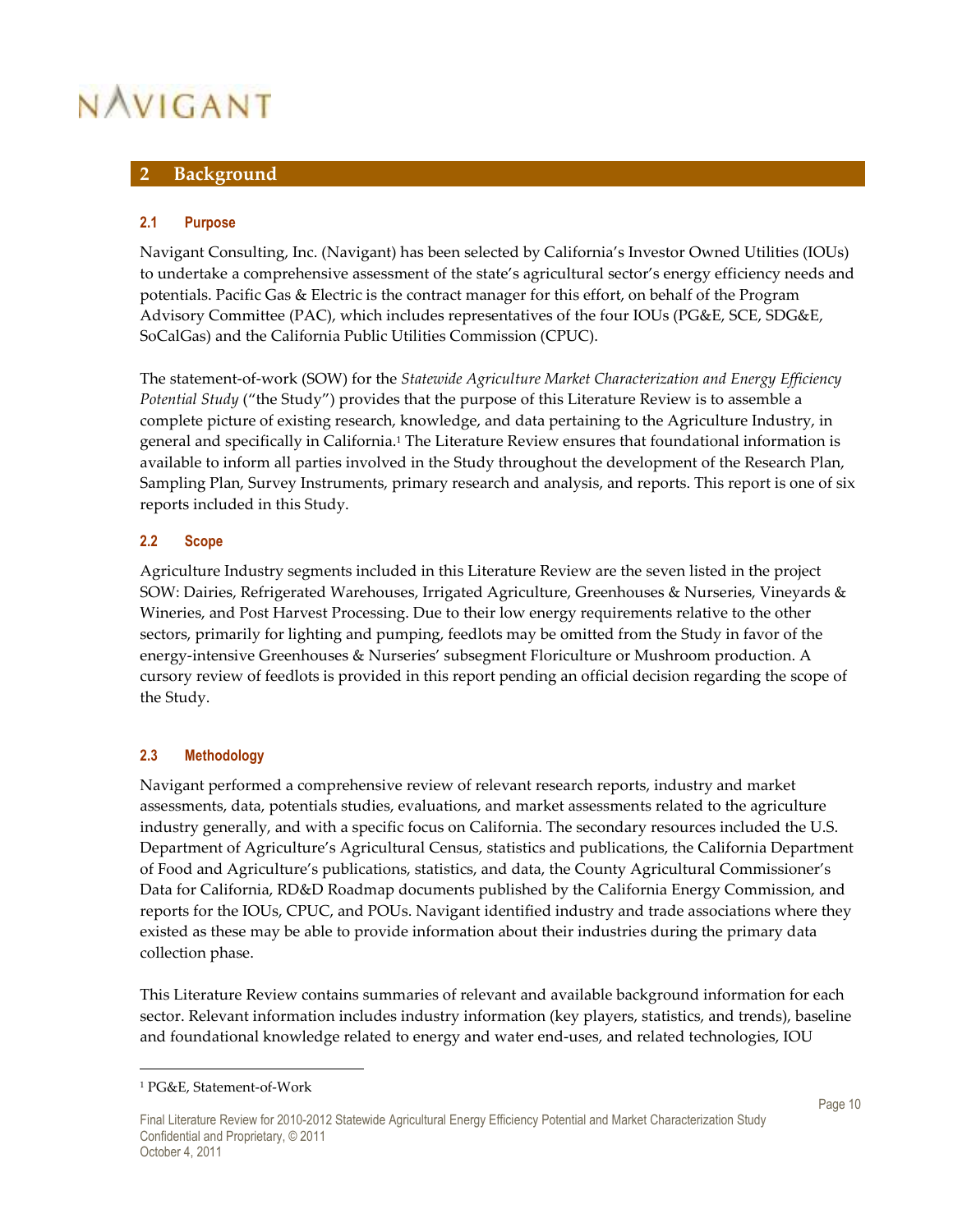program offerings and measures related to each sector. Wherever possible, gaps in existing knowledge and opportunities for energy efficiency programs or research were noted. Available information varied by sector and some areas are much better understood than others.

### **2.4 Associated Documents**

This report includes a separate appendix with the Annotated Bibliography, which includes summaries for important resources associated with this Literature Review and the project generally. The resources in the Annotated Bibliography are organized to include the full citation for the report, abstracts and/or direct quotes, and links to the resource (where available).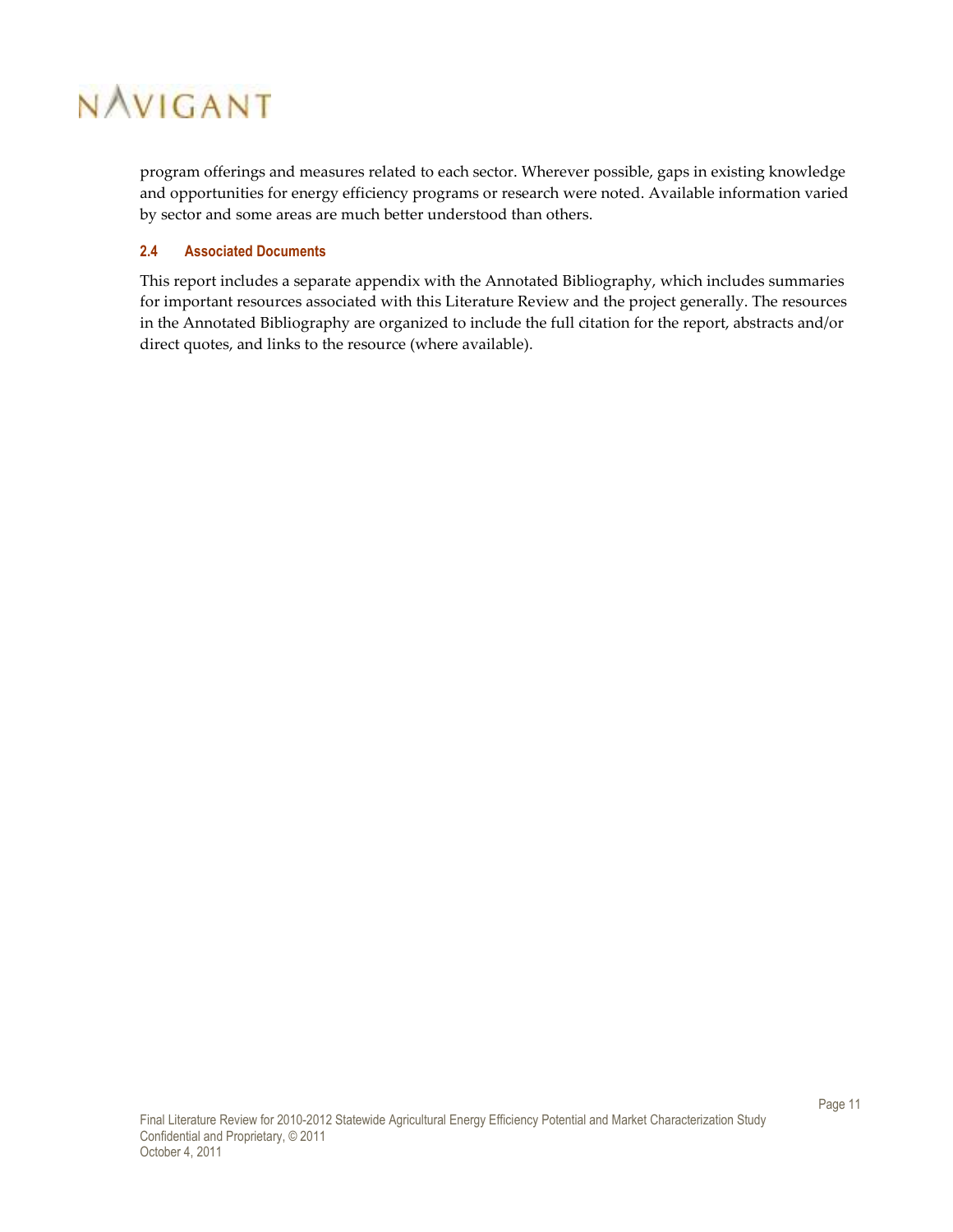# **3 Introduction**

California is the nation's top agricultural producer and exporter, and a major player in the global agricultural market (top 10). The sector generates over \$36 billion in gross cash receipts annually through the production of over 81,500 farms and ranches. And yet resource constraints and economic considerations pose ongoing complications for the growth and sustainability of these sectors.

In particular, limited water resources across the state will continue to affect the sector indefinitely. Although irrigated agriculture is the most vulnerable to water constraints, every segment included in this Study relies on water for key operational activities.

Energy costs have been and remain another significant pressure on economically vulnerable farming and animal production businesses, as well as on industries related to those businesses, such as post harvest processing and refrigerated warehouses. Waste production presents an environmental challenge, especially for feedlots, dairies, and other concentrated animal production operations, although potential opportunities to reincorporate waste streams abound, such as when leveraged for waste-to-energy, composting, and secondary products.

Technologies available to mitigate energy use, water use, and waste issues have been largely limited to pumps for irrigation, dairy-related measures, and improved lighting, better motors, and other technologies, such as solar PV or solar water heating, that can be applied across many sectors. To access deeper savings, increased penetration of existing technologies will be needed along with development of increasingly improved options with better performance at lower costs. Waste mitigation and diversion in the form of new and better practices and technologies will be critical to reducing environmental impacts and maintaining profitability.

#### **Organization of this Report**

This Literature Review contains ten sections, including the Executive Summary and this section, and sections on Dairies, Refrigerated Warehouses, Irrigated Agriculture, Greenhouses & Nurseries, Vineyards & Wineries, Post Harvest Processing and an Appendix summarizing general agriculture sector programs currently offered by the IOUs as well as a list of evaluations found through secondary research.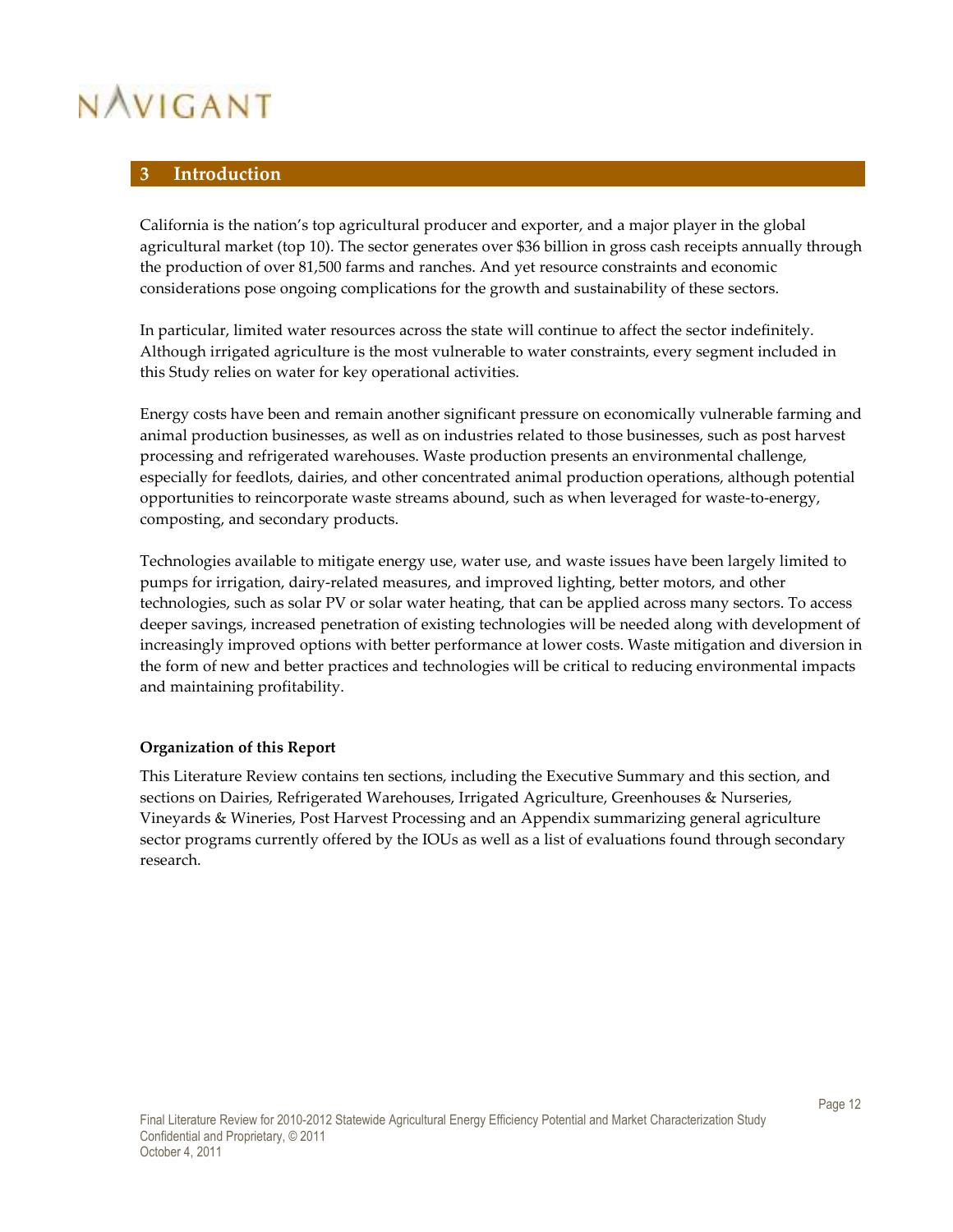# **4 Dairies**

Dairies have long been an important part of California's agricultural economy. Since the early 1990s when California surpassed Wisconsin as the largest producer of fluid milk, the State has become responsible for about 22 percent of the national milk supply, approximately 40.6 billion pounds of milk in 2007.<sup>2</sup>

California's milk production is mostly concentrated in five counties—Tulare (27%), Merced (14%), Kings (10%), Stanislaus (10%) and Kern (9%)—which together represent 71 percent of state production.<sup>3</sup> The top counties in the state account for the vast majority of the cow population and dairy product production as well (see Table 1).

| County                               | <b>Farms with Dairy</b><br>Cows | Cows      | <b>Commodity Value of Dairy Products</b><br>(in \$1,000) |
|--------------------------------------|---------------------------------|-----------|----------------------------------------------------------|
| <b>California Total</b>              | 2,165                           | 1,840,730 | \$6,569,172                                              |
| <b>Top Counties Total</b>            | 1,349                           | 1,562,018 | \$5,609,219                                              |
| Tulare                               | 289                             | 474,497   | \$1,685,257                                              |
| Merced                               | 280                             | 273,242   | \$969,019                                                |
| <b>Stanislaus</b>                    | 268                             | 191,729   | \$690,029                                                |
| Kings                                | 140                             | 163,600   | \$551,827                                                |
| Kern                                 | 52                              | 124,756   | \$464,985                                                |
| San Joaquin                          | 132                             | 109,336   | \$407,432                                                |
| Fresno                               | 93                              | 114,768   | \$436,486                                                |
| San Bernardino                       | 95                              | 110,090   | \$404,184                                                |
| <b>Top Counties as Percent Total</b> | 62%                             | 85%       | 85%                                                      |

#### **Table 1. Dairy Cows & Dairy Product Production in California (Top Counties)<sup>4</sup>**

#### **4.1 Industry Overview**

The majority of the milk produced in California is controlled by four major dairy cooperatives: California Dairies, Inc., Land O'Lakes, Dairy Farmers of America (DFA), and Humboldt Creamery, which was formerly independent, but is now owned by Foster Farms Dairy. In 2004, these producers represented over 80 percent of fluid milk production in California.<sup>5</sup> Of these cooperatives, only California Dairies, Inc. is based in-state, while the rest are national organizations.

 $\overline{a}$ 

<sup>2</sup> USDA, National Agricultural Statistics Service (NASS), 2007 Census of Agriculture – California State and County Data, Volume 1, Part 5, 2009.

<sup>3</sup> California Agricultural Production Statistics, California Agricultural Statistical Review, 1. Available: http://www.cdfa.ca.gov/statistics/

<sup>4</sup> NASS 2007 Census, 2009.

<sup>5</sup> California Institute for Food and Agricultural Research. 2004. *Technology Roadmap: Energy Efficiency in California's Food Industry*. California Energy Commission, PIER Energy-Related Environmental Research. CEC-500-2006-073.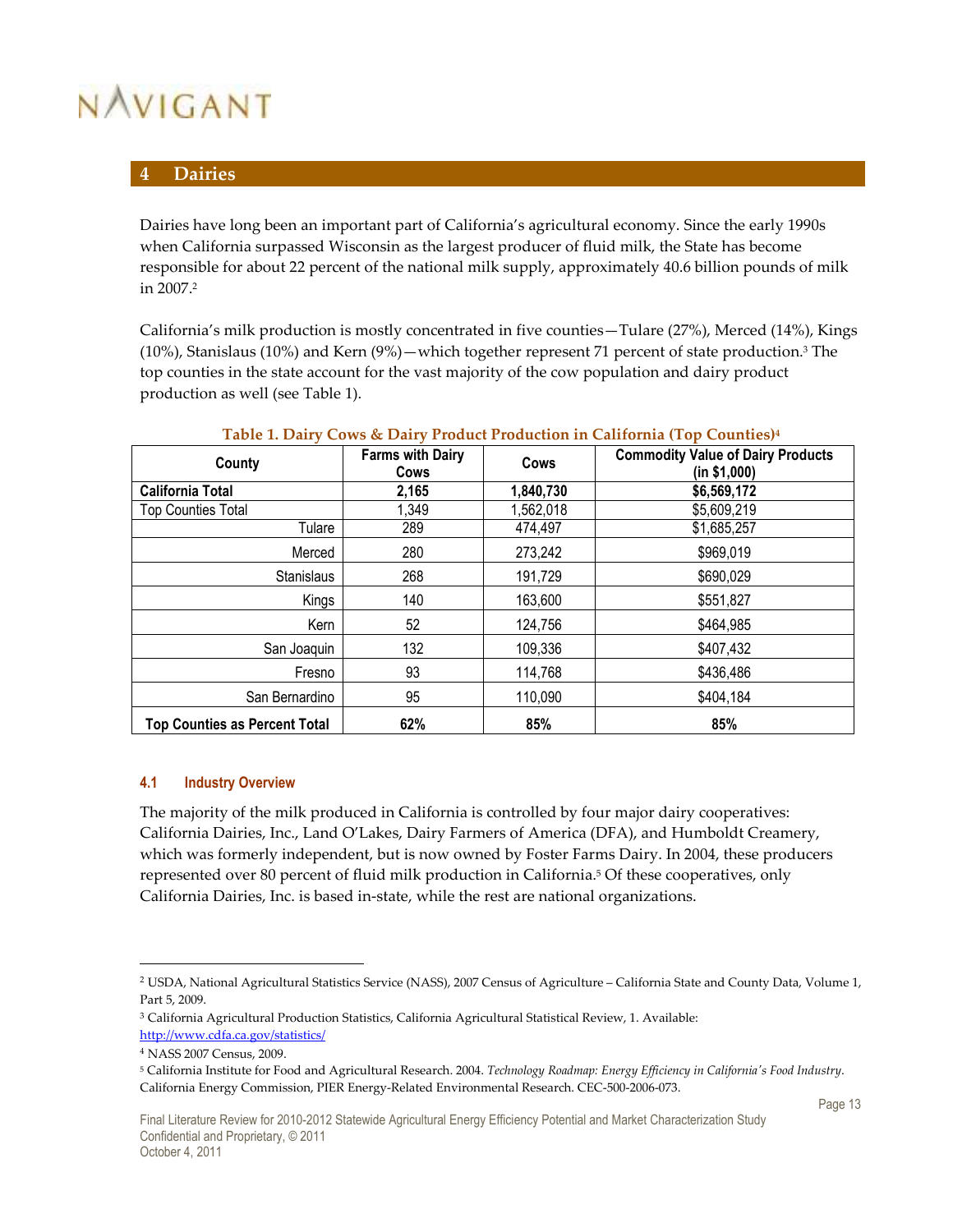#### **Trends**

Across the country, the dairy industry as a whole is trending toward vertical integration<sup> $6$ </sup>, and California is no exception. Since 1987, the total number of California farms has declined steadily while the milk cow population has risen.<sup>7</sup> Dairy cooperatives have played a major role in the industry's consolidation, in part because their exemption from anti-trust laws<sup>8</sup> enables dairy cooperatives to serve as marketers of raw milk, as well as processors and manufacturers of dairy products.<sup>9</sup> As noted earlier, a small number of dairy cooperatives control the majority of milk production—as well as marketing—in California and across the United States, and there is even consolidation amongst these large cooperatives. Two former large California dairy cooperatives—the California Cooperative Creamery and Cal-West Dairymen, Inc.—became part of the DFA cooperative in the past decade.

#### **Economic Challenges**

Despite the dominance of California's milk production on the national market, the statewide dairy industry is under economic pressure brought on by several years of declining milk prices and reduced demand for fluid milk. This trend is further compounded by high energy costs and environmental concerns related to air and water quality.<sup>10</sup>

Although the crisis of low prices started in the early part of the last decade, the severity of the problem dramatically increased between spring 2008 and 2009, when national milk prices dropped to even with, and at times below, production costs.11 Over 100 California dairies closed in 2009 as a result of the price drops.**12** Simultaneously, milk production costs rose sharply in a short time, Between 2006 and 2009, milk production costs increased by 28 percent, in contrast to a 24 percent increase in the previous 15 years combined (from 1990 to 2005).**<sup>13</sup>** Skyrocketing feed prices were largely to blame.**<sup>14</sup>**

In California, high prices for electricity and natural gas create additional pressure, as do environmental regulations related to air and water quality, and higher business operating costs (taxes, etc.).15 Issues related to taxes will not be explored in depth here but should be noted as an important element of the overall stressors on the industry as a whole.

#### **Strategic Direction – McKinsey Report**

<sup>6</sup> Lowe and Gereffi, 2009, pg. 5.

<sup>7</sup> USDA, 2009.

<sup>8</sup> Miller, James J. and Don P. Blayney, *Dairy Backgrounder, LDP-M-145-01*, United States Department of Agriculture Economic Research Service, July 2006, pg. 6. http://www.ers.usda.gov/publications/ldp/2006/07Jul/ldpm14501/ldpm14501.pdf The exemption is through the Capper-Volstead Act, passed in 1922, which provides specific exemptions from anti-trust laws to associations of agricultural producers. US Code Title 7, Section 291 & 292. http://frwebgate.access.gpo.gov/cgi-

bin/getdoc.cgi?dbname=browse\_usc&docid=Cite:+7USC291 9 Miller and Blayney, 6.

<sup>10</sup> California Agricultural Production Statistics, California Agricultural Statistical Review, 1. Available: http://www.cdfa.ca.gov/statistics/

<sup>11</sup> Ellerby, Justin, *Challenges and Opportunities for California's Dairy Economy*, California Center for Cooperative Development, 2010, 5.

<sup>12</sup> Ellerby, 5.

<sup>13</sup> Ellerby, 5.

<sup>14</sup> Ellerby, 5.

<sup>15</sup> Ellerby, 99-105.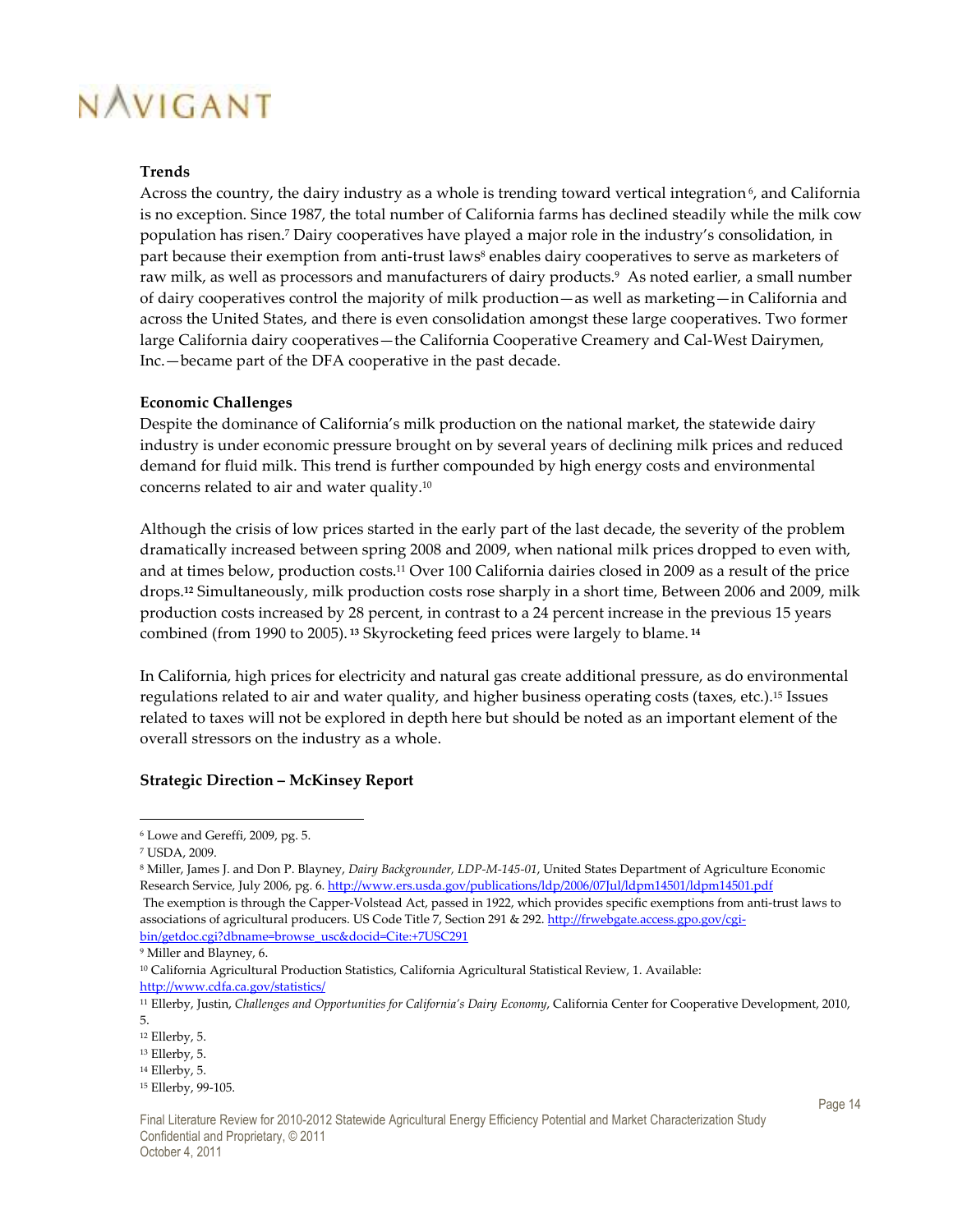In 2005, the California Milk Advisory Board commissioned McKinsey & Company to conduct a study of the challenges and opportunities facing California's dairy industry. McKinsey & Co. provided its findings in a two-part report: "Foundations for a Consumer-Driven Dairy Growth Strategy", released in 2006, and "Options for a Consumer-Driven Dairy Growth Strategy", released in 2007 (collectively, the "McKinsey Report"). The report identified environmental regulations as one of three key challenges for California's dairy industry and cited the issue with anaerobic digesters as an example.

Because the McKinsey Report is not available to the public, a summary of the findings related to anaerobic digesters is excerpted here from the report *Challenges and Opportunities for California's Dairy Economy*16*:*

The main thrust of the [McKinsey] report's recommendation in this regard is that improved research is necessary to improve the scientific basis for regulations, which the industry has often contended are misaligned with biochemical and operational realities. The conflict over NOx emissions from anaerobic digesters is only one of the most recent and prominent examples… Much of the work of UC Davis researcher … Dr. Frank Mitloehner has changed many assumptions informing dairy regulations. His studies have revised the estimated environmental impact of manure lagoons downward and instead shift emphasis to impacts from cows' crude protein intake, cow belching, silage off-gassing, and aerobic manure decomposition.<sup>17</sup>

Finally, the McKinsey Report found that "further investment in production efficiency is also necessary if the state is to build back a strong advantage in total cost of milk production, particularly against other competitive Western states. Pre-harvest and processing research and development may have been relatively neglected in this regard in favor of marketing and promotion."18 Energy use is a key parameter related to the conversation around production efficiency and could offer an important opportunity for the IOUs to work with industry on harvesting deeper savings with existing equipment through process efficiency improvements.

In general, the McKinsey report is extremely well regarded within the dairy industry and its findings could be used strategically by IOU program managers seeking to better understand the needs of their dairy customers.

#### **4.2 Energy**

Dairy farms have been studied extensively and the California IOUs appear to have a thorough understanding of how energy is used on-farm, and of the technologies available for conservation purposes. Utility programs have been deployed to the industry over the past few years to help dairy farm customers reduce their energy consumption. Energy is also consumed through the water required for dairy farm operation, both process related (e.g., hot water for cleaning, water for washing waste into waste lagoons) and irrigation related. Finally, livestock waste presents a unique opportunity for wasteto-energy conversion technologies to reduce on-farm electricity and natural gas requirements.

<sup>16</sup> Ellerby, 99-105.

<sup>17</sup> Ellerby, 102.

<sup>18</sup> Ellerby, 102.

Final Literature Review for 2010-2012 Statewide Agricultural Energy Efficiency Potential and Market Characterization Study Confidential and Proprietary, © 2011 October 4, 2011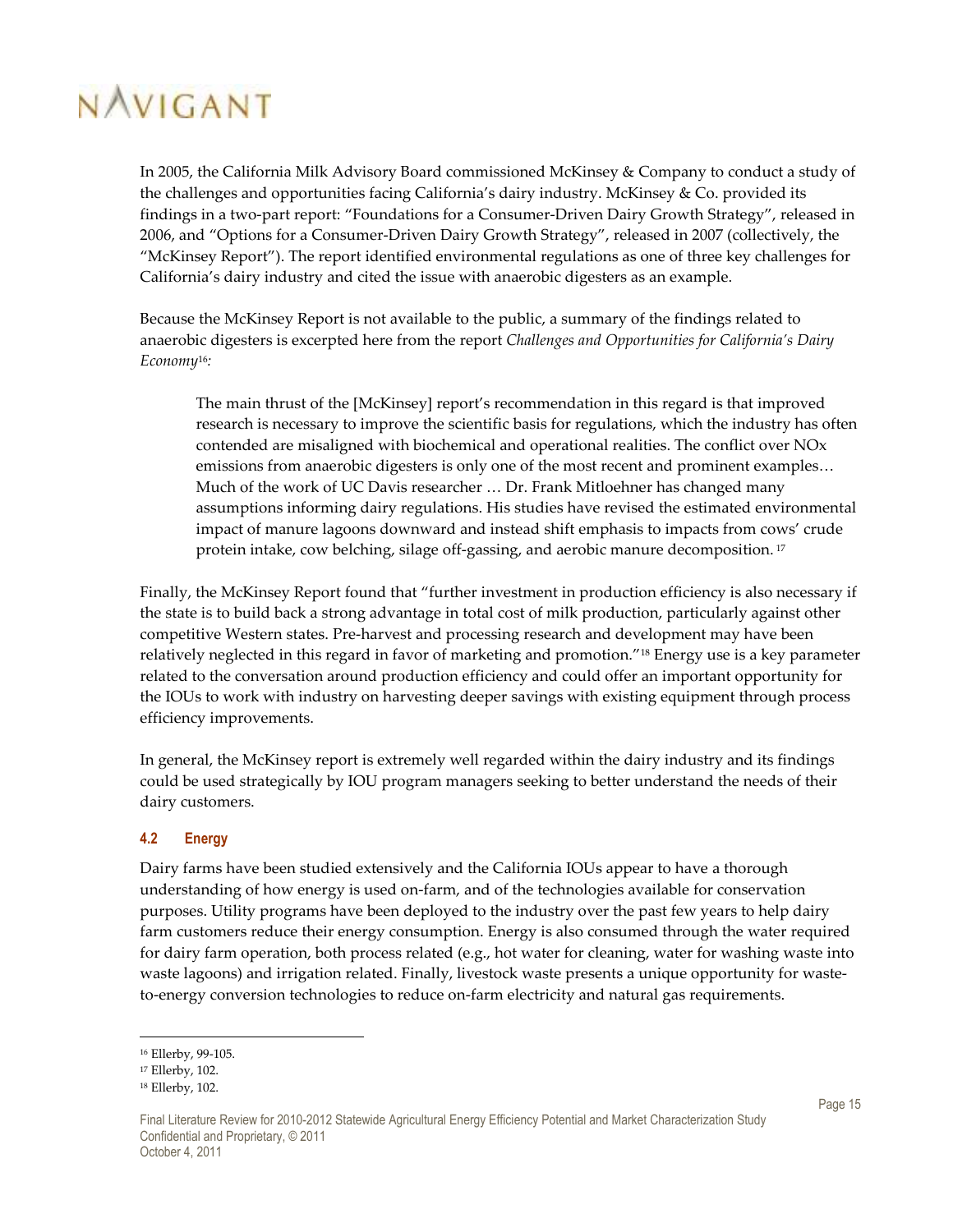$\overline{a}$ 

### *4.2.1 Direct Energy Use*

Major energy end-uses include harvest, cooling and storing milk, water pumping and heating, ventilation, and lighting.19 Electricity is the main energy source for most processes on a dairy farm. SCE's *Dairy Farm Energy Management Guide* provides a breakdown of electrical energy use on a representative California dairy farm, which is reproduced in Figure 1.



### **Figure 1. Electrical Energy Use on a Representative California Dairy Farm<sup>20</sup>**

SCE's *Dairy Farm Energy Management Guide*21, published in 2004, provides detailed descriptions of electrical end-uses, summarized as follows:

- The milking system ("milk harvest") extracts milk from dairy cows and transports the milk to on-farm storage systems. The vacuum pump is the key energy use within the milk harvest process.
- Milk cooling is the single largest electrical energy end-use on dairy farms. Milk must be cooled from about 99°F to at least 50°F. Compressors, condensers, evaporators, thermostatic expansion valves, and heat exchangers are equipment related to the milk refrigeration process.
- Lighting is a large electrical users on dairy farms, especially large farms that operate on or near 24-hour per day cycles. Different types of lighting are required for specific needs: visually intensive task lighting, lighting for livestock handling, and general lighting.
- Because dairy cows are susceptible to heat stress, proper ventilation is critical for ensuring dairy production levels and animal well-being.
- Heated water is used for cleaning milking systems and must meet specific temperatures to prevent contamination.

<sup>19</sup> Collar, C. et al, *Dairy and Livestock,* California Dairy Energy Project, 2000. http://www.energy.ca.gov/process/agriculture/ag\_pubs/calif\_dairy\_energy.pdf

<sup>20</sup> Southern California Edison, *Dairy Farm Energy Efficiency Guide*, http://www.sce.com/b-sb/design-services/dairy-farm-energyefficiency-guide.htm

<sup>21</sup> Southern California Edison, *Dairy Farm Energy Efficiency Guide*, http://www.sce.com/b-sb/design-services/dairy-farm-energyefficiency-guide.htm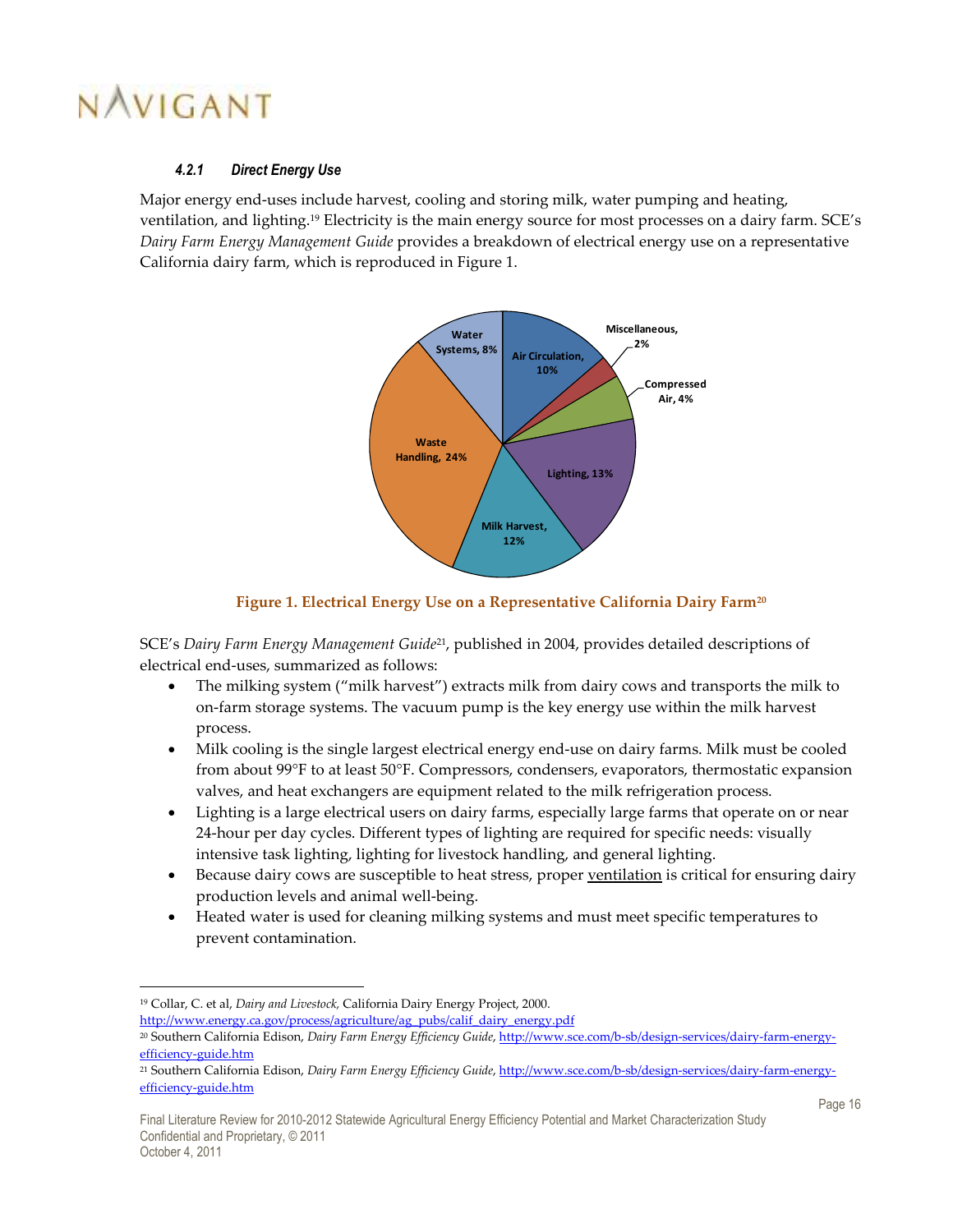- Water pumping is needed to supply fresh water to dairy cows, and for washing and other onfarm uses.
- Compressed air is increasingly used to help move animals throughout the dairy.

A survey of 93 dairies in the San Joaquin Valley, conducted in 1994-1995, established baseline data on vacuum pumps, pre-coolers, and water heaters (Table 2).22 Additionally, the SCE *Dairy Farm Energy Management Guide*, published in 2004, contains energy consumption ranges for specific equipment. However, this data may be out of date, and also does not provide insight on penetrations of various technologies. More recent, publicly-available baseline data on key equipment types, including efficiency levels and penetration, was not identified in the course of this research effort. This may represent an area of research for the IOUs to undertake as a precursor to designing programs to improve dairy energy efficiency.

| Equipment            | <b>Penetration by Technology Type</b>                   |  |
|----------------------|---------------------------------------------------------|--|
| Vacuum Pumps         | Water ring: 95%                                         |  |
|                      | Lobe Blower: 3%                                         |  |
|                      | Turbine: 2%                                             |  |
|                      | Average horsepower per milking unit: $1.02 \pm 0.28$ hp |  |
| Precoolers           | Heat exchangers (typically plate type coolers): 58%     |  |
|                      | Heat exchanges (with well water & chilled water): 36%   |  |
|                      | No precooling: 5%                                       |  |
| Water Heaters (fuel) | Propane: 68%                                            |  |
|                      | Natural gas: 26%                                        |  |
|                      | Electricity: 5%                                         |  |
|                      | Vacuum pump heat exchanger: 1 dairy                     |  |

# **Table 2. Results of 1994-1995 Baseline Equipment Survey of Dairies in San Joaquin Valley**

The UC Cooperative Extension study also calculated the average dairy electricity used to be 42 kWh per cow per month or the equivalent to over 504 kW hours per year.23 The SCE 2004 guide offers a wide range from 300 to 1,500 kWh per cow per year, while PG&E audit data offers a range from 700 to 900 kWh per cow per year.<sup>24</sup> These data points reveal an increase in electricity consumption per cow per year at dairy farms from the mid-1990s to the mid-2000s. This increase may be attributed in part to the increase in milk production per cow from 16,405 pounds per cow in 1995 to 18,204 pounds per cow in the year 2000.<sup>25</sup>

Figure 2 provides electricity consumption and peak demand load from audits conducted at dairy farms. Cow milk production declines during cold months, lowering total milk production, electricity demand

<sup>22</sup> Collar, C. et al, 2000.

<sup>23</sup> Collar, C. et al, 2000.

<sup>&</sup>lt;sup>24</sup> FX Rongere, PG&E, Tulare, November 9<sup>th</sup>., 2006 presentation

<sup>&</sup>lt;sup>25</sup> USDA, 2002 Statistical Bulletin Number 978, http://www.ers.usda.gov/publications/sb978/sb978.pdf

Final Literature Review for 2010-2012 Statewide Agricultural Energy Efficiency Potential and Market Characterization Study Confidential and Proprietary, © 2011 October 4, 2011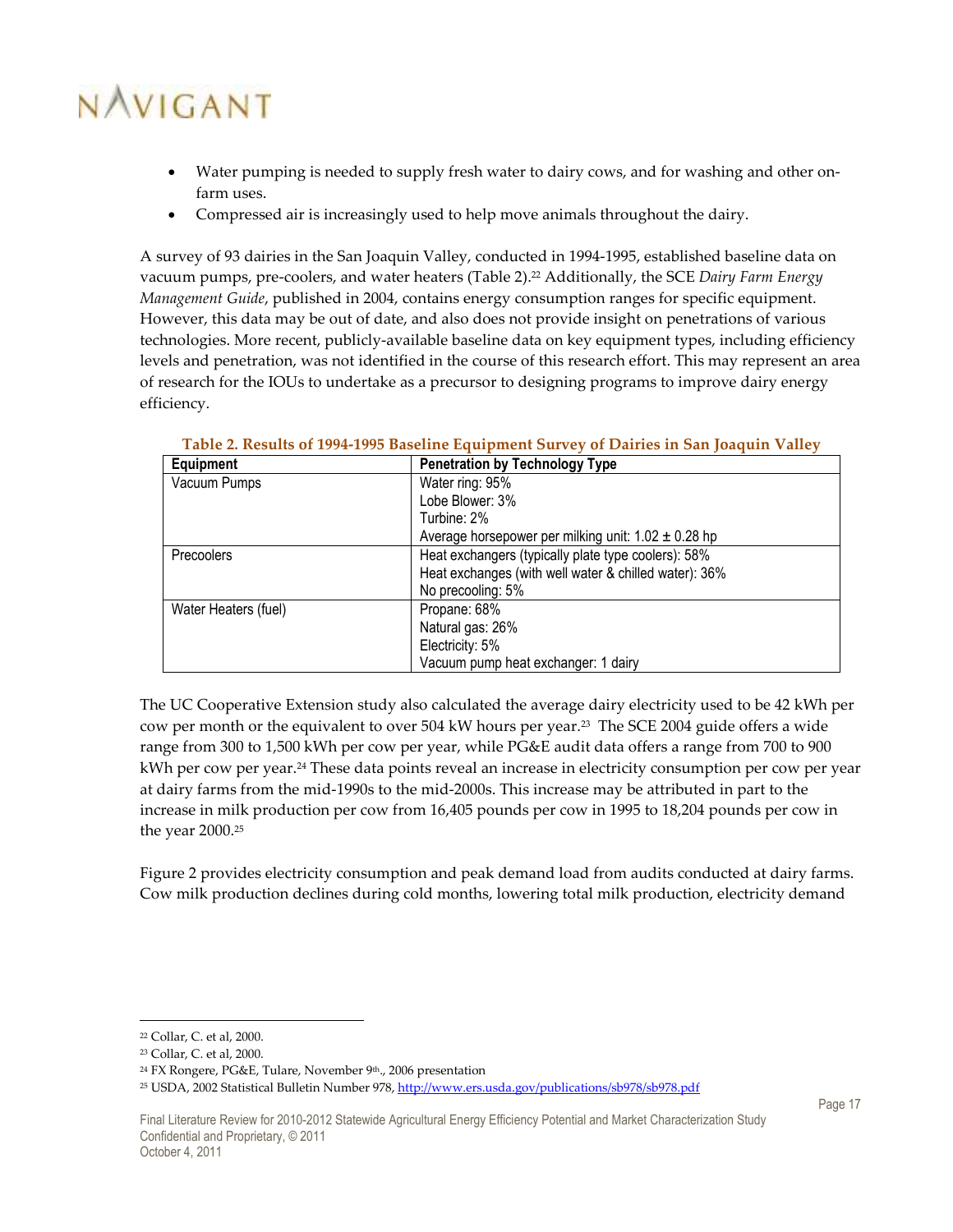#### and consumption.





#### *4.2.2 Energy Use Through Water*

Most dairy farms supplement purchased animal feed with on-farm irrigated feed crops. Irrigated agricultural practices are similar to those used by other field crop farmers growing alfalfa and corn. Water is also used to flush manure and bedding from cow barns with the effluent flowing to storage lagoons. The IOUs should seek to understand how much energy, direct and indirect, is related to dairy farm irrigation and practices.

Dairy farms also require hot water. Hot water is used for cleaning milking units, pipelines, receivers, and bulk milk storage tanks, which are all part of the milking system.<sup>27</sup> SCE's Dairy Farm Energy Management Guide<sup>28</sup> observes that the minimum hot water requirement is four gallons of  $170^{\circ}$ F ( $77^{\circ}$ C) water per milking unit for each rinse/wash/rinse cycle and provides the following water temperatures for the milk equipment washing cycles:

- Pre-rinse cycle: 95°F 110°F
- Wash cycle: 155°F 170°F
- Acid rinse cycle: 95°F 110°F
- Sanitize cycle: 75°F (minimum depending on sanitizer directions)

<sup>26</sup> No units were available in this presentation document, FX Rongere, 2006.

<sup>27</sup> SCE, Dairy Farm Energy Management Guide, 85.

<sup>28</sup> SCE, Dairy Farm Energy Management Guide, 85.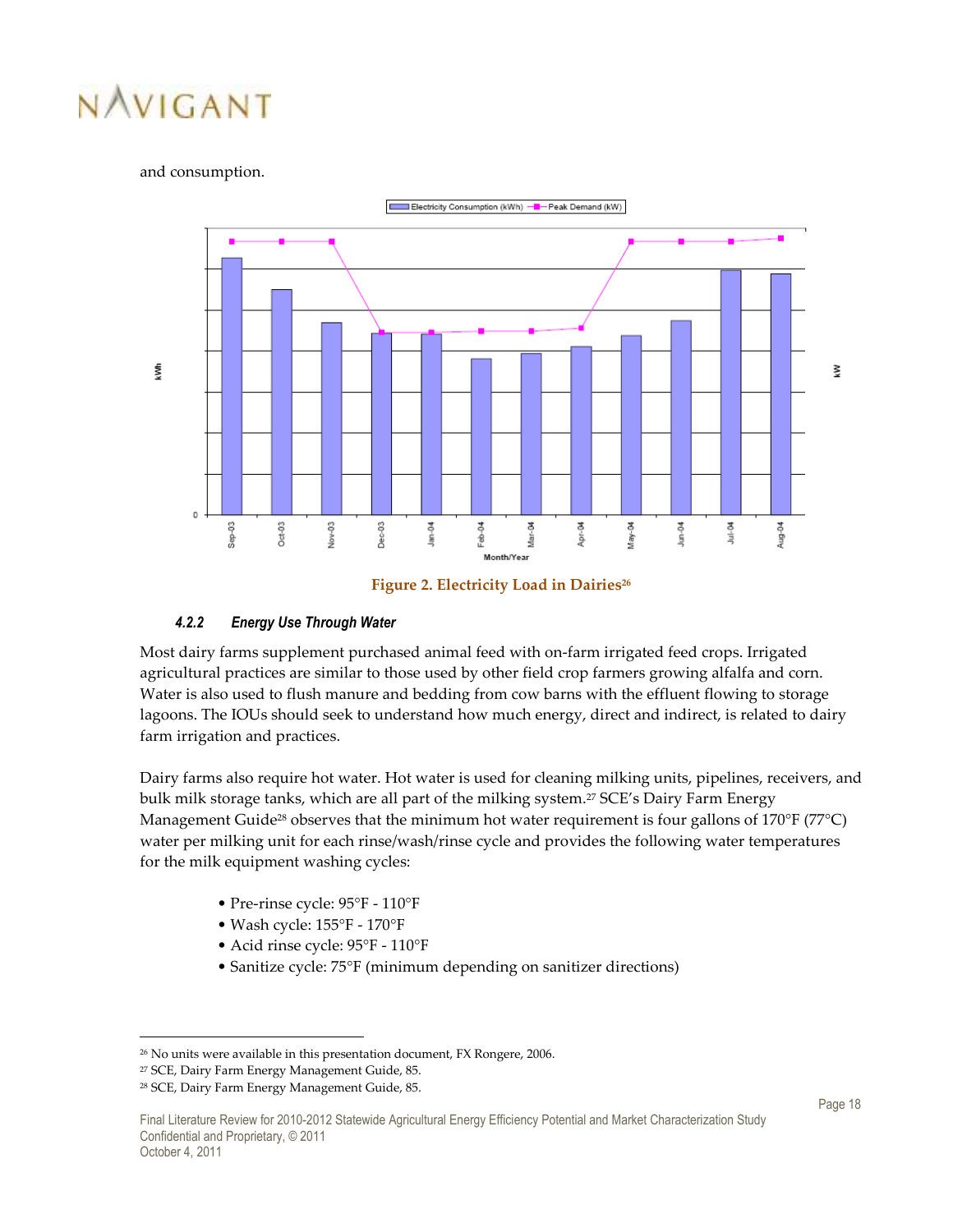### **4.3 Technologies**

There are numerous efficient technologies and equipment available to mitigate energy use on dairy farms. Table 3 provides examples of some of these technologies. Additionally, anaerobic digestion technology is highlighted below.

| End-Use                                                 | <b>Purpose</b>                  | <b>Existing</b>            | <b>Efficient/Emerging</b>                 | <b>Benefits/Barriers</b>                                                                                                                                                 |
|---------------------------------------------------------|---------------------------------|----------------------------|-------------------------------------------|--------------------------------------------------------------------------------------------------------------------------------------------------------------------------|
|                                                         |                                 | <b>Equipment</b>           | <b>Equipment</b>                          |                                                                                                                                                                          |
| Refrigeration                                           | Milk cooling                    | $\bullet$                  | • Refrigeration heat-<br>recovery systems | • Recover waste heat from milk-<br>cooling condensers which can<br>be used to preheat water for<br>washing milk equipment<br>• Improve efficiency of heat-<br>exchangers |
|                                                         |                                 |                            | • Water-cooled precoolers                 | $\bullet$ See above                                                                                                                                                      |
| <b>Pumping for</b><br>vacuum pumps and<br>milking pumps | Milk harvest                    | • Constant-<br>speed pumps | • Variable-speed drives                   | • May not be cost-effective for<br>smaller farms (fewer than 8<br>hours of milking per day)                                                                              |
| <b>Ventilation</b>                                      | Temperature<br>control for herd | $\bullet$ Fans             | • High-efficiency fans                    | • Improves direct cooling of<br><b>COWS</b>                                                                                                                              |
| Anaerobic<br>digesters                                  | Waste-<br>management            |                            |                                           | • Waste management system<br>• Energy-conversion system<br>• Do not currently meet existing<br>NO <sub>x</sub> restrictions in California                                |

### **Table 3. Examples of Energy Efficiency Technologies for Dairy Farms<sup>29</sup>**

# **Dairy Waste as Energy**

-

Waste management is a major concern for dairy farms. Many dairy farms in the San Joaquin Valley region manage between 1,000 to 10,000 cows, which generate significant amounts of solid waste. Manure from dairy cows contains water-contaminating nutrients, salts, bacteria, and organic matter, while air pollutants such as ammonia, volatile organic compounds, methane and nitrous oxide are given off by feed, manure as it decomposes, and the cows themselves.

Storage lagoons are a primary source of the air pollutants associated with dairy operations, and leakage from these holding areas can result in contamination of soil and water resources. Typically, some of the manure is spread as fertilizer on cropland at the dairy farm but this does not address all of the waste product. The Regional Water Quality Control Boards and the local Air Pollution Districts regulate the practices required by dairy farms to comply with environmental laws.

Anaerobic digesters using covered lagoons are a proven technology to extract methane gas from dairy waste to power on-farm electric generation using reciprocating engines. However, the adoption of maximum nitrous oxides limits at 9 parts per million of NOx, or 0.15 grams per brake horsepower-hour, established by the San Joaquin Air Pollution District and Sacramento Municipal Air Quality Management District, have significantly impacted the widespread adoption of these technologies by

Page 19

Final Literature Review for 2010-2012 Statewide Agricultural Energy Efficiency Potential and Market Characterization Study Confidential and Proprietary, © 2011 October 4, 2011

<sup>&</sup>lt;sup>29</sup> Madison Gas & Electric, http://www.mge.com/business/saving/BEA/\_escrc\_0013000000DP22YAAT-2\_BEA1\_CEA\_CEA-10.html,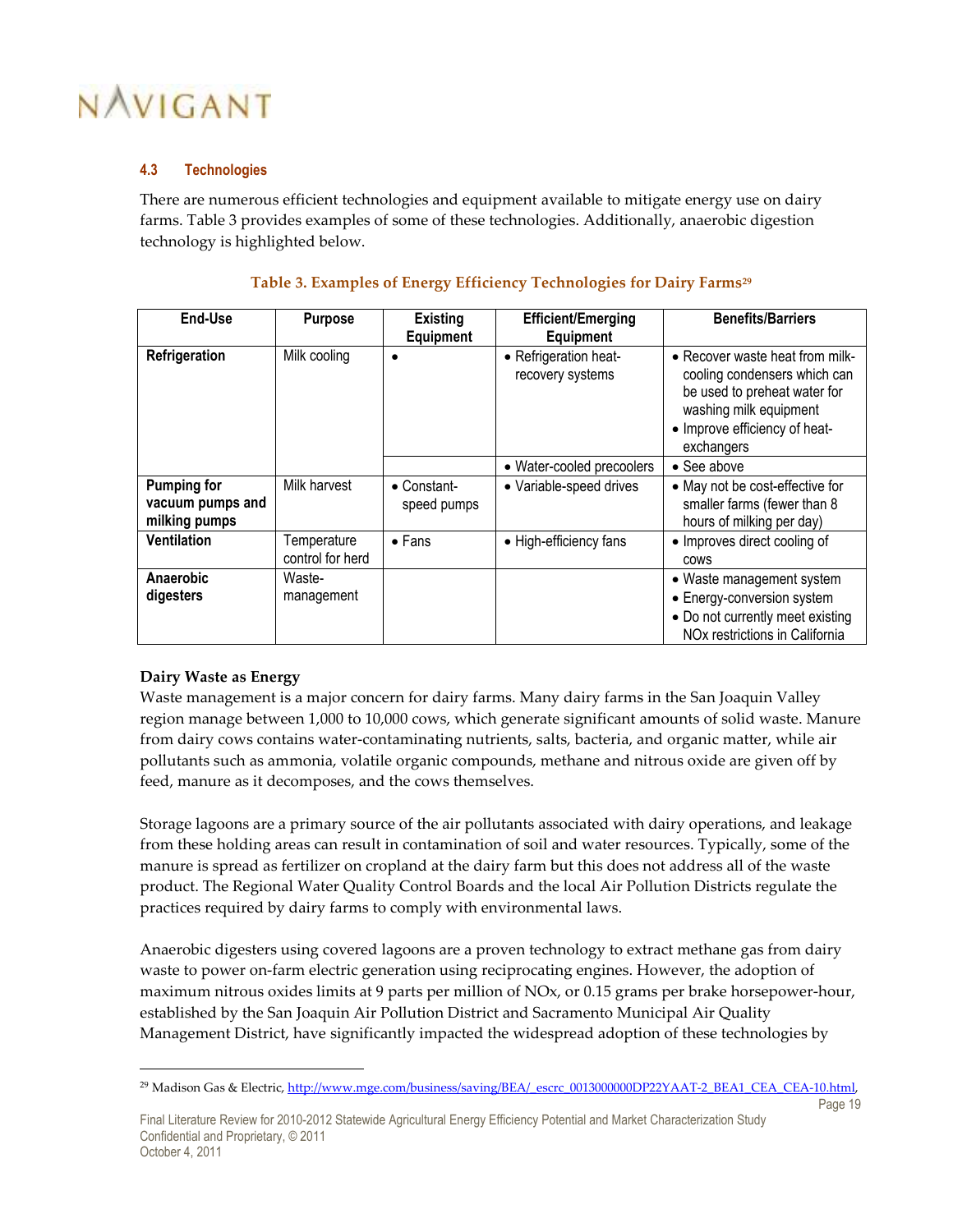dairy farmers.<sup>30</sup> A more comprehensive analysis of the current and future state of affairs regarding this subject should be undertaken by the IOUs to assess barriers and opportunities. If dairies were allowed to use this technology, the biogas produced by the anaerobic digesters could be used to replace conventional fuels for generators and to replace conventional transportation fuels. The bioeffluent from the anaerobic digestion process could be used to fertilize fields on-farm or at composting facilities.

P&GE and SoCalGas have invested resources to explore and develop pipeline quality biomethane. Although there are no current biomethane injection projects operating in California, SoCalGas Rule 30 Biogas Guidance Document and PG&E Rule 21 established gas quality specifications for future pipeline injection standards.31 SoCalGas calculated the economic range for biogas to approximate 1,000 standard cubic feet per minute or greater, or raw gas, and concluded that small and medium scale biogas production facilities for pipeline injection were not economical.<sup>32</sup> SoCalGas has granted energy efficiency incentives to Onion Gills and National Beef companies to develop distributed bioenergy resources.<sup>33</sup>

#### **4.4 Utility Programs**

**The** *California Dairy Energy Efficiency Program (DEEP)***, managed by EnSave, offers rebates to PG&E's dairy customers for efficient lighting, ventilation, motor, and milk processing equipment (see Table 4). SCE, SoCalGas, and SDG&E do not currently offer specific programs for dairy customers, although these customers may access rebates for general measures targeting lighting, motors, and other equipment. Pump tests offered by the IOUs may be applicable to some dairy farms. In the past, PG&E and SCE offered several programs to dairy customers (see** 

Table 5).

-

| End-Use/Technology       | Equipment                                                           | <b>Incentive Amount</b> |
|--------------------------|---------------------------------------------------------------------|-------------------------|
|                          | Milk-precooler                                                      | calculated              |
|                          | Vacuum pump VSD                                                     | calculated              |
| <b>Milk Processing</b>   | Milk transfer pump VSD                                              | calculated              |
|                          | Compressor heat recovery unit (electric or gas-fired water heaters) | calculated              |
|                          | Scroll compressor for bulk tank                                     | calculated              |
|                          | Ventilation Fan or Box Fan 24"-26"; 36"; 48"; 50"-52" (retrofit)    | calculated              |
| <b>Ventilation</b>       | High Volume Low Speed (HVLS) Fan 16-Foot Diameter; 18-Foot          | calculated              |
|                          | Diameter; 20--Foot Diameter; 24'-Foot Diameter                      |                         |
|                          | Greater than/ equal to 750 watt lamp (L1028)                        | \$75                    |
| <b>Exterior Lighting</b> | Greater than/ equal to 250 watt lamp (L1027)                        | \$45                    |
|                          | Greater than/ equal to 175 watt lamp (L1012)                        | \$25                    |
|                          | Greater than/ equal to 100 watt lamp (L1011)                        | \$20                    |
| <b>Interior Lighting</b> | Greater than/ equal to 750 watt lamp (L1009)                        | \$90                    |

#### **Table 4. Incentives Offered to Dairy Farmers through California DEEP<sup>34</sup>**

<sup>30</sup> Warner, Dave, "Permitting Issues for Anaerobic Digesters in the San Joaquin Valley", California Energy Commission Workshop on Biopower in California, delivered April 21, 2009. http://www.energy.ca.gov/2009\_energypolicy/documents/2009-04-21\_workshop/presentations/06-San\_Joaquin\_Air\_District\_Presentation.pdf

<sup>&</sup>lt;sup>31</sup> Lucas Jim, Investor Owned Utility Efforts to Develop the BioEnergy Market, a power point presentation to the California Biomass Collaborative, 8<sup>th</sup>. Forum, April 6, 2010. http://biomass.ucdavis.edu/events/2011-cec-forum/ <sup>32</sup> Lucas, 2010.

<sup>33</sup> SOCALGAS, efficiency. http://www.socalgas.com/innovation/energy-resource-center/energy-efficiency.shtml

<sup>&</sup>lt;sup>34</sup> Managed by EnSave, details available: http://www.ensave.com/energy-efficiency.html

Final Literature Review for 2010-2012 Statewide Agricultural Energy Efficiency Potential and Market Characterization Study Confidential and Proprietary, © 2011 October 4, 2011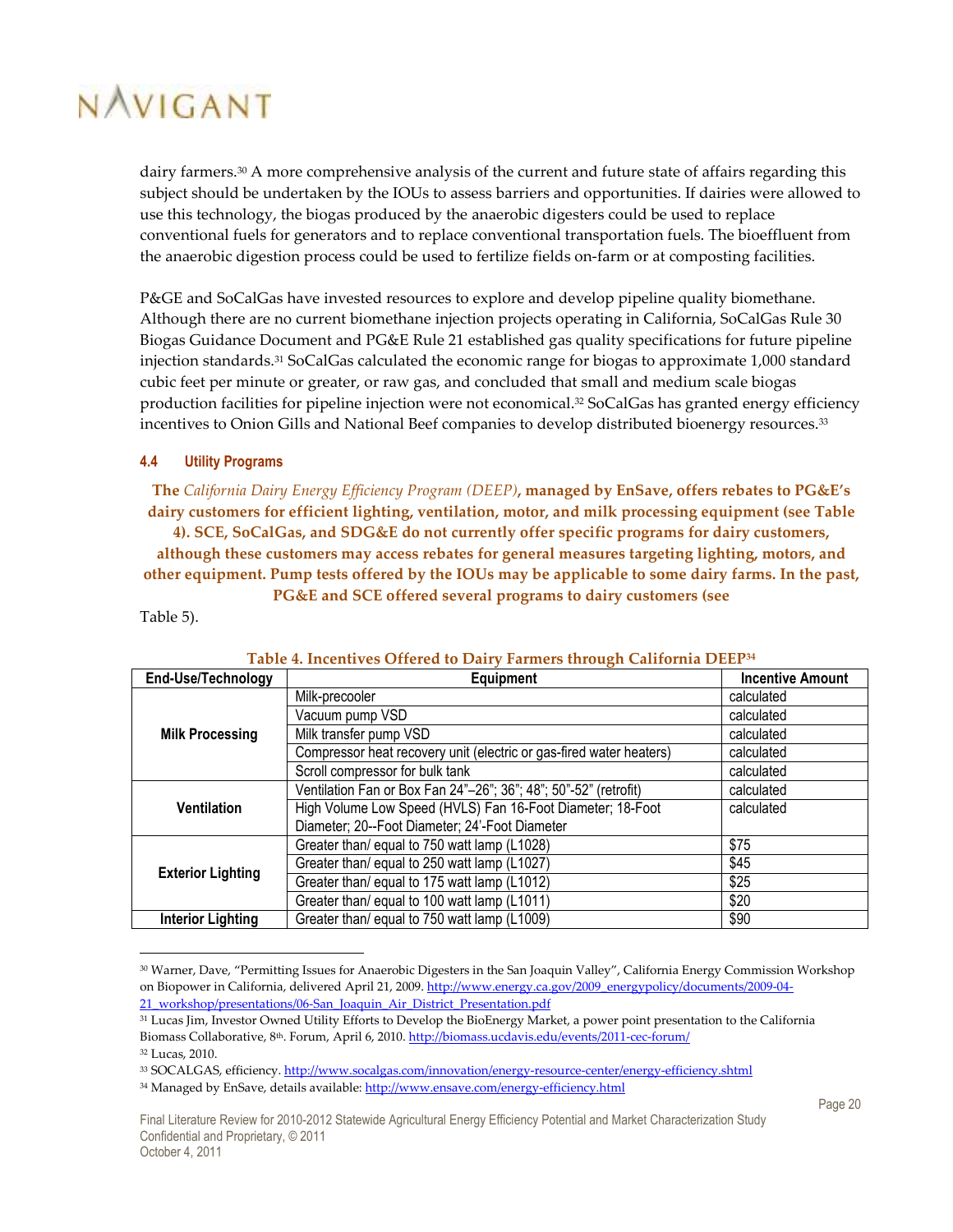|                   | Greater than/ equal to 250 watt lamp (L1030) | \$75              |
|-------------------|----------------------------------------------|-------------------|
|                   | Greater than/ equal to 175 watt lamp (L1029) | \$40              |
|                   | Greater than/ equal to 125 watt lamp (L1008) | \$35              |
| <b>Controls</b>   | <b>Time Clock</b>                            | \$36              |
|                   | Premium Efficiency Motor (10 HP)             | \$125             |
| <b>Motors</b>     | Premium Efficiency Motor (15 HP)             | \$155             |
|                   | Premium Efficiency Motor (20 HP)             | \$210             |
|                   | Premium Efficiency Motor (25 HP)             | \$360             |
|                   | Sprinkler to Micro irrigation-Field/Vegs     | \$44 per acre     |
| <b>Irrigation</b> | Low Pressure Sprinkler Nozzle-Portable       | \$1.15 per nozzle |
|                   | Low Pressure Sprinkler Nozzle-Solid set      | \$1.15 per nozzle |

#### **Table 5. Current & Historical IOU Dairy Programs**

| <b>Program Name</b><br><b>IOU</b>                                 |                    | <b>Measures Offered</b>                                                                                                                                                                                                                                                                                   | Program<br>Cycle        | <b>Program Statistics</b>                                                                                                                                                                                                                                                                                                                                                                                                          |
|-------------------------------------------------------------------|--------------------|-----------------------------------------------------------------------------------------------------------------------------------------------------------------------------------------------------------------------------------------------------------------------------------------------------------|-------------------------|------------------------------------------------------------------------------------------------------------------------------------------------------------------------------------------------------------------------------------------------------------------------------------------------------------------------------------------------------------------------------------------------------------------------------------|
| <b>Dairy Energy</b><br><b>Efficiency Program</b> <sup>35</sup>    | PG&E               | Rebates on EE milking equipment,<br>lighting, ventilation, controls and<br>motors. See Table 4 for more<br>information on measures currently<br>offered.                                                                                                                                                  | 2006-2008;<br>2009-2011 | Continuation of the 04-05 Multi-<br>measure Farm Program.                                                                                                                                                                                                                                                                                                                                                                          |
| California Multi-<br><b>Measure Farm</b><br>Program <sup>36</sup> | PG&E<br><b>SCE</b> | Installations of:<br>• Variable speed drives for milking<br>vacuum pumps<br>• Plate & frame heat exchangers<br>for pre-cooling milk<br>• VSDs for milk transfer pumps<br>• Compressor heat recovery units<br>for waste heat from refrigeration<br>compressors<br>• Scroll compressors for cooling<br>milk | 2004-2005               | The program was offered to 2,120<br>dairy producers throughout<br>PG&E's and SCE's service<br>territories. A total of 118 farmers<br>participated in the program (four of<br>the five measures evaluated), the<br>majority of the participants and<br>savings were attained in PG&E's<br>territory. Plate cooler usage factor:<br>81.9% Milk Transfer Pump VSD<br>usage factor: 88.6% Compressor<br>Efficiency usage factor: 64.1% |
| 2004-2005 IDEEA<br><b>Constituent Program</b> <sup>37</sup>       | <b>SCE</b>         | Ag Ventilation Efficiency activity,<br>provided education and cash<br>incentives for installations of high-<br>volume, low-speed fans. This<br>technology is targeted to dairies.                                                                                                                         | 2004-2005               | The Agricultural Ventilation<br>Efficiency activity did not meet its<br>kWh and kW goals. The<br>technology has a slow penetration<br>rate, although post-installation<br>satisfaction was high.                                                                                                                                                                                                                                   |

#### **4.5 Summary of Observations**

• Anaerobic digesters will provide a significant benefit to dairy farms in the form of waste management and biogas production, provided that cost effective generation technologies are developed to comply with nitrous oxide emissions standards. Restrictions on nitrous oxide emissions are the key barrier to implementing on-site electricity generation from anaerobic digester's

<sup>35</sup> https://www.pge.com/regulation/EnergyEfficiency2009-2011-Portfolio/Testimony/PGE/2009/EnergyEfficiency2009-2011- Portfolio\_Test\_PGE\_20090302-01Atch22.pdf

<sup>&</sup>lt;sup>36</sup> http://www.calmac.org/publications/PG%26E\_AG\_and\_FP\_Report\_20090727.pdf

<sup>&</sup>lt;sup>37</sup> http://www.calmac.org/publications/CA\_MM\_EMV\_Revised\_Report\_01-08-\_CALMAC.pdf

Final Literature Review for 2010-2012 Statewide Agricultural Energy Efficiency Potential and Market Characterization Study Confidential and Proprietary, © 2011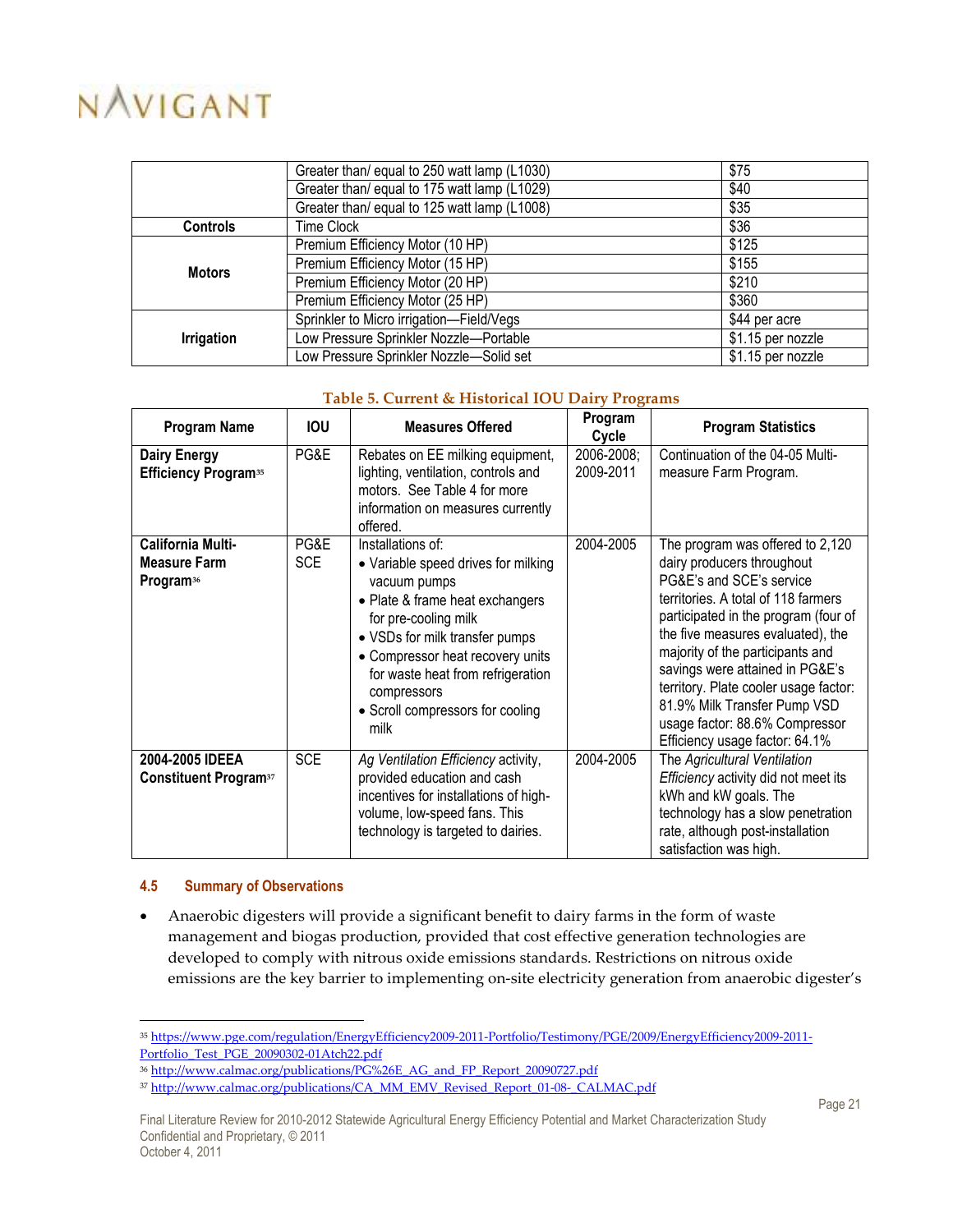biogas production on animal farms. Biogas can be generated and utilized as biomethane for pipeline injection of compressed as a transportation fuel.

- Investments in process efficiency are a priority for the industry. The McKinsey report recommended that the dairy industry focus on investments to improve process efficiency. Assuming the industry is now primed to recognize this as a strategic area of focus that would help limit its risk, the IOUs might consider offering incentives for, and otherwise facilitating the adoption of, process efficiency improvements. The California IOUs should consider working directly with organizations such as the California Milk Advisory Board and dairy cooperatives to identify efficiency improvements and productivity gains from participating in utility programs.
- Baseline saturations and technology adoption rates may offer valuable insights into where to focus future utility programs. Saturation studies conducted years ago on the dairy industry are out of date. It is not clear how well the IOUs understand the baseline technology saturations across the industry, and this is a key element of designing an effective program. The IOUs should mine their database of existing programs and projects to glean relevant data on baseline and efficiency measures.
- Research management of electricity consuming equipment and opportunities to reduce or limit summer peak demand.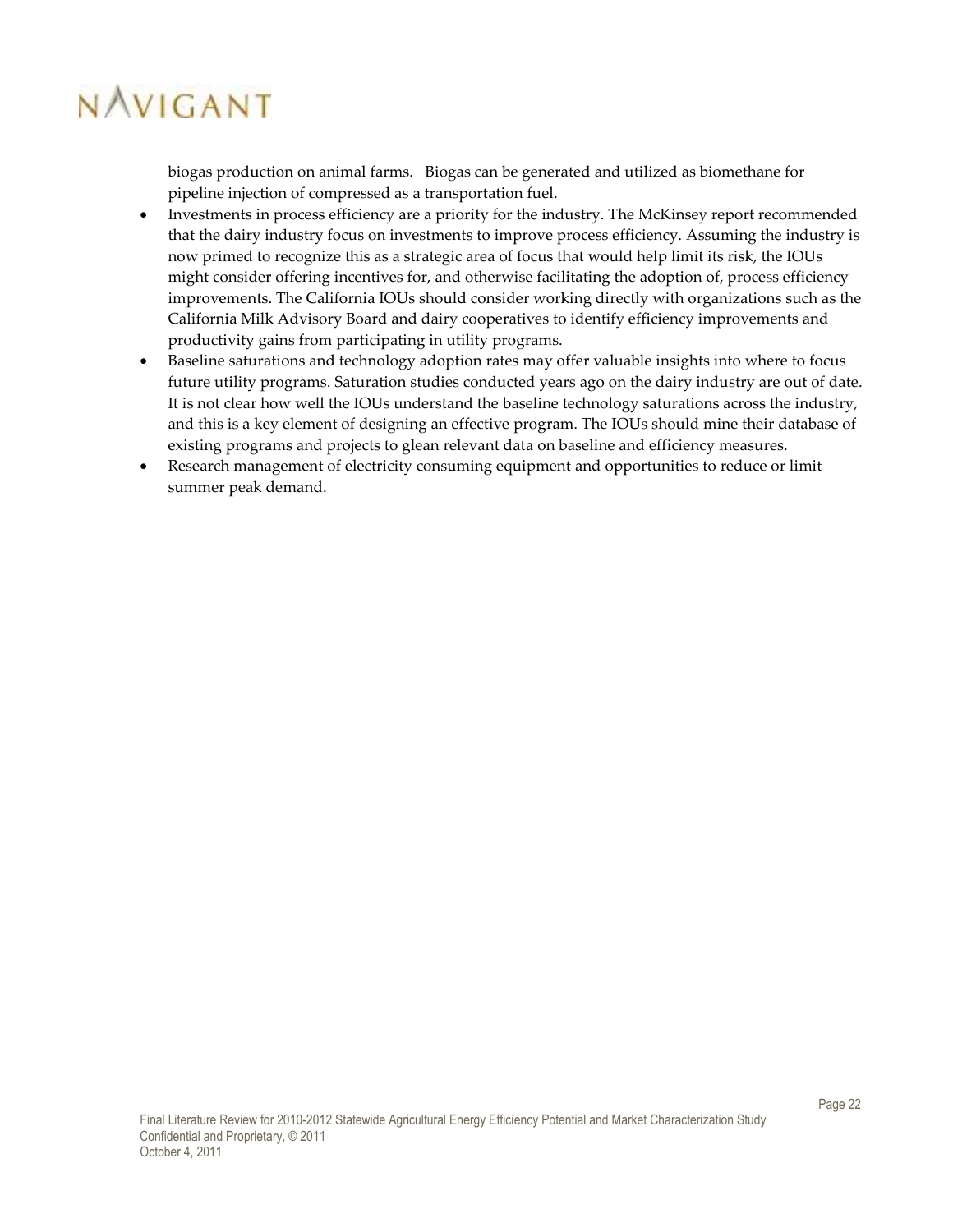#### **5 Feedlots**

In 2007, California had about 662,000 beef cows on 11,827 farms.<sup>38</sup> Of these, the largest 1,482 farms made up 75 percent of the total beef cattle population: 37% had 500 or more cows, 24% had 200 to 499 cows, and 13 percent had 100 to 199 cows.<sup>39</sup> In contrast, over 47 percent of the farms had fewer than 10 beef cows.40 These data imply that California's beef cattle industry is dominated by large, industrial-type farms 41 , also known as confined animal feeding operations (CAFOs) or simply, feedlots.

In industrial animal production, feedlots are used to fatten livestock before slaughter. Although the term most commonly refers to this stage in the production of beef cattle, a feedlot can also be used in the production of other livestock, such as swine. Beef cattle typically spend most of their lives grazing on pastureland prior to being transferred to a feedlot for the 3-4 months prior to slaughter.

The beef cattle industry in California has been on the decline for several years. In 2002, a team of researchers undertook a survey of 280 ranchers in 40 counties across the state.42 The survey found that most California cows are shipped off-farm for fattening on pastureland or in feedlots, or for processing into meat. As a result, many of the remaining cattle operations are cow-calf ranching type rather than feedlots.<sup>43</sup> Recent data bear out these observations: in 2007, beef cattle ranching and farming operations<sup>44</sup> collectively had around three million head of cattle on 13,149 farms, compared with the 662,000 beef cows on 11,827 farms.<sup>45</sup>

Cattle feedlots are primarily open-air holding areas densely packed with cows. The main electricity enduses on a feedlot are the feed mills used for blending food and the pumps for water (drinking, washing, and irrigating any on-farm crops), and some may have lighting requirements. Like dairies, cattle feedlots produce large volumes of waste that threaten the quality of water and soil resources and contribute to air pollution; anaerobic digester technologies are a potential boon for feedlots, provided that they can be developed to comply with California's air quality restrictions on nitrous oxide emissions.

 $\overline{a}$ 

45 NASS, 2009.

<sup>38</sup> NASS, 2009.

<sup>39</sup> NASS, 2009.

<sup>40</sup> NASS, 2009.

<sup>41</sup> NASS, 2009.

<sup>42</sup> Anderson, Matt, et. al. (California Agriculture), *California's Cattle and Beef Industry at the Crossroads*, California Agriculture 56(5):152-156. DOI: 10.3733/ca.v056n05p152. September-October 2002.

<sup>43</sup> Anderson, et. al., 2002.

<sup>44</sup> Includes dairy herd replacements but does not include dairy cows themselves, which are counted as "milk cows" or farms that are 100 percent pastureland.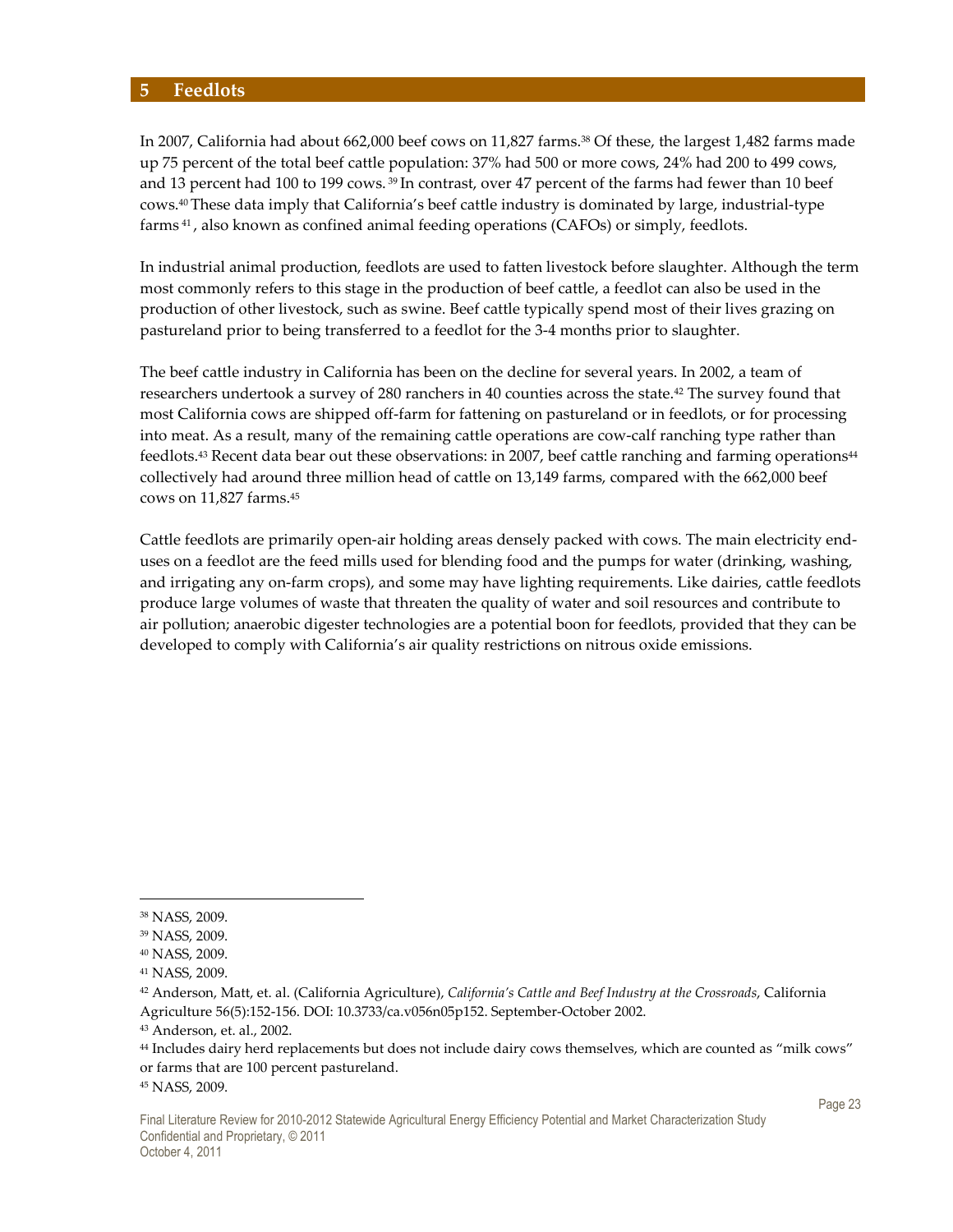### **6 Refrigerated Warehouses**

The profitability of California's agricultural industry is consolidated through the supply chain services provided by public and private refrigerated warehouse (warehouses) businesses. These large, strategically located cold and frozen storage facilities extend the shelf life, safety and quality of locally grown and imported perishable food commodities. The productivity gains in the production and post harvest processing are extended further with the delivery of energy efficiency refrigeration systems. The warehouses business is highly competitive and operated by multinational corporations with highlyskilled personnel that adopt continuous resource management practices to optimize systems performance. There are several opportunities to further optimize performance in refrigerated warehouses.

#### **6.1 Industry Overview**

California's warehouse companies offer refrigerated warehousing and cold storage services for raw or processed fruit and vegetable products, including processed meats, and frozen prepared dishes. These facilities are located along urban regions in the Central Coast, Southern California, Sacramento Valley region and the San Joaquin Valley. The industry is segmented by private facilities operated by food processing companies housing goods before shipment of finished product, and public facilities operated by wholesalers and supermarkets.

The most important market driver for this industry is electricity expenses. Industry experts approximate that 27 percent of product is lost due to improper temperature control by warehouse management.

#### **6.2 Energy**

There are over 150 warehouses operating 365 days a year to preserve perishable products, utilizing 448 million cubic feet of storage volume, consuming annually over 1 billion kWh of electricity, mostly by lighting and cooling systems.46 Singh estimates that warehouses on average used 1.6 kWh/ft<sup>3</sup> -yr, representing 20 percent of the total electric energy consumption of the food industry. Singh estimated the total annual cost of energy in California's cold storage sector at 39.5 million dollars year.<sup>47</sup>

Prakash and Singh's report estimates that 15 percent of the electricity load is used by pumps, motors, fans, conveyers and lighting systems, 5 percent is utilized by sanitation and cleaning and the remaining 80 percent is used to meet cooling, freezing and refrigeration loads.48 Other characteristics of warehouse management include: no outside air ventilation, large refrigeration systems use ammonia rather than more conventional refrigerants, evaporator fan coils are suspended or otherwise mounted in the cooler or freezer, coupled to multiple compressors and condensers.<sup>49</sup>

 $\overline{a}$ 

<sup>48</sup> Prakash, B., and R. Paul Singh (University of California, Davis). 2008. *Energy Benchmarking of Warehouses for Frozen Foods*. Sacramento, Calif.: California Energy Commission, PIER Program. http://ucce.ucdavis.edu/files/datastore/234-1194.pdf.

http://www.energy.ca.gov/title24/2008standards/nonresidential\_manual.html

<sup>46</sup> Singh, R. Paul, 2008. Benchmarking Study of the Refrigerated Warehousing Industry Sector in California. Davis, Calif.: *California Energy Commission*. PIER Report. http://ucce.ucdavis.edu/files/datastore/234-1193.pdf

<sup>47</sup> Singh, 2008.

<sup>49</sup> Shirakh, Maziar, Pennington, G. William, Hall, Valerie T. and Jones, Melissa (California Energy Commission) 2009. 2008 Building Energy Efficiency Standards: Nonresidential Compliance Manual. *California Energy Commission*. Report number CEC-400-2008-017-CMF-Rev 1.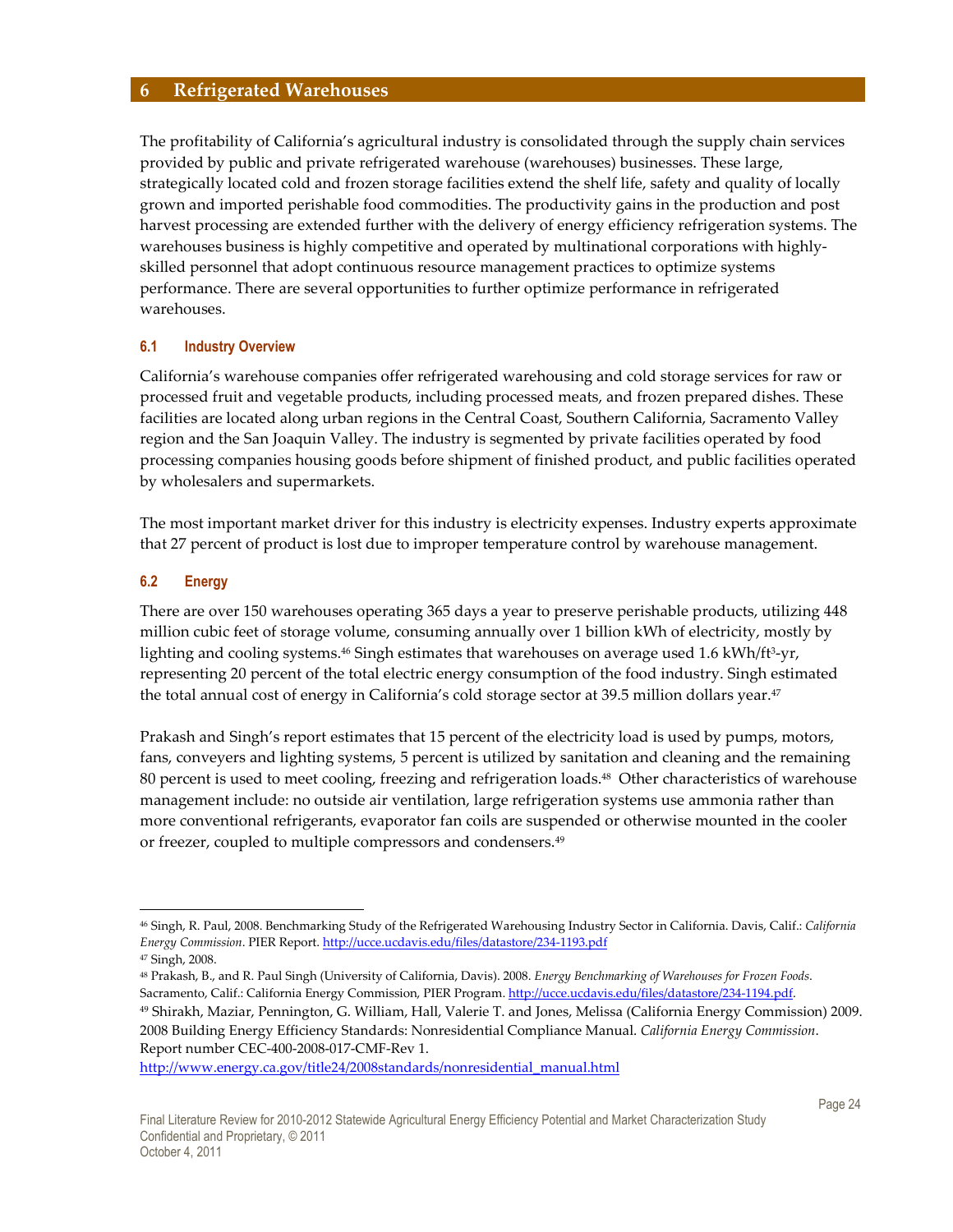An internet-based warehouse energy management tool designed to support managers with comparative information to estimate energy usage to an industry benchmark was released in 2008 by R. Paul Singh of UC Davis.<sup>50</sup> The tool also can be used by managers to identify efficiency measures to improve warehouse productivity.

### The Singh tool is available at: http://bae.engineering.ucdavis.edu/WarehouseEnergy.swf

The adoption of the 2009 California Energy Commission's Nonresidential Compliance Manual for Refrigerated Warehouses affects the refrigerated space insulation levels, under slab heating in freezers, evaporator fan controls, compressor part-load efficiency in specific applications, condenser sizing, condenser fan power, and condenser fan controls. Other sections of the manual address interior lighting power.51 These new standards are all mandatory and no prescriptive requirements or performance compliance paths are offered for refrigerated warehouses. These new standards regulate storage space, not quick chilling space or process equipment. As with other preceding building standards, it is assumed that energy conservation and efficiency improvements will be gained from the new refrigerated warehouse standards.

Other opportunities exist to encourage warehouse managers to adopt energy management practices. The 2011, release of the American National Standards Institute (ANSI) ISO 50001, Energy Management Systems is a new opportunity for energy efficiency programs to promote the benefits of energy management system. Utility representatives and supportive warehouse managers can use ISO 50001 to raise corporate awareness that successful energy management requires dedicated staff and project funding to adopt energy efficiency standards.<sup>52</sup>

Future IOU efficiency programs could be designed to advance energy management practices before prescribing hardware specific measures. Warehouses could be supported to conduct benchmarking studies to identify technical potential for improvements. Additional support could be provided to assess the benefits of ISO 50001 and how best to adopt a systems approach to energy management. The key to success is to reduce produce loss. IOUs could partner with warehouse companies at the corporate level to support the development of energy management commitments, by providing innovate programs with flexible principles that meet customer needs.

The following list of improvement opportunities to increase energy efficiency in refrigerated warehouses is offered by Thompson, 2008.

- **Lighting.** Installing efficient lighting, like high bay fluorescent lamps or LED fixtures when their cost drops, will produce dependable, cost-effective electricity savings and requires no management. Because it has little market penetration it should be a high priority for incentives.
- **Optimization.** Optimizing the use of refrigerated space often requires just consolidating product in fewer rooms and turning off refrigerated space in unneeded cold rooms. Capital costs are minimal and electricity savings are great. The industry needs to consolidate product and shutdown unneeded cold rooms.

Energy Efficiency Standards: Nonresidential Compliance Manual. *California Energy Commission*. Report number CEC-400-2008-017- CMF-Rev 1. http://www.energy.ca.gov/title24/2008standards/nonresidential\_manual.html

 $50$  Singh, R. Paul (University of California, Davis) 2008. Benchmarking Study of the Refrigerated Warehousing Industry Sector in California. Davis, Calif.: *California Energy Commission*. PIER Report. http://ucce.ucdavis.edu/files/datastore/234-1193.pdf <sup>51</sup> Shirakh, Maziar, Pennington, G. William, Hall, Valerie T. and Jones, Melissa (California Energy Commission) 2009. 2008 Building

<sup>52</sup> International Organization for Standardization 2011. Energy Management Systems – Requirements with Guidance for Use. *ISO 50001*. http://webstore.ansi.org/RecordDetail.aspx?sku=ISO+50001%3a2011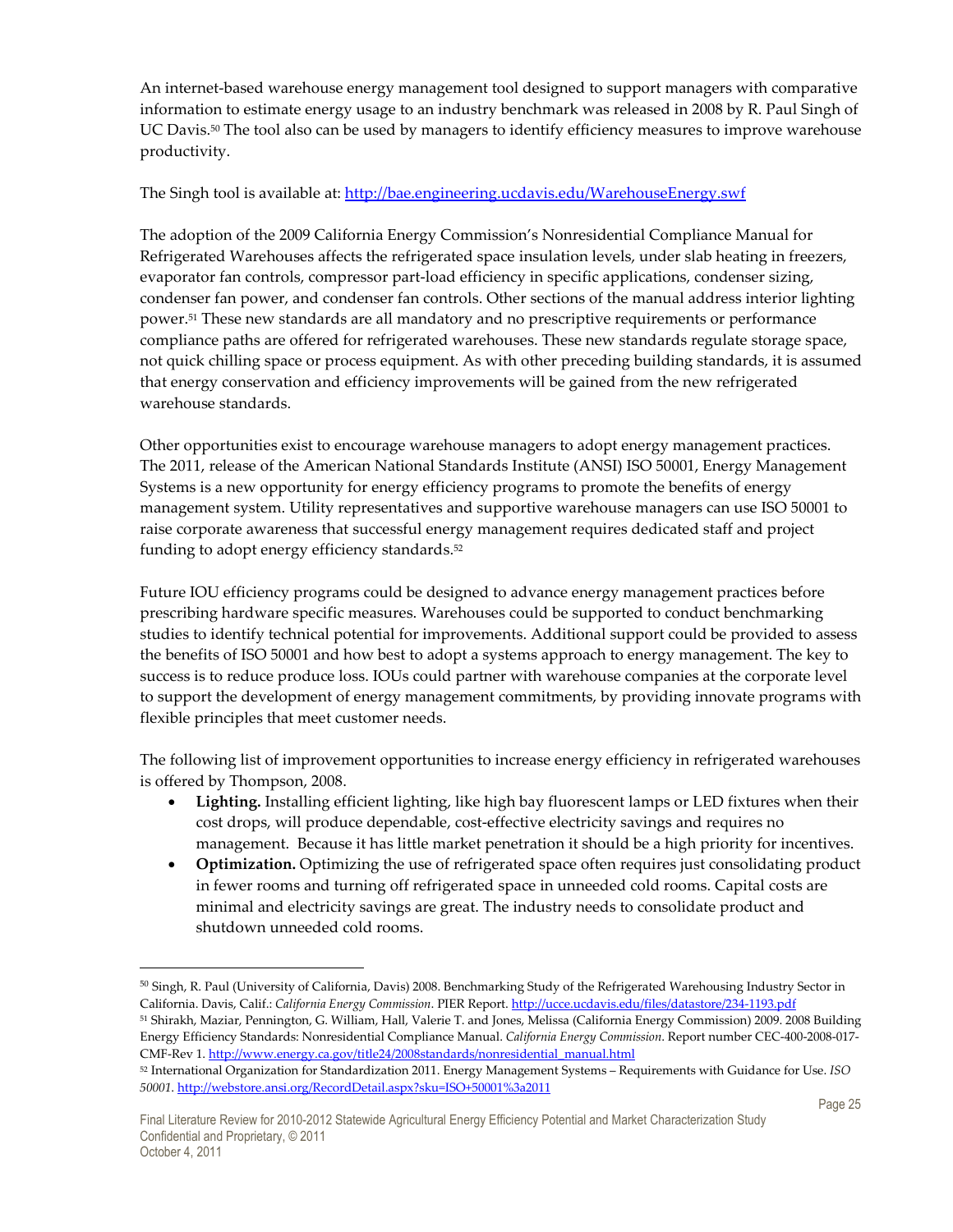### • **Refrigeration Improvements.**

- o Increasing refrigerant suction pressure can be done with computer-based control systems that are common in produce cooling facilities. The pressure can be increased when refrigeration demand drops because of reduced input of warm product or lower outside temperatures. Improved control can often be achieved by reprogramming an existing computer. No specific energy saving testing has been done for this technology.
- o Screw compressors are now available and older units can be retrofitted with variable speed motor controls. This allows the units to operate efficiently over a wider range of refrigerant flows. Adding capacity modulation to one or at most two screw compressors will allow a well-programmed control system to efficiently operate compressors.
- o There are several approaches to reducing electricity use for fan operation in forced-air coolers. Research is needed on the cost and electricity savings for installing low airflow resistance evaporator coils, slowing evaporator fan speed when there is less refrigeration demand, proper design of airflow channels, and increasing package vent area.
- o Storage areas may also benefit from speed control on evaporator fans or cycling single speed evaporator fans.
- **Building Shell Improvements.** Applying 'Cool Roof' coatings and painting exterior walls with high reflectivity paint will reduce heat input from solar radiation. Electricity savings are small but this method requires no ongoing management or operating expenses.
- **New Construction or Product Replacement.** A number of conservation methods appear to be economically feasible only when used in a new installation or when failed equipment is replaced. These include the use of high efficiency motors, adding roof or wall insulation, increasing refrigeration pipe sizing, and insulating refrigeration pipes.

# **6.3 Technologies**

A survey conducted in 2008 revealed the range of energy efficiency technologies used by warehouses in 2008.53 The majority of respondents had installed upgraded insulation capacity, a few had retrofitted buildings with cool roofs, and half are using high efficiency lighting systems, and the majority use aggressive evaporative condensers. Other technologies being used include thermo-siphon oil cooling, computer controls, VFD controls for compressors, condensers and evaporators. Floating head pressure and sensor controlled doors also are identified.<sup>54</sup>

The replacement of heat producing lighting systems is identified as an important easy to undertake and cost-effective area to achieve energy savings in warehouse facilities. These lighting conversions will require the replacement of high-pressure sodium, metal halide or high intensity fluorescent lamps currently installed in warehouse facilities with cool energy efficient LED lighting systems.

<sup>53</sup> Singh, 2008 54 Singh, 2008

Final Literature Review for 2010-2012 Statewide Agricultural Energy Efficiency Potential and Market Characterization Study Confidential and Proprietary, © 2011 October 4, 2011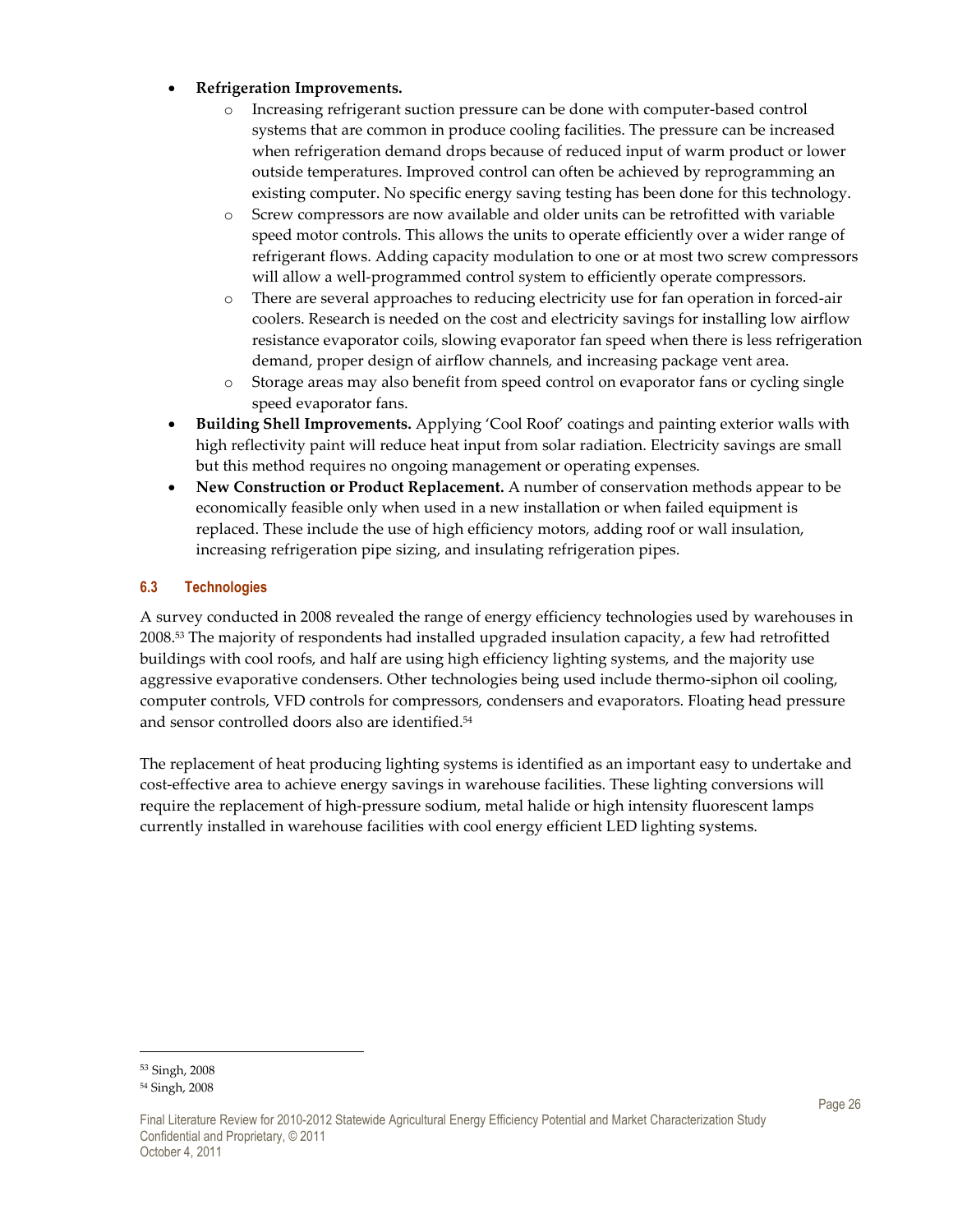### **6.4 Utility Programs**

The IOUs have targeted the refrigerated warehouses sector with a handful of sector-specific programs, summarized in Table 6. Additionally, many of the general commercial measures offered could be applied to refrigerated warehouses. It is not known how many facilities have taken advantage of the measures offered.

| <b>Program Name</b>                                                                                                            | <b>IOU</b> | Year      | <b>Measures Offered</b>                                                                                                                                                                                                                                                                                                             | <b>Stats or Anticipated Results</b>                                                                                                                                                                                                          |
|--------------------------------------------------------------------------------------------------------------------------------|------------|-----------|-------------------------------------------------------------------------------------------------------------------------------------------------------------------------------------------------------------------------------------------------------------------------------------------------------------------------------------|----------------------------------------------------------------------------------------------------------------------------------------------------------------------------------------------------------------------------------------------|
| 2009-2011 Energy<br><b>Efficiency</b><br><b>Portfolio Program</b><br>(Statewide<br><b>Agriculture</b><br>Program<br>PGE2103)55 | PG&E       | 2009-2011 | Financial incentives for EE pumping,<br>refrigeration, process loads, process<br>heating, lighting. Specifically:<br>• Lighting $(0.05 \text{ cents/kWh} + $100/\text{pk kW})$<br>• AC & refrigeration: (0.15 cents/kWh +<br>\$100/pk kW)<br>• Motors & other: (0.09 cents/kWh +<br>\$100/pk kW)<br>• Gas measures: (\$1 per therm) | Not yet evaluated: Target audits:<br>100 in 2009, 430 in 2010, 370 in<br>2011<br>Incentives delivered: \$8,657,512<br>in 2009, \$12,120,518 in 2010,<br>\$13,852,020 in 2011                                                                 |
| 2004-2005 IDEEA<br><b>Constituent</b><br>Program <sup>56</sup>                                                                 | <b>SCE</b> | 2004-2005 | Refrigerated Warehouses activity, providing<br>information and financial incentives for EE<br>freezer/cooler doors, refrigeration controls,<br>lighting retrofits and non-condensable<br>purgers                                                                                                                                    | Five measures were offered, the<br>program met its energy savings<br>goals and expended all available<br>incentives to fund the projects<br>(only 4 participants) - the kWh<br>realization rate was 104% and kW<br>realization rate was 100% |

#### **Table 6. Current & Historical IOU Programs for Refrigerated Warehouses**

### **6.5 Summary of Observations**

- Site-specific management conditions determine the energy intensity of the warehouse business. The use of the Refrigerated Warehouse Energy Tool may encourage warehouse managers to adopt energy efficiency and management control technologies with the objective of improving their performance compared to the industry benchmark. Further research is needed to identify best management practices to significantly reduce product loss.
- IOUs could partner with warehouse companies at the corporate level to support the adoption of ISO 50001, the Energy Management Standard.

 $\overline{a}$ <sup>55</sup> Rock, Kerstin and Wong, Crispin (The Cadmus Group). 2009. *Process Evaluation of PG&E's Agriculture and Food Processing Program*. Portland, Oregon: Pacific Gas and Electric Company. CALMAC Study ID PGE0276.0. http://www.calmac.org/publications/PG%26E\_AG\_and\_FP\_Report\_20090727.pdf

<sup>56</sup> Bronfman, Ben and West, Anne (Quantec) 2008. Southern California Edison 2004-2005 IDEEA Constituent Program Evaluations. Portland, Oregon: *Southern California Edison*. Report number SCE0234.01. http://www.calmac.org/publications/IDEEA\_Constituent\_Program\_Evaluations\_-\_Vol\_1\_FINAL\_072808.pdf;

http://www.calmac.org/publications/IDEEA\_Constituent\_Program\_Evaluations\_-\_Vol\_2\_FINAL\_AppendicesES.pdf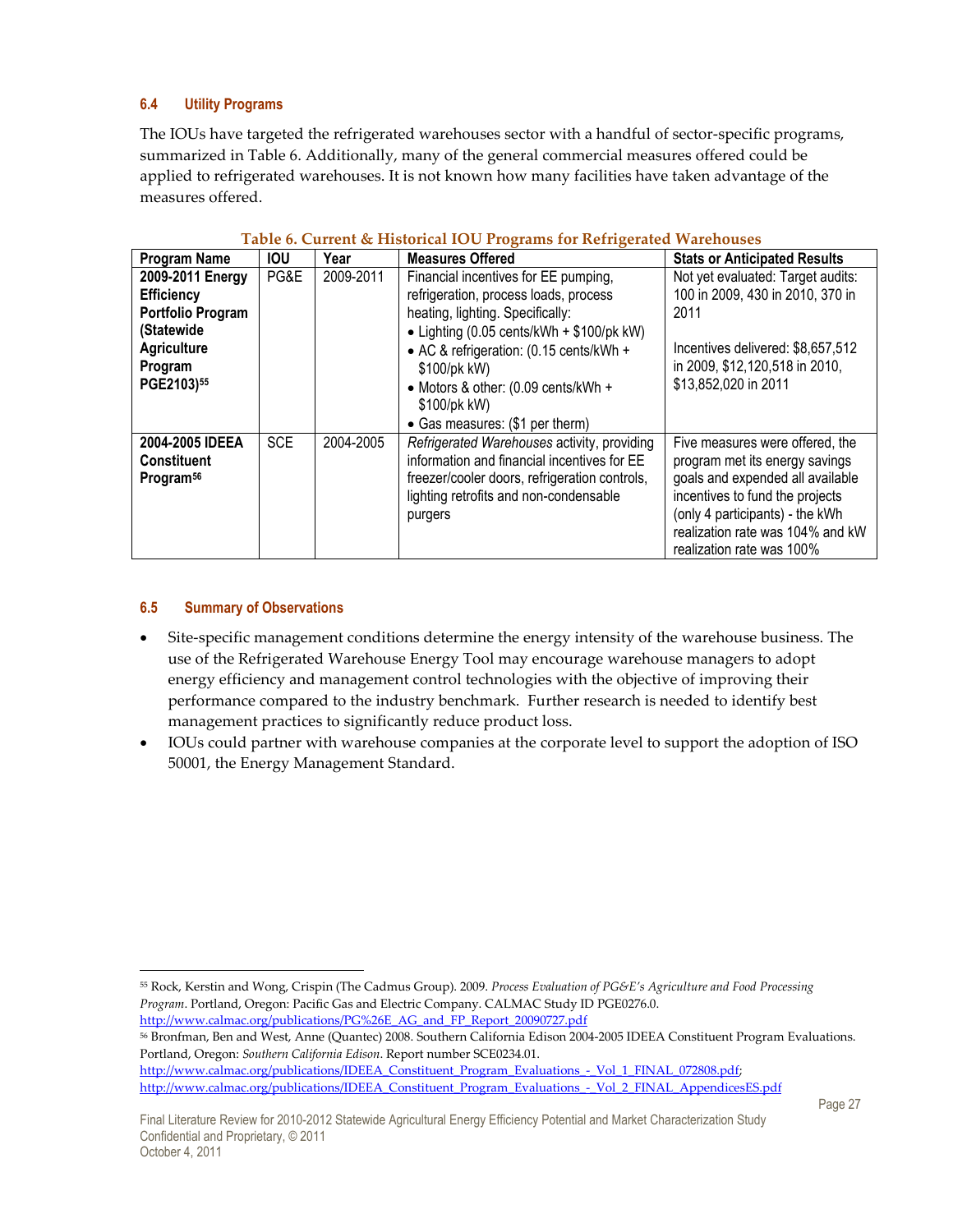# **7 Irrigated Agriculture**

California farms irrigate over 8 million acres of arable land<sup>57</sup> to produce over 400 commodities. Electricity used to power water pumps typically accounts for more than 95 percent of all on-farm electric use.<sup>58</sup> The balance of the electrical use depends on the crop grown, the hydrological conditions, climate and the extent to which the business engages on post-harvest activities. Some natural gas may be used for gas-fired water pumps but electricity is the dominant energy source in this segment.

During the drought of the late 1980s and early 1990s, significant efforts were undertaken by scientists, consultants and farmers to research, develop and adopt water efficiency hardware, software and best management practices. Lessons learned from that period include:

- High efficiency water use is a desired outcome for irrigated agriculture.
- Farms cannot always achieve water conservation outcomes, which depend on whether the farm had previously under-irrigated or over-irrigated its crops.
- At times of water scarcity, permanent vine and tree farms may only apply water for maintenance levels to ensure survival with low yields.
- Farmers will attempt to purchase very expensive water that may be available, or abandon annual crops.
- Farmers calculate the amount and cost of water available to determine the type of field crops to plant and how much water to apply to vineyards and orchards.
- Farmers tend to avoid the negative impact of water scarcity by learning how best to irrigate and use water conservation technologies and management practices.

#### **7.1 Industry Overview**

The 2007 Agricultural Census found 53,400 irrigated farms in California.59 About 45,700 of these farms contribute to crop production while some are used partly or exclusively for pastureland and others are not currently harvested.<sup>60</sup> Over 16.2 million acres of land is irrigated in California, of which about 7.4 million is harvested cropland. Many irrigated farms are larger than 1,000 acres: thirty-eight percent of the acreage is irrigated at farms with 1,000 to 5,000 acres, while almost 19 percent of the irrigated acreage is cultivated by farms with more than 5,000 acres.<sup>61</sup> The size of irrigated cropland versus other types of irrigated land is not known.

The largest crops by acreage include nuts (almonds, pistachios, and walnuts), grapes, tomatoes, broccoli and lettuce. In 2009, there were 810,000 acres of irrigated land planted with almond trees, an additional  $126,000$  acres of pistachios, and  $250,000$  acres with walnuts.<sup>62</sup> Although there is no academic report on the subject, visual inspection by trade allies reveal that most of the nut crops are using pressurized drip and micro irrigation systems.

<sup>57</sup> National Agricultural Statistics Service (NASS) 2009. *2007 Census of Agriculture: United States*. US Department of Agriculture. Report No. AC-07-A-5. http://www.agcensus.usda.gov/Publications/2007/Full\_Report/usv1.pdf

<sup>58</sup> Cervinka, V. et. al. 1974. Energy Requirements for Agriculture in California. Davis, Calif.: *California Department of Food and Agriculture*.

<sup>59</sup> California Department of Food and Agriculture (CDFA) 2011. California Agricultural Production Statistics 2009-2010. Sacramento, Calif.: *California Department of Food and Agriculture*. http://www.cdfa.ca.gov/Statistics/

<sup>60</sup> NASS,2009.

<sup>61</sup> NASS, 2009.

<sup>62</sup> CDFA, 2011.

Final Literature Review for 2010-2012 Statewide Agricultural Energy Efficiency Potential and Market Characterization Study Confidential and Proprietary, © 2011 October 4, 2011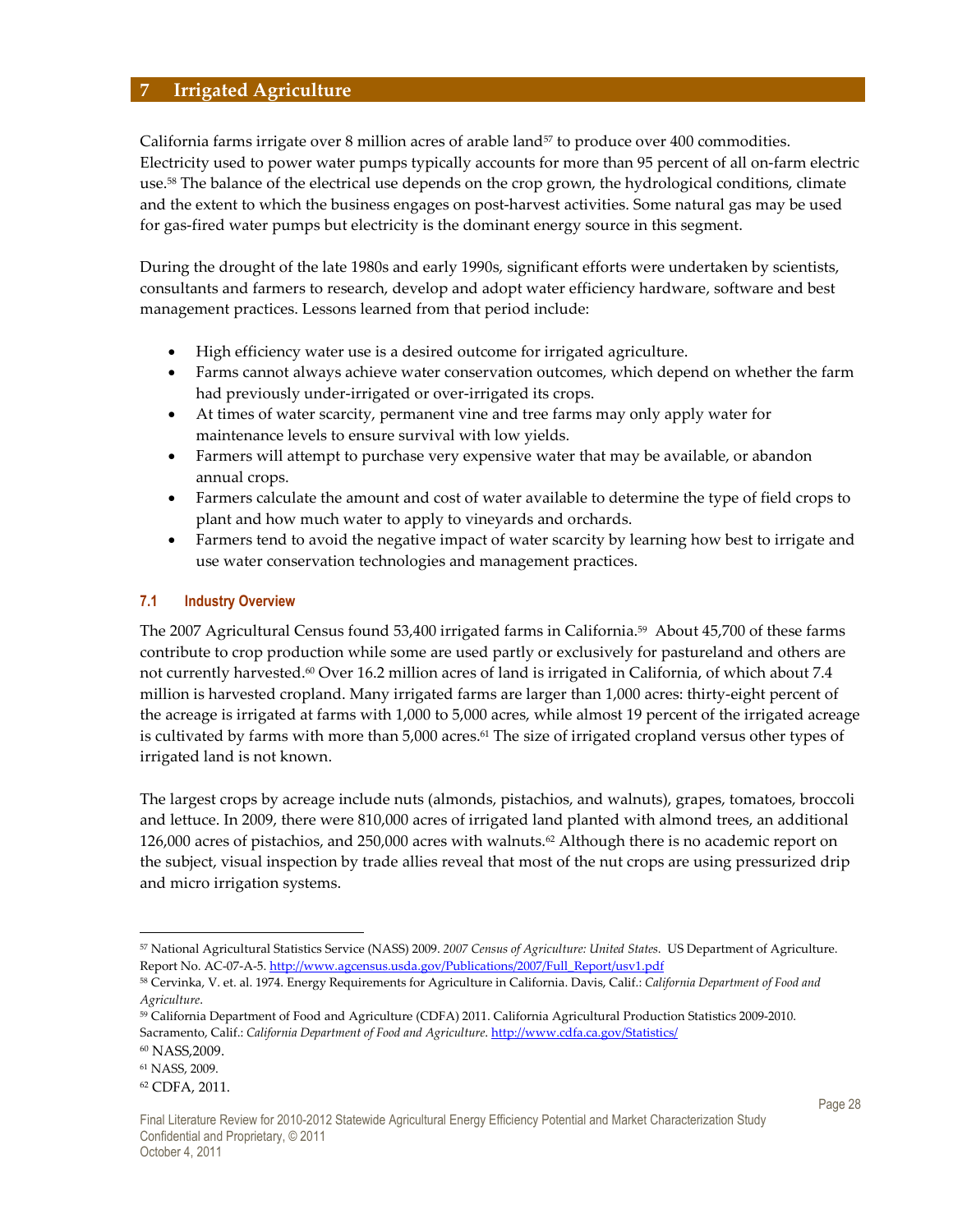Grape growing, including table, wine, and raisins, occupies over 789,000 acres of cultivated land.<sup>63</sup> Excluding winegrapes, grape vineyards represent 280,000 acres (raisin) and 89,000 (table) for a combined total of 369,000 acres. Many vineyard growers also have adopted drip systems and soil and weather monitoring technologies to optimize the use of available water. The rate of technology adoption depends on the wine growing region of the state. The Napa Valley and the Central Coast wine growing regions are almost all using drip irrigation.<sup>64</sup> It is not known what adoption of this technologies has occurred among growers of grapes for raisins and table grapes.

In 2009, there were 312,000 acres planted with processing tomatoes, 116,000 acres with broccoli, and over 215 million acres with different lettuce varieties.<sup>65</sup> These high-value crops are being grown using advanced agronomic practices to maximize yield and quality. Pressurized sprinkler irrigation systems are typically used during early plant growth with these crops. Drip irrigation systems have become widely adopted for post-establishment, but there is no source of academic information yet available to confirm the extent of the adoption rate.

#### **7.2 Energy**

Energy use in irrigated agriculture is inextricably linked with water. California's on-farm electricity demand from groundwater pumping is calculated at 4.5 million megawatt-hours (MWh) per year with an additional 2.9 million MWh per year from the use of on-farm booster pumps.<sup>66</sup> Embedded energy associated with groundwater resources varies by source and location (See Table 7. Embedded Energy in Water (Sample for Central Valley)

| <b>Source</b>                       | <b>Embedded Energy</b> |  |  |  |
|-------------------------------------|------------------------|--|--|--|
| Sample Groundwater                  | 210 - 430 kWh/AF       |  |  |  |
| State Water Project Imports         | 600 - 700 KWh/AF       |  |  |  |
| Central Valley Project Imports      | 200 - 650 kWh/AF       |  |  |  |
| $AF = Acre$ -foot = 325,851 Gallons |                        |  |  |  |

). Not all farms irrigate exclusively from groundwater sources, most receive surface water allocations from irrigation districts. Additional electricity is used to pump and transport surface water resources through conveyance and delivery systems.

| Table 7. Embedded Energy In Water (Sample for Central Valley) |                        |  |  |  |
|---------------------------------------------------------------|------------------------|--|--|--|
| <b>Source</b>                                                 | <b>Embedded Energy</b> |  |  |  |
| Sample Groundwater <sup>67</sup>                              | 210 - 430 kWh/AF       |  |  |  |
| State Water Project Imports <sup>68</sup>                     | 600 - 700 KWh/AF       |  |  |  |
| Central Valley Project Imports <sup>69</sup>                  | 200 - 650 kWh/AF       |  |  |  |
| $AF = Acre$ -foot = 325,851 Gallons                           |                        |  |  |  |

### **Table 7. Embedded Energy in Water (Sample for Central Valley)**

<sup>63</sup> CDFA, 2011.

<sup>64</sup> Burt, C. M. and D. J. Howes. 2011. Low Pressure Drip/Micro System Design – Analysis of Potential Rebate. San Luis Obispo, Calif.: Irrigation Training and Research Center, California Polytechnic State University. http://www.itrc.org/reports/design.htm.; C. Burt, 2011 personal conversation

<sup>65</sup> CDFA, 2011

<sup>66</sup> Burt, Charles, Howes, Dan and Wilson, Gary (Irrigation Training and Research Center) 2003. *California Agricultural Water Electrical Energy Requirements.* Sacramento, Calif.: Public Interest Energy Research Program. ITRC Report No. R 03-006. http://www.itrc.org/reports/energyreq/energyreq.pdf

<sup>67</sup> GEI Consultants and Navigant Consulting, Inc. 2010. *Embedded Energy in Water Studies—Study 1: Statewide and Regional Water-Energy Relationship.* San Francisco, Calif.: California Public Utilities Commission. CALMAC Study ID CPU0052. Appendix G, page G2. http://www.cpuc.ca.gov/PUC/energy/Energy+Efficiency/EM+and+V/Embedded+Energy+in+Water+Studies1\_and\_2.htm <sup>68</sup> "CPUC Study 1: Wholesale Water Energy Model": http://arcgis01.geiconsultants.com:8080/waterEnergy/

<sup>69</sup> "CPUC Study 1: Wholesale Water Energy Model": http://arcgis01.geiconsultants.com:8080/waterEnergy/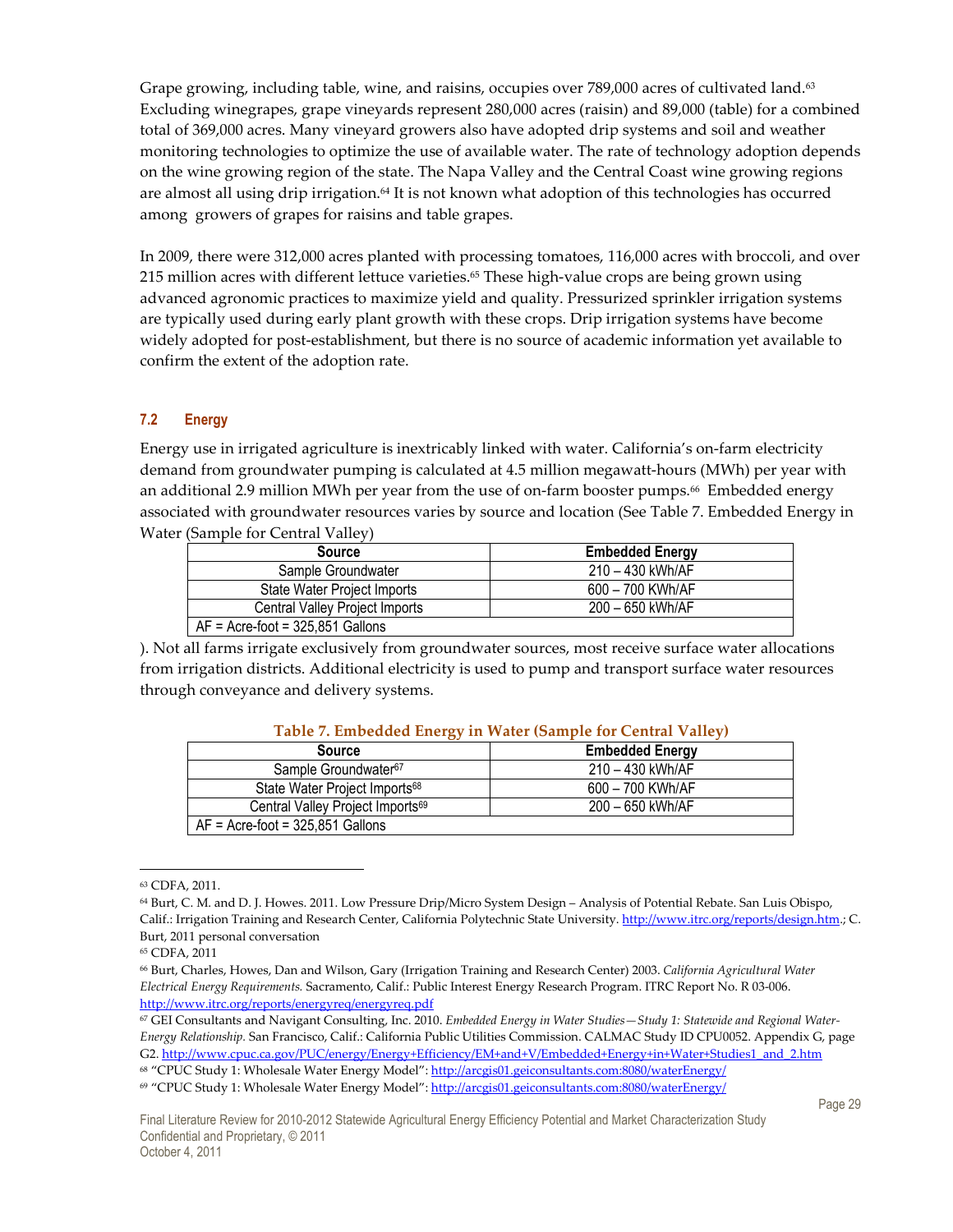The following categories represent the most important energy using activities in irrigated agriculture:

- Well pumping, canal and river pumping;
- Booster pressure pumping;
- Drainage system recirculation pumping;
- Frost control.

The Sacramento and San Joaquin Valley regions consume the majority of electricity for water pumping, while the Central Coast regions demand higher energy intensity per unit of water pumped. Central Valley farms receive an important proportion (50 percent or more in good water years) of total water used from surface water deliveries. Central Coast farms rely almost exclusively on ground sources for irrigation water. The highest irrigated agriculture pumping energy users are located in western Fresno, Merced and Kern counties in the San Joaquin Valley region. $^{\rm 70}$ 

Almost 20 years after the early 1990s drought, California irrigated agriculture has achieved significant improvements in the management of water resources. Although there are few scientific studies documenting the scope of the improvement achieved, industry trade allies believe that the use of advanced technologies and management practices has greatly optimized the amount of water available for plant growth. Achieving higher water use efficiency while better managing deep percolation and runoff have achieved "phenomenal across-the-board improvements in yield per acre, and per unit of crop evapotranspiration in crops such as almonds, processing tomatoes, and peppers.<sup>71</sup> There are no academic studies, however, to corroborate these observations.

An input output analysis of all energy values was conducted in the cultivation of peppers using buried drip irrigation systems. Results from participating farms in the Central Coast region showed reductions in water use (acre-feet/acre), increased energy use (MBtu/acre), higher yields (tons/acre), higher water use efficiencies (tons/acre-feet) and overall improvement in energy use efficiency (tons/MBtu). $^{72}$ Although there is no academic study to confirm a trend, it is believed by industry trade allies that most, if not all peppers grown in California are now utilizing buried drip irrigation systems.<sup>73</sup>

#### **Barriers**

Farmers utilize best practices to comply with regulated irrigated agriculture application and drainage management practices. The driver to any decision related to watering crops is driven by the source, amount, and cost of available water for irrigated agriculture. Although energy costs are secondary, but required to make planting decisions, adoption of water quality standards and water conservation goals can require additional energy use for irrigated agriculture. Regulations that limit the amount of excess irrigation water (drainage tail water) and spillage require additional energy to power recirculation pumps.<sup>74</sup>

Water conservation policies can lead to the use of more energy intensive on-farm drip and micro irrigation systems. Farmers are generally willing to spend more on energy and incurr higher costs to acquire and deliver scarce water resources or to improve crops yields or quality. The design-dependent

<sup>70</sup> Burt, 2011; Burt, 2003

<sup>71</sup> C. Burt, 2011 personal conversation

<sup>72</sup> Irrigation Training and Research Center. 1996. Row Crop Drip Irrigation on Peppers Study – High Rise Farms. San Luis Obispo, Calif.: Irrigation Training and Research Center, California Polytechnic State University. http://www.itrc.org/reports/highrise.htm. <sup>73</sup> C. Burt, 2011 personal conversation

<sup>74</sup> Burt, 2003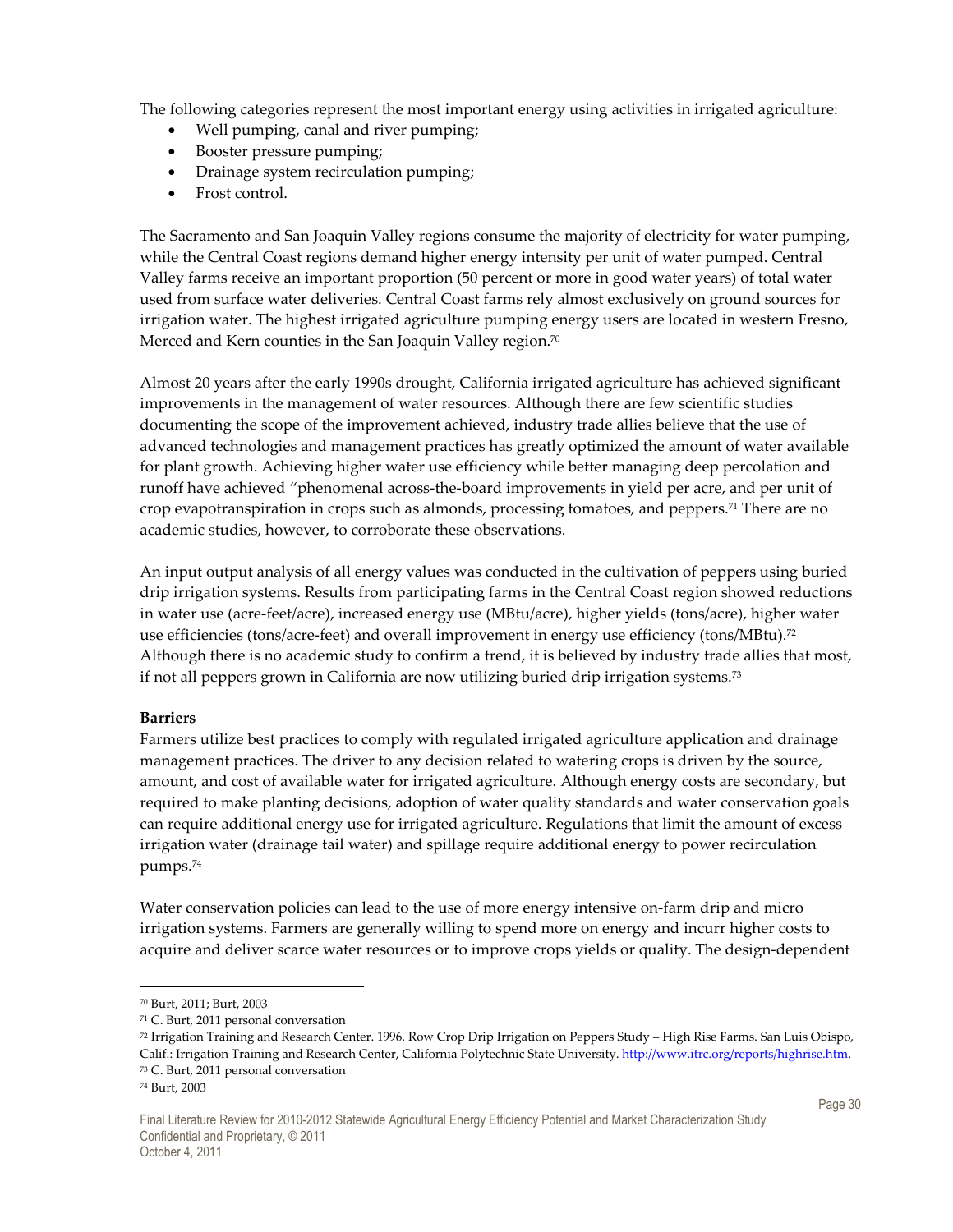factors that influence the total pressure requirement of an irrigation system are determined by the irrigation dealer, and the farmer will typically accept the design that is provided, without questioning options for reducing pressure.75 Farmer's behavior driven by water source priorities relegates energy conservation to a second level of concern, a distinct barrier to adopting energy efficiency measures.

#### **Issues**

Significant efforts have been undertaken by the IOUs and other public and private institutions to advance the water and energy efficiency of irrigated agriculture. The industry has achieved improvements and is continuously aware of the need to achieve further gains to optimize water and energy use. The efforts to promote electricity efficiency in irrigated agriculture using funds from the Public Goods Charge emphasize hardware design and installation in new construction or retrofit projects. Farmers are encouraged to look at opportunities for greater savings with premium efficiency motors or the use of variable frequency drives for water pumping, and software to optimize irrigation system design.

There are other opportunities to achieve overall energy savings or efficiency improvements, particularly if the IOU programs could offer a flexible approach to optimize pumping plant efficiency, the method to irrigate crops and the indirect energy benefits accrued from these practices. For example, improving the design, construction and maintenance of the ground water well can directly impact the performance of the pumping system. The delivery of irrigated water using drip irrigation technologies can improve the use of fertilizers, lowering the embedded energy intensity of crop fertilization. Drip systems also are known for creating reduced weed pressures, lowering the cost and embedded energy expenditure from herbicide applications. Similar results can occur with the use of pesticides, depending on crop and growing conditions. New program evaluation metrics would be needed to calculate overall energy savings that account for both direct and indirect energy, as well as electricity and diesel fuel consumption.

Achieving higher participation rates in irrigated agriculture programs offered by the IOUs may require the development of policies that provide incentives for achieved embedded energy savings that result from the adoption of water conservation technologies. Depending on the original irrigation technology and water supply source, water conserving technologies may increase total energy use.76 Although there are no academic studies estimating the rate of adoption, it is assumed that more irrigated acreage will continue to be supplied with pressurized drip/micro irrigation systems.

The conversion from surface irrigation delivery to pressurized delivery systems has energy implications, often increasing on-farm electricity use. Pressurized irrigation systems offer many more opportunities for precise irrigation timing and control than conventional surface irrigation,.bBut a flexible water supply is necessary to take advantage of many of those opportunities.

Irrigation districts will need to modernize their infrastructure to deliver clean, pressurized and flexible delivery of irrigation water to farms adopting drip and micro irrigation technologies. Otherwise, farms will be required to access ground water sources. These sources are obviously more energy intensive than surface water supplied by irrigation districts. The Irrigation Training and Research Center (ITRC) at Cal Poly San Luis Obispo University has documented through a survey of twenty-one irrigation districts in the Central Valley, the conversion of 73,000 acres to drip and micro irrigation systems. "Conversion

 $\overline{a}$ 

<sup>75</sup> C. Burt, 2011 personal conversation

<sup>76</sup> Burt, 2003

Final Literature Review for 2010-2012 Statewide Agricultural Energy Efficiency Potential and Market Characterization Study Confidential and Proprietary, © 2011 October 4, 2011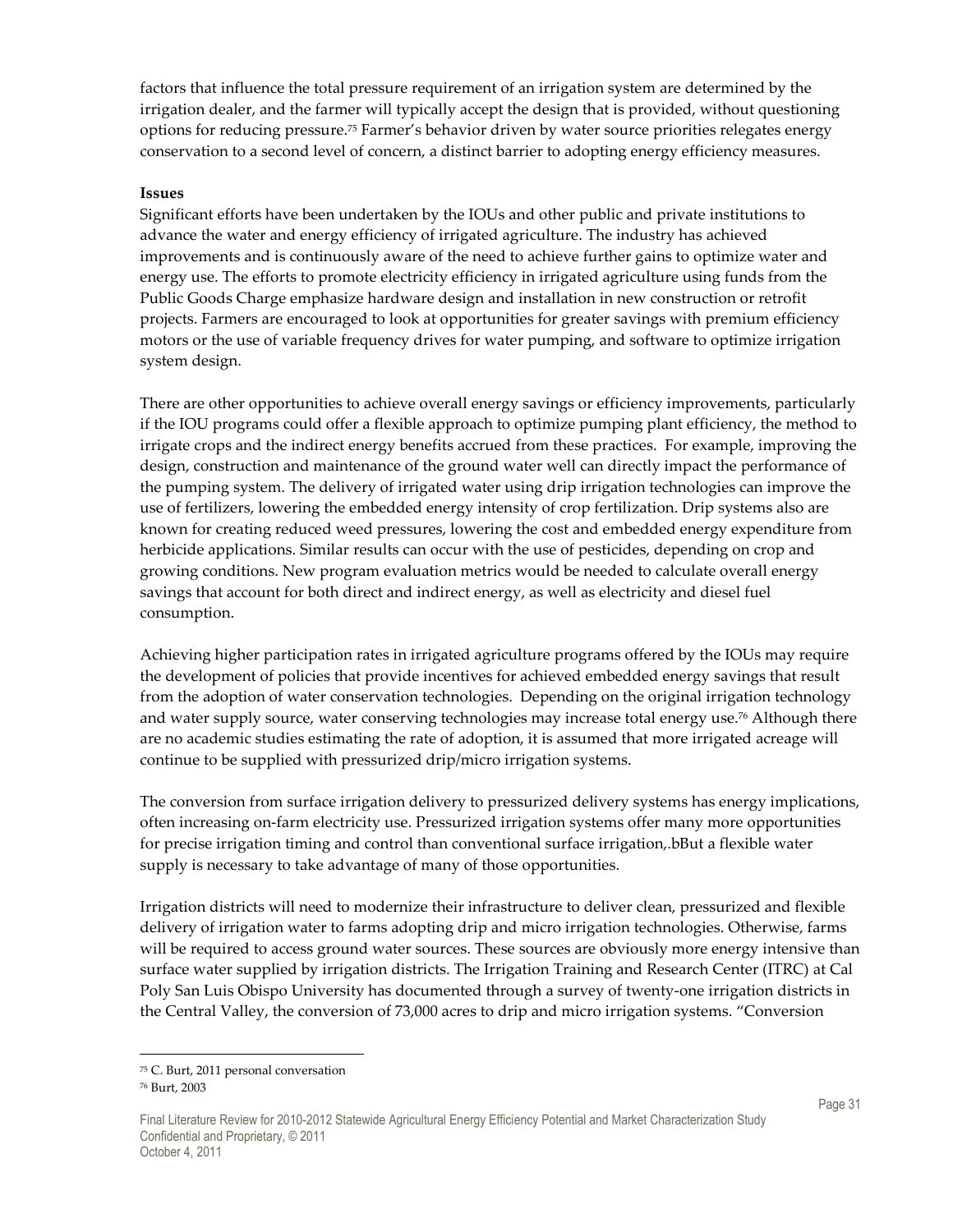acres are those on which farmers used only groundwater for drip/micro irrigation although surface irrigation water was available.<sup>77"</sup>

The study reveals that farmers need to convert to more expensive ground water sources because of the lack of flexible water delivery by their respective irrigation districts. The extra energy required for groundwater pumping is estimated at 76,000MWh per year.78 These results have important implications for future electricity demand from irrigated agriculture as acreage migrates from surface to pressurized irrigation systems. A sustained rate of "conversion acres" in the San Joaquin Valley region can have significant hydrologic water balance implications with a concomitant impact on energy demand. IOUs would benefit from research studies to predict outcomes and assess unintended consequences, possibly providing guidance to design future programs addressing these issues.

#### **Opportunities**

The California Public Utilities Commission's *Embedded Energy in Water Study* 1 estimates that 7.7 percent of the state's electricity use is embedded in the pumping, transportation, treatment and distribution of water resources.<sup>79</sup> Agricultural end-uses represent some portion of this embedded energy, and reductions in overall water use on farms would contribute to energy savings across the water distribution system.

The concept of indirect energy in irrigated agriculture processes can be extended to agricultural fertilizers and petro-chemical products. For example, the use of vegetable transplants and sub-surface drip tape may reduce total water applied, improve fertilizer application practices and decrease the use of petrochemicals for weed and pest control management. The amount of energy embedded in these chemical products, especially ammonia-based fertilizers, is significant. The reduced use resulting from emerging irrigation and planting methods could be accounted as an incentive to adopt more efficient water and energy conservation technologies.

There may be future opportunities to design programs that utilize a holistic approach to credit benefits from achieving both direct and indirect energy conservation and efficiency gains. Farm managers may embrace innovative programs providing rewards for achieving their most important objectives. New programs may be designed to offer a holistic resource management approach where farms can receive incentives for both direct and indirect energy savings, water use efficiency improvements, greenhouse gas emission reductions, reduced run-off and other environmental benefits.

#### **7.3 Technologies**

Great technological advancements have contributed to improvements in the use of water resources. A menu of technologies and best practices has become industry standard including the following:

- Energy Management:
	- o Pumping plant efficiency test data to generate repairs and upgrades.
	- o Premium efficiency motors, variable frequency drives and automated controls.
	- o Time of Use pump operation scheduling.
- Water Management:

 $\overline{a}$ <sup>77</sup> Burt, 2011

<sup>78</sup> Burt, 2011

<sup>79</sup> GEI Consultants and Navigant Consulting, Inc. 2010. *Embedded Energy in Water Studies—Study 1: Statewide and Regional Water-Energy Relationship.* San Francisco, Calif.: California Public Utilities Commission. CALMAC Study ID CPU0052. http://www.cpuc.ca.gov/PUC/energy/Energy+Efficiency/EM+and+V/Embedded+Energy+in+Water+Studies1\_and\_2.htm.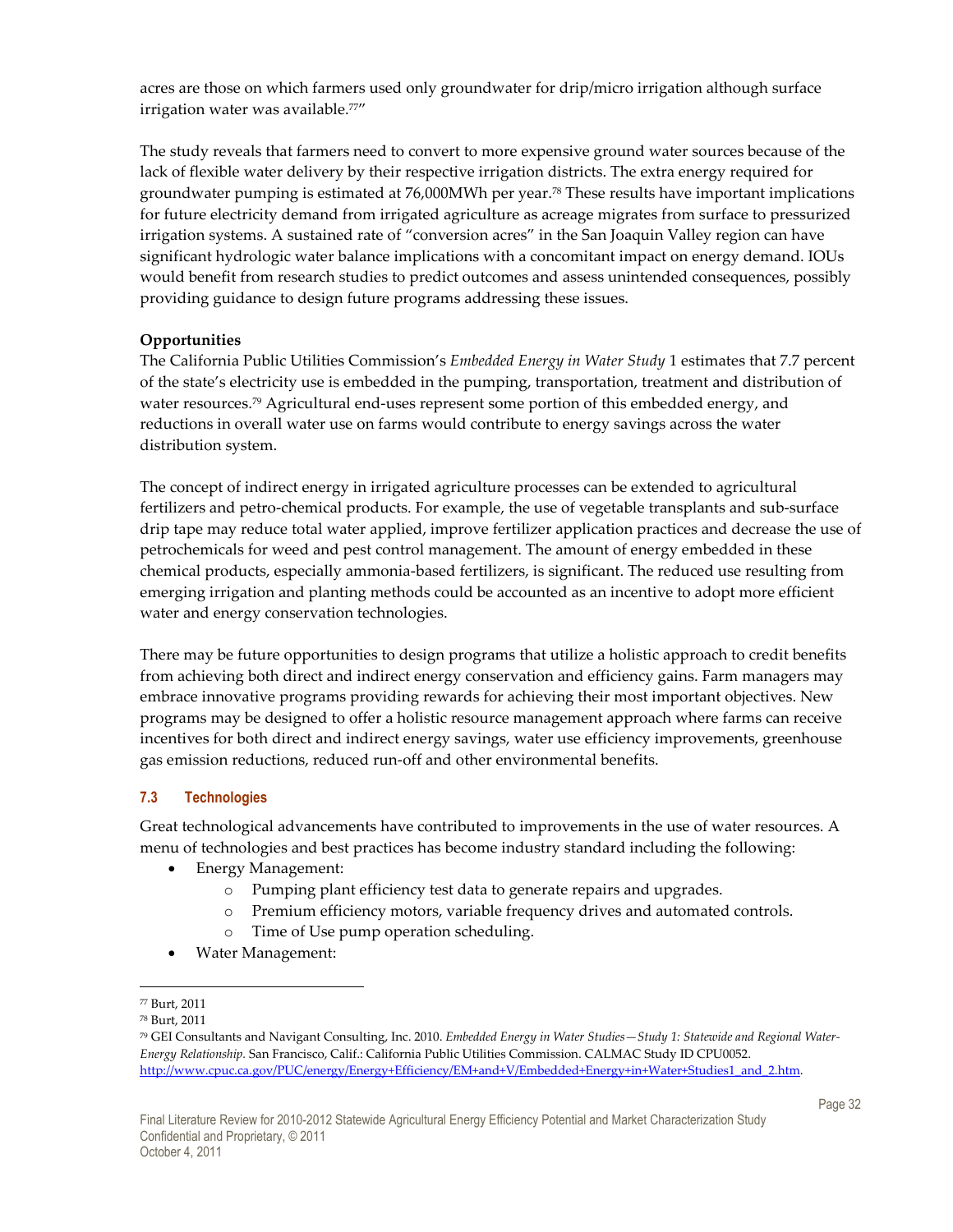- o Irrigation scheduling practices.
- o Data acquisition, evaluation, decision making tools.
- On-Farm Irrigation Technologies:
	- o Low pressure precision application irrigation systems.
	- o Design, operation and maintenance.
- Improved Water Delivery by Irrigation Districts
	- o Improved flexibility of deliveries given to farmers.
	- o Reduced canal seepage and spill.

Additional technical improvements are needed to achieve energy savings from the use of drip and micro irrigation technologies. The Irrigation Training and Research Center (ITRC) documented the potential to reduce pump discharge pressures through improved irrigation system design. ITRC estimates a technical potential to reduce pump discharge pressures by 13 to 17 pounds per square inch of pressure (psi). The report offers recommendations for a potential utility rebate to "encourage energy efficiency by lowering system pressure demands."<sup>80</sup> Examples of current and emerging technologies related to water extraction, pressurization and delivery are provided in Table 8.

| End-Use                                           | <b>Existing Technologies</b>                                                                                                                                                                                                                                                                                      | <b>Emerging Technologies</b>                                                                                                                                                                       |
|---------------------------------------------------|-------------------------------------------------------------------------------------------------------------------------------------------------------------------------------------------------------------------------------------------------------------------------------------------------------------------|----------------------------------------------------------------------------------------------------------------------------------------------------------------------------------------------------|
| Water Extraction, Pressurization, and<br>Delivery | • Low pressure sprinkler nozzle<br>• Sprinkler to Micro Irrigation<br>Conversion<br>• Irrigated scheduling systems<br>• Water filters<br>• Flush lines/automatic flushing systems<br>(for filters)<br>• Flow meters<br>• Booster pumps<br>• Hand-move sprinklers<br>• Slide roll sprinklers<br>• Moisture sensors | • Advanced water well design and<br>construction<br>• Advanced long-lasting materials for<br>pumping plant components<br>• Improved irrigation system design to<br>reduce pump discharge pressures |

#### **Table 8. Examples of Energy Efficiency Technologies for Irrigated Agriculture**

#### **7.4 Utility Programs**

Existing IOU programs offer water management education and training services, free or subsidized pump tests,<sup>81</sup> and incentives to repair and increase pumping plant efficiency. Table 9 provides a summary of past IOU programs offered to the irrigated agriculture sector.

#### **Table 9. Current & Historical IOU Programs for Irrigated Agriculture**

| <b>Manager</b><br>Year<br>Program<br>Name | <b>Measures</b><br><b>Offered</b> | <b>Statistics</b> |
|-------------------------------------------|-----------------------------------|-------------------|
|-------------------------------------------|-----------------------------------|-------------------|

<sup>80</sup> Burt, 2011

<sup>81</sup> SDG&E: http://www.sdge.com/business/rebatesincentives/programs/opus.shtml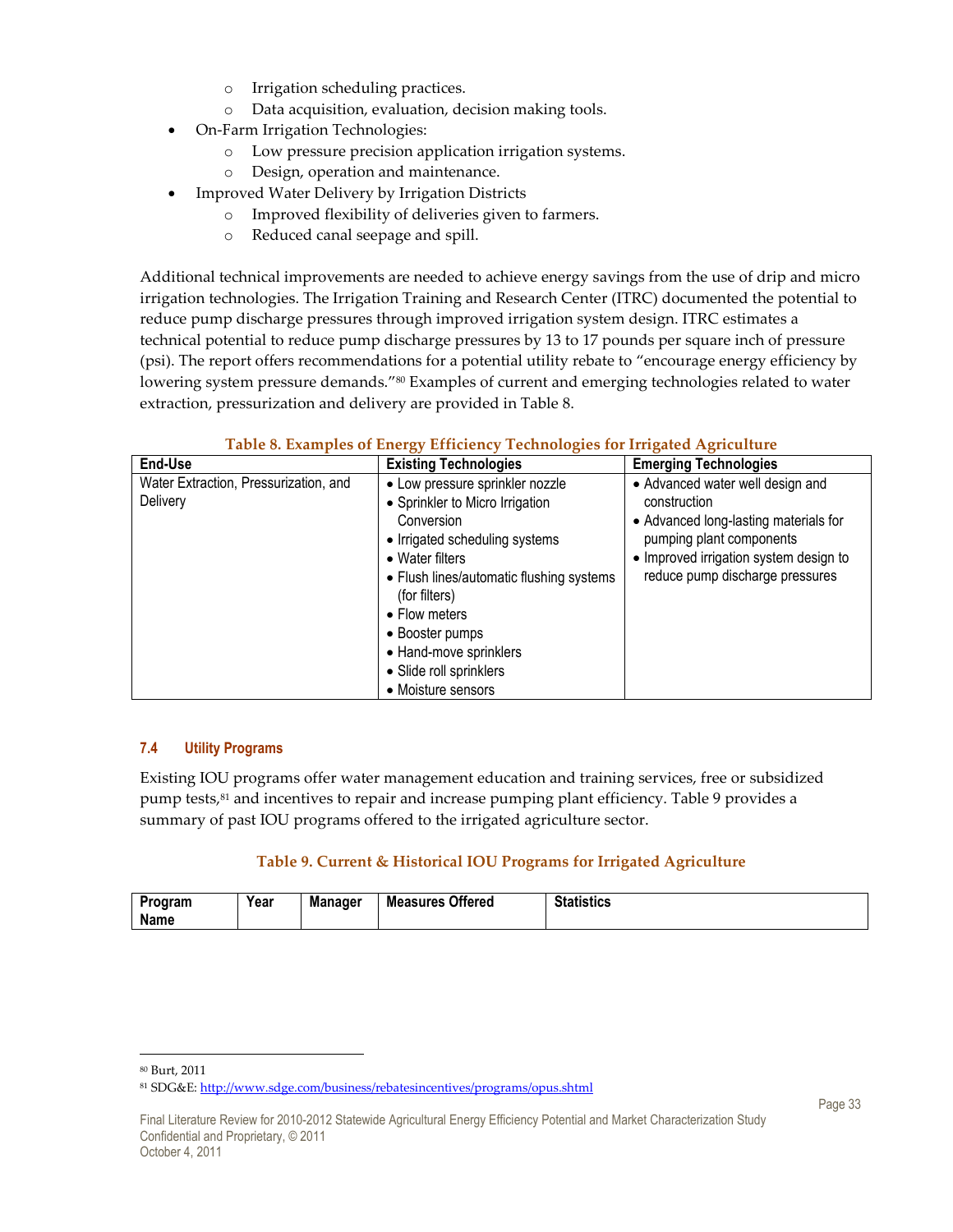| <b>SCE</b><br>Agricultural<br><b>Energy</b><br><b>Efficiency</b><br>Program <sup>82</sup>           | 2006          | <b>SCE</b>                                          | Hydraulic testing services<br>(expanded existing<br>program to ag. market                                      | • Implementation rate: 33%<br>• Over 9,500 pumps were tested between 2006 and<br>2008 7% of these received an incentive to<br>implement pump improvements<br>• Over 70% of pumps tested were either turbine well<br>or turbine booster pumps.<br>• Fewer than 5% were either submersible booster or<br>positive displacement pumps                                                                                                               |
|-----------------------------------------------------------------------------------------------------|---------------|-----------------------------------------------------|----------------------------------------------------------------------------------------------------------------|--------------------------------------------------------------------------------------------------------------------------------------------------------------------------------------------------------------------------------------------------------------------------------------------------------------------------------------------------------------------------------------------------------------------------------------------------|
| 2004-2005<br>Agricultural<br><b>Pumping</b><br>Efficiency<br>Program<br>(APEP II)83                 | 2004-<br>2005 | <b>CPUC</b><br>(PG&E,<br>SCE and<br><b>SoCalGas</b> | Information and financial<br>incentives to growers &<br>turf managers for energy-<br>efficient pumping systems | • 116 electrical pump repairs were accepted into the<br>APEP II program from 2004-2005<br>• 4 natural gas pump repairs<br>• The provided a little over two-thirds of expected net<br>electric energy impacts, exceeded the net therm<br>impacts by 50 percent and completed 76 percent of<br>the pump tests planned"                                                                                                                             |
| <b>2002 Pump</b><br><b>Test and</b><br><b>Hydraulic</b><br><b>Services</b><br>Program <sup>84</sup> | 2002          | <b>SCE</b>                                          | Testing of hydraulic<br>pumps for non-residential<br>customers                                                 | 41 percent of the 64 participants surveyed made<br>changes to improve their pumping system efficiency,<br>27 percent of the participants represent free-ridership.<br>91% of pump test customers, 58% of energy<br>efficiency contact customers and 54% of<br>nonparticipants were aware of the Program prior to<br>2002 (31% of surveyed non-participants were not<br>aware of the program and had not had their pumps<br>tested prior to 2000) |

Although pump tests offer only one data point to assess irrigation pumping plant efficiency, associated hardware repairs may result in efficiency improvements at a new start date. Current rebates do not encourage investments in new pump materials that, for example, might extend the duration of the benefits from the repair and replacement project. Beyond pumping equipment parts and motor efficiency, the overall efficiency of well water extraction also is influenced by the quality and integrity of the well's construction and infrastructure.85 IOU programs could incorporate well design, construction and maintenance standards into existing incentive programs offered to customers.

#### **7.5 Summary of Observations**

• Pursuing energy and water conservation simultaneously. The challenge for energy conservation and efficiency programs administered by IOUs is to offer products and services to meet the farmer's need to conserve water yet also achieve energy savings. Policies driven solely by water conservation encourage farmers to utilize energy intensive irrigation systems to achieve desired water savings. The change from surface irrigation practices to drip and micro irrigation technologies has increased on-farm pumping demand in the East side of the San Joaquin Valley and other irrigated agricultural

http://www.calmac.org/publications/CIT\_APEP\_2004\_2005\_Final\_Impact\_Report\_V2.pdf

<sup>-</sup><sup>82</sup> Cullen, Gary, Swarts, Deborah and Mengelberg, Ulrike (Summit Blue Consulting) 2009. Process Evaluation Report for the SCE Agricultural Energy Efficiency Program. Irwindale, Calif.: Southern California Edison. CALMAC Study number SEC0287.01. http://www.calmac.org/warn\_dload.asp?e=0&id=2721

<sup>83</sup> Equipose Consulting, Inc. 2006. *Evaluation of the Center for Irrigation Technology, 2004-2005 Agricultural Pumping Efficiency Program*. California Public Utilities Commission. Publication No. 1418-04, 1428-04, 1434-04.

<sup>84</sup> Itron, Inc. 2010. 2006-2008 Evaluation Report for the Southern California Industrial and Agricultural Contract. San Francisco, Calif.: California Public Utilities Commission. Publication No. CPU0018.01. http://www.calmac.org/publications/SCIA\_06-08 Eval Final Report.pdf

<sup>85</sup> C. Burt, 2011 personal conversation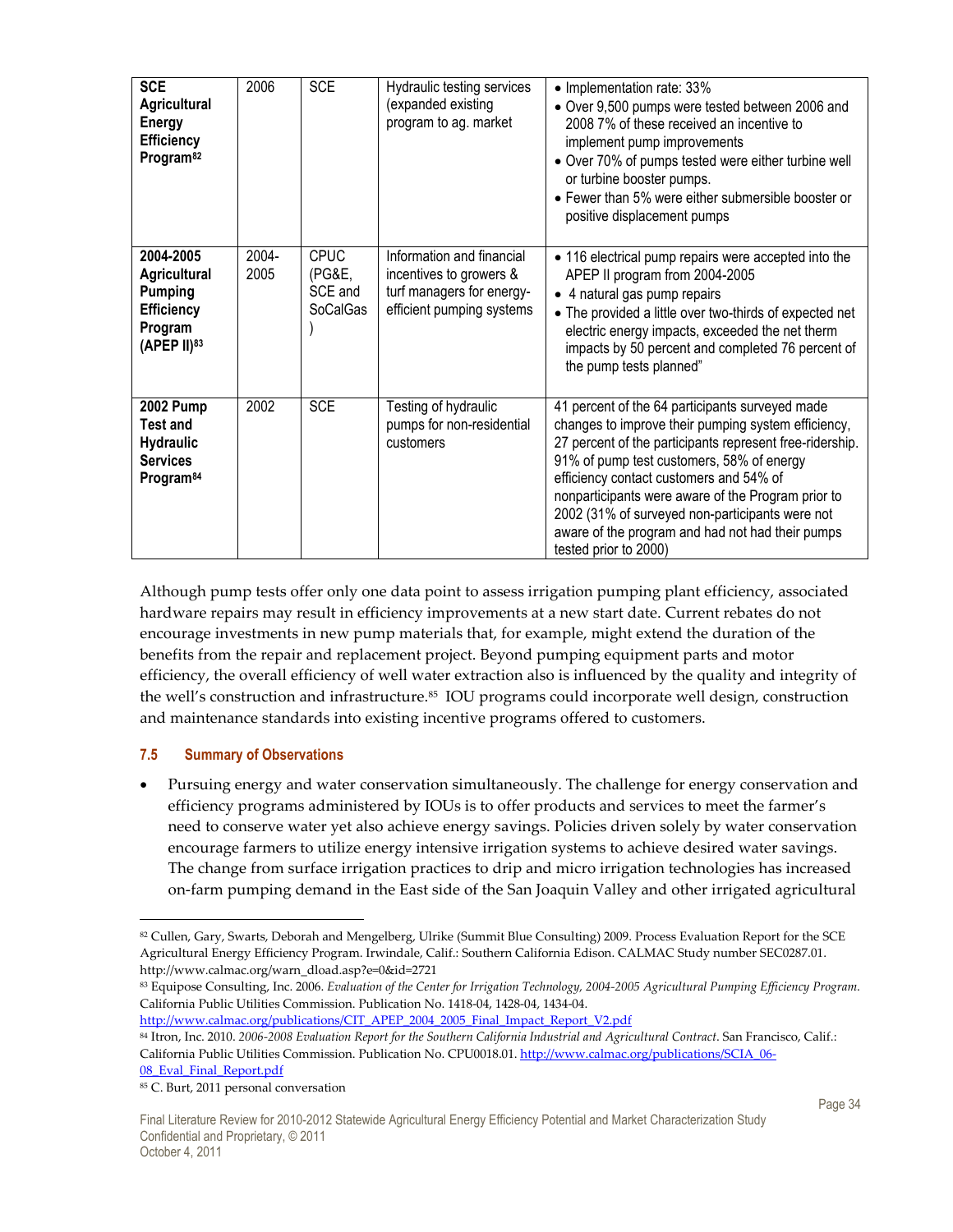regions of the state. An increase in energy demand results from additional use of ground water sources and the use of booster pumps.

- There is insufficient empirical research data to determine the total technical potential to achieve additional energy conservation and efficiency in California's irrigated agriculture. There also is potential for increased use of electricity from "conversion acres" in the San Joaquin Valley region. If irrigation district cannot deliver flexible water to farms adopting drip and micro irrigation systems, increased use of ground water sources will increase energy demand. IOUs would benefit from research studies to predict outcomes and assess unintended consequences from this trend, possibly providing guidance to design future programs addressing these issues.
- Embedded energy savings. To measure potential energy conservation and engineering efficiency improvements in irrigated agriculture requires an understanding of crop production systems, where tillage practices can affect water distribution, soil water retention and other planting options. As an example, the use of transplants should be considered an energy conservation practice as it enhances the performance of total agricultural water use and also achieves diesel fuel use savings and avoided air pollution emissions. These savings have yet to be rewarded under current California Public Utility Commission energy efficiency programs.
- New programs may be designed to offer a holistic resource management approach where farms can receive incentives for both direct and indirect energy savings, water use efficiency improvements, greenhouse gas emission reductions, reduced run-off and other environmental benefits. These savings have yet to be rewarded under current California Public Utility Commission energy efficiency programs. New program evaluation metrics would be needed to calculate overall energy savings that account for both direct and indirect energy, as well as electricity and diesel fuel consumption.
- Lack of studies on trends and adoption rates of irrigation systems. Although there is evidence that farms continue to adopt pressurized drip/micro irrigation systems to replace surface irrigation practices, there are no academic studies available to account for trends and adoption rates. Research should be conducted to evaluate the energy efficiency benefits, measured in product produced per unit of energy used, from the adoption of water conservation emerging technologies. Evaluation metrics could be developed to calculate total energy savings resulting from reduction or efficiency improvements from the use of both direct and indirect energy.
- Other direct energy saving opportunities. Other energy conservation or efficiency improvements could be evaluated for future program incentives. In particular, an evaluation of the energy implications of groundwater well design, construction and maintenance standards; and how to reduce pump discharge pressures through improved irrigation system design.
- Energy associated with non-pumping electricity use and gas pumping. Because electrical pumping dominates the energy use in irrigated agriculture, utility programs have focused attention there. However, gas-fired pumping may provide previously unexplored opportunities as might electricity used for non-pumping end-uses. There is limited knowledge of how and why energy is used in these areas and IOU programs that target irrigated agriculture customers could benefit from exploring the potential in these less evident end-uses.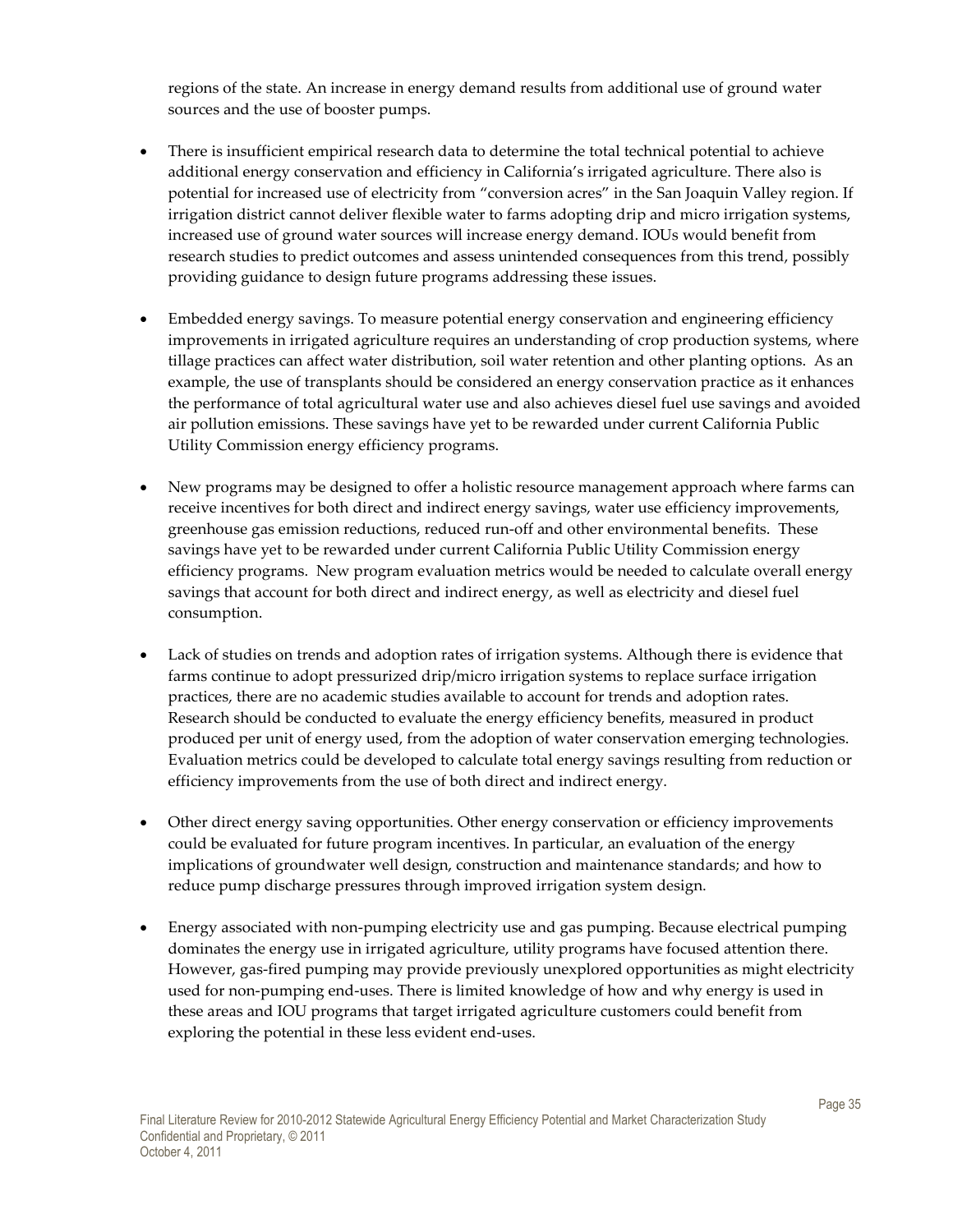#### **8 Greenhouses & Nurseries**

#### **8.1 Industry Overview**

California leads the nation in sales of greenhouse and nursery products, and is a dominant producer of cut flowers and greens (58 percent of national sales) and nursery transplants (74 percent of national sales).<sup>86</sup> Greenhouses and nurseries serve an important role in California's agricultural industry as producers of food crops, key suppliers of landscaping plants, major producers of flowers, and suppliers of plugs, garden and household plants, and vegetable transplants.

Table 10 provides a summary of the Greenhouses & Nurseries segment in terms of number of farms engaged in producing these crops, total production footprint in terms of square footage under glass and acres in open, and value of sales (in 2007) from each crop. The U.S. Department of Agriculture's data from the 2007 Agricultural Census were organized into these segments using the North American Industry Classification System (NAICS) definitions. The NAICS segments differ from the available literature, which tends to aggregate floriculture and nursery products. It is not clear whether the aggregation of floriculture and nursery products within the literature stems from the vertical integration of these industries or for another reason. Wherever possible, this Literature Review will distinguish the segments based on their NAICS codes but this is not always possible.

From an energy perspective, the NAICS code segmentations appear to be more useful for this Study than the groups in the available literature: greenhouse crops and floriculture tend to use more energy than nurseries because of their space conditioning and cold storage requirements.<sup>87</sup> Thus, the Greenhouses  $\&$ Nurseries segment is most logically divided into greenhouse crops (vegetables), floriculture, nurseries (vegetable transplants, vegetable stock), and mushrooms.

Another important distinction for energy use, which is reflected in the U.S. Agricultural Census data in Table 10, is between crops grown under cover ("glass") and those grown in the open, conditions which affect the amount the space conditioning and/or lighting needed across the production cycle. In general, greenhouse food crops are produced under cover in conditioned spaces while nursery plants can be produced under cover in unconditioned spaces, or in the open. Mushrooms are produced entirely in conditioned environments. Flowers, while mostly produced under cover, may also be grown in the open, and typically require cold storage after harvest, regardless of how they were grown.

| <b>Segment</b>               |                         | <b>NAICS Code89</b> | # of  | Sq.Ft              | Acres in    |              | Value of Salest |
|------------------------------|-------------------------|---------------------|-------|--------------------|-------------|--------------|-----------------|
|                              |                         |                     | Farms | <b>Under Glass</b> | <b>Open</b> | # of         | Value           |
|                              |                         |                     |       |                    |             | <b>Farms</b> |                 |
| <b>Mushrooms</b>             |                         | 111411              | 55    | 5,483,804          |             | 53           | \$223,457,225   |
| <b>Floriculture Products</b> |                         | 111422              | 1,870 | 103,139,657        | 12,017      | .865         | \$1,222,371,503 |
| <b>Greenhouse</b>            | Vegetables <sup>a</sup> | 111419              | 182   | 12,927,882         |             | 181          | \$112,284,392   |
| Crops                        | Tomatoes                |                     | 81    | 6,008,943          |             | 81           | \$51,016,687    |

| Table 10. Summary of Greenhouse & Nursery Farm Statistics for Key Subsegments <sup>88</sup> |  |  |
|---------------------------------------------------------------------------------------------|--|--|
|                                                                                             |  |  |

<sup>86</sup>Based on sales by subsegments provided in the 2007 U.S. National Agriculture Census, sales used to allow comparison across greenhouse and nursery subsegments, which are highly diverse.

http://www.agcensus.usda.gov/Publications/2007/Full\_Report/Volume\_1,\_Chapter\_2\_US\_State\_Level/st99\_2\_035\_035.pdf <sup>87</sup> Mushroom production has similar requirements to greenhouse crop production but since mushroom production is not aggregated in any of the data sets, this is not an issue for that subsegment.

<sup>88</sup> NASS, 2009.

<sup>89</sup> U.S. Census Bureau, North American Industry Classification System, Code 1114 (Greenhouse, Nursery & Floriculture Production). available: http://www.census.gov/cgi-bin/sssd/naics/naicsrch?chart=2007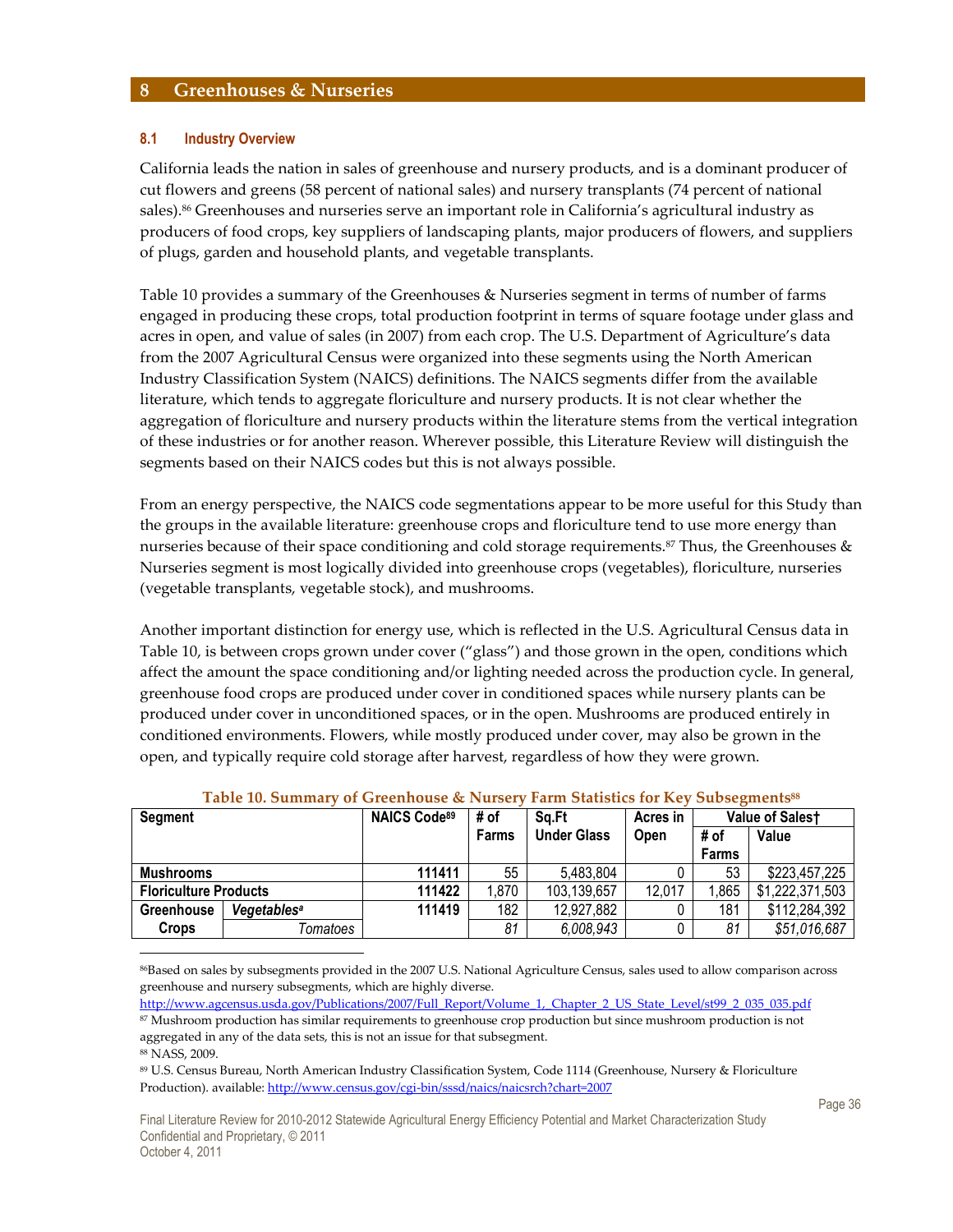|                                                                                                                             | Other Vegetables                                                                                                       |        | 140   | 6,915,939  |        | 139   | \$61,267,525    |
|-----------------------------------------------------------------------------------------------------------------------------|------------------------------------------------------------------------------------------------------------------------|--------|-------|------------|--------|-------|-----------------|
|                                                                                                                             | Vegetable                                                                                                              | 111421 | 68    | 14,291,522 | 193    | 68    | \$90,985,384    |
|                                                                                                                             | <b>Transplants</b>                                                                                                     |        |       |            |        |       |                 |
|                                                                                                                             | <b>Nursery Stock</b>                                                                                                   |        | 1,655 | 25,179,297 | 31,889 | 1,626 | \$1,682,234,080 |
|                                                                                                                             | Sod                                                                                                                    |        | 55    |            | 19087  | 55    | \$252,476,652   |
| <b>Nursery</b><br>Plants &                                                                                                  | Christmas trees <sup>b</sup>                                                                                           |        | 400   |            | 4,033  | 0     | N/A             |
| <b>Trees</b>                                                                                                                | <b>Bulbs, Corms,</b>                                                                                                   |        | 86    | 95,985     | 823    | 86    | \$38,208,034    |
|                                                                                                                             | Rhizomes, and                                                                                                          |        |       |            |        |       |                 |
|                                                                                                                             | Tubers                                                                                                                 |        |       |            |        |       |                 |
|                                                                                                                             | <b>Other Nursery</b>                                                                                                   |        | 79    | 154,166    | 294    | 78    | \$7,207,180     |
|                                                                                                                             | Crops                                                                                                                  |        |       |            |        |       |                 |
|                                                                                                                             | 111421/111422<br>128<br>4,426,391<br>177<br>128<br>\$84,376,862<br><b>Cuttings, Seedlings, Liners, Plugs</b>           |        |       |            |        |       |                 |
| Notes:                                                                                                                      |                                                                                                                        |        |       |            |        |       |                 |
| † Sales data reflects information provided by farms that responded to this question on the Agricultural Census, and may not |                                                                                                                        |        |       |            |        |       |                 |
| reflect data from all farms that responded to the Census.                                                                   |                                                                                                                        |        |       |            |        |       |                 |
|                                                                                                                             | a The total for tomatoes and other vegetables cannot be summed as there is cross-over between farms that grow tomatoes |        |       |            |        |       |                 |

The total for tomatoes and other vegetables cannot be summed as there is cross-over between farms that grow tomatoes and other plants.

b For 2007, of the total 4,033 acres cultivated only 1,487 acres were irrigated.

Most of the state's greenhouses and nurseries are concentrated along the Central and Southern coasts due to favorable climates that allow for year-round production. <sup>90</sup> For flowers, foliage and nursery crops, the majority of production occur in these counties: San Diego, Ventura, Monterey, Riverside, Santa Barbara, Orange, Los Angeles, San Mateo, and Santa Cruz, with San Diego county accounting for 30 percent of the overall state total.<sup>91</sup> Although much of the production is consumed within state, approximately 40 percent of the flowers and 20 percent of the nursery products are shipped out of state.<sup>92</sup>

California is ranked first in the nation for production of cut flowers, potted flowering plants, and bedding plants, second in the nation for foliage plant and cut cultivated greens production, and third for production of propagation materials.93 The total value of these products is around 1 billion dollars per year and represents roughly 25 percent of total national production.<sup>94</sup> The total number of producers has fluctuated significantly over the past five years, suggesting some degree of volatility in the industry<sup>95</sup>, and potentially a reflection of the housing market given the importance of ornamentals and house plants in this segment.

Overall, the number of producers is small compared with the total value of production of floriculture and nursery products – ranging from a high of \$2.4 million average sales per producer in 2010 to a low of \$2.0 million in 2006—suggesting that the floriculture subsegment is dominated by large companies. $^{96}$ California's mushroom production represents about 23 percent of the national total and is second only to Pennsylvania.<sup>97</sup> The California industry is highly concentrated yet profitable, with just 55 farms—likely

<sup>91</sup>USDA NASS, Summary of California County Agricultural Commissioners' Reports, 2008-2009. Available: http://www.nass.usda.gov/Statistics\_by\_State/California/Publications/AgComm/200910cavtb00.pdf

92 http://pestdata.ncsu.edu/croptimelines/pdf/canursery.pdf

<sup>93</sup> USDA NASS, *California Floriculture Report*, Volume 2 No. 1, April 28, 2011,

<sup>90</sup> Joshel, Christine and Rick Meinicoe, *Crop Timeline for California Greenhouse Grown Ornamental Annual Plants*, U.S. Environmental Protection Agency, 2004. Available: http://pestdata.ncsu.edu/croptimelines/pdf/canursery.pdf

http://www.nass.usda.gov/Statistics\_by\_State/California/Publications/Field\_Crops/201104florarv.pdf

<sup>94</sup> USDA NASS, *California Floriculture Report*

<sup>95</sup> NASS, 2009.

<sup>96</sup> USDA, *Floriculture and Nursery Crops Yearbook. FLO-2007*, Economic Research Service, September 2007. http://www.ers.usda.gov/Publications/Flo/2007/09Sep/FLO2007.pdf

Final Literature Review for 2010-2012 Statewide Agricultural Energy Efficiency Potential and Market Characterization Study Confidential and Proprietary, © 2011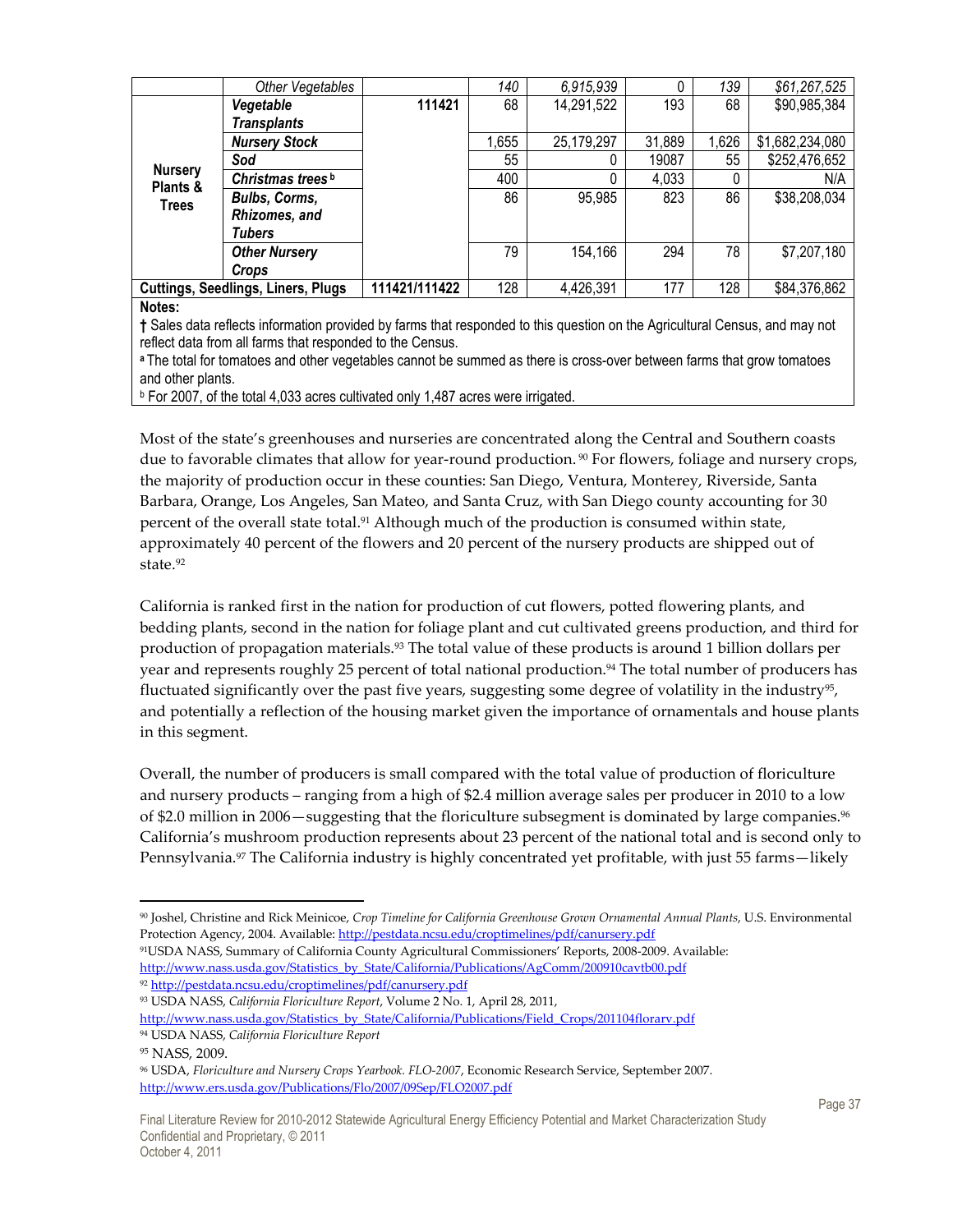owned by an even smaller number of companies—responsible for about \$223.5 million dollars in sales, an average of over \$4 million per farm.<sup>98</sup> Figures for local production, consumption versus export, and total value of crops for mushrooms and other food crops were not found in the course of this literature review. In general, current information regarding California's vegetable greenhouse production and mushroom production were not found in the course of this literature review. The latest available information for these areas was from the mid- to late 1990s. There is a significant gap in available data and industry knowledge related to these subsegments.

Beyond economic statistics, there is limited information available information on the California greenhouses and nurseries industry. The floriculture and nursery industries are generally better understood than vegetable crop production and mushroom production. Overall the industry does not appear to be the subject of much analysis from an energy and water use perspective. This segment would likely yield significant opportunity for utility programs, especially gas programs, to provide customers with energy-reducing, water conserving, cost-saving measures.

#### **8.2 Energy**

The Greenhouses & Nurseries segment is an energy-intensive sector. For mushrooms, floriculture, and greenhouse food crops, key energy end-uses include lighting, space conditioning (cooling, heating, humidification), sorting, packing, cold storage and irrigation-related (pumping, sprinklers). Mushroom production also requires energy for sanitization and cleaning. Key energy end-uses for nurseries are mostly irrigation-related, and for enclosed spaces, include lighting. Key water end-uses include irrigation, pressurized pumping, and drainage for nursery and tree production, and watering, washing, and cleaning for mushrooms, food crops, and flowers. However, the specifics of the energy use and water use in these subsegments are not well understood.

Important information to understand for each subsegment includes the following: energy intensity per square foot of covered growing area or open acreage (therms and kilowatt-hours), energy use by end-use by sector (therms and kilowatt-hour), sector-specific process and equipment requirements, baseline equipment data, penetration of efficient, emerging technologies and practices, water requirements for each sector and available conservation techniques. Efficient and emerging technology options for lighting, motors, building insulation, HVAC, refrigeration equipment and pumps are well understood, and could be implemented in this sector if the utilities knew where to focus their attention.

Many of these opportunities could be revealed through baseline surveys of the sector. Furthermore, this sector is a heavy user of gas, presumably for its space conditioning needs, which presents an opportunity for the IOUs to address natural gas use, typically harder to reach than electricity savings.

Other opportunities may become evident once the utilities have a better understanding of specific needs and production requirements of the individual subsegments within this sector. For instance, mushroom production may offer unique energy efficiency opportunities available through process and/or operational shifts in addition to new and better technologies. For example, an energy audit of Rolland Farms, a mushroom producer in Canada that is one of the largest producers in North America, provided the company with technology and process improvement ideas that resulted in a 9.5 percent reduction in electricity use, primarily through improvements to the cooling and chiller system, an 18 percent

 $\overline{a}$ <sup>97</sup> NASS, 2007 Agricultural Census

http://www.agcensus.usda.gov/Publications/2007/Full\_Report/Volume\_1,\_Chapter\_2\_US\_State\_Level/st99\_2\_035\_035.pdf 98 NASS, 2007 Agricultural Census

Final Literature Review for 2010-2012 Statewide Agricultural Energy Efficiency Potential and Market Characterization Study Confidential and Proprietary, © 2011 October 4, 2011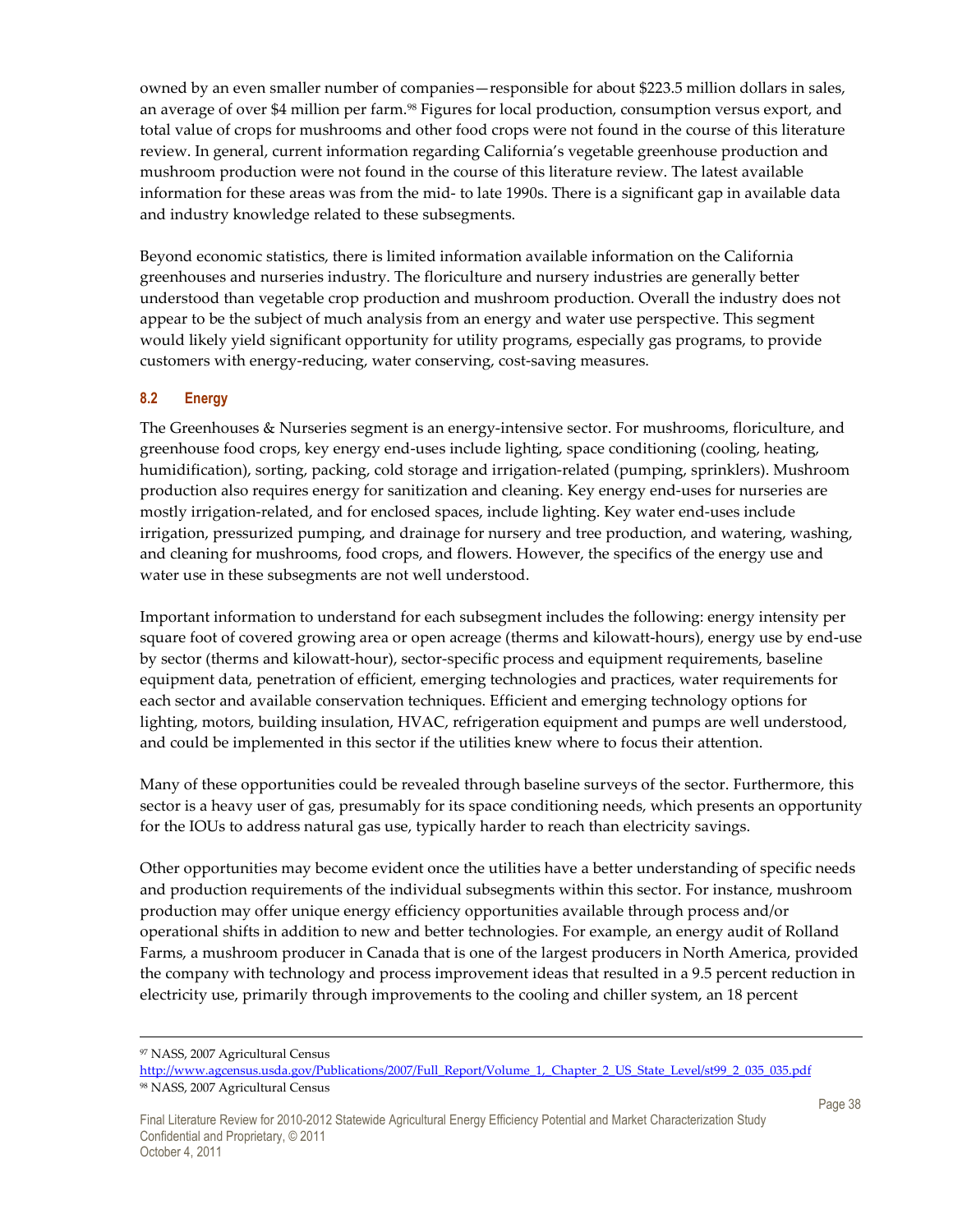reduction in natural gas consumption by 18 percent, through boiler system upgrades and process efficiency improvements.<sup>99</sup>

### **8.3 Technologies**

A limited number of technologies were identified for this segment and are summarized in Table 11. Additional sector-specific technologies are expected to exist but have not been identified due to the lack of knowledge related to end-use and process specific energy consumption.

| <b>Purpose</b>       | <b>Subsegment</b>                  | <b>Existing Technologies</b>                                                                                                                       | <b>Emerging Technologies/Practices</b>                                                                                                              |
|----------------------|------------------------------------|----------------------------------------------------------------------------------------------------------------------------------------------------|-----------------------------------------------------------------------------------------------------------------------------------------------------|
| Energy<br>Management | Greenhouses<br><b>Floriculture</b> | • Greenhouse roofing materials<br>• Shading curtains for greenhouses<br>• Infrared film for greenhouses<br>• Automated temperature control systems |                                                                                                                                                     |
|                      | <b>Mushrooms</b>                   | • Air handling units with heat<br>exchangers <sup>100</sup>                                                                                        | • LED lighting for mushroom growing <sup>101</sup><br>• Underground mushroom production<br>with passive fresh air exchange<br>system <sup>102</sup> |
| Water<br>Management  | All                                | • Automated drip irrigation<br>• Low pressure sprinklers                                                                                           |                                                                                                                                                     |

#### **Table 11. Examples of Energy Efficiency Technologies for Greenhouses & Nurseries**

### **8.4 Utility Programs**

PG&E, SDG&E and SoCalGas offer greenhouses rebates for heat curtains and infrared film and PG&E and SDG&E also offer customers rebates for efficient sprinkler systems. SCE does not currently offer rebates specifically targeting the greenhouses and nurseries segment. Table 12 provides a summary of these measures. No existing or historical IOU programs were specifically identified for this segment. Also, this table does not include rebates for general measures targeting motors or lighting, which may be accessed by these customers, or custom programs that some customers may choose to access through their utility.

# **Table 12. Measures Offered by the IOUs**

| <b>Measure</b>               | <b>Measure Type</b> | <b>Rebate Amount</b> | <b>IOU</b>                                  | <b>Segment</b> |
|------------------------------|---------------------|----------------------|---------------------------------------------|----------------|
| Greenhouse Heat Curtain      | Gas                 | \$0.20/square foot   | PG&E                                        | Greenhouse     |
|                              |                     |                      | SDG&E (Suspended as of July                 |                |
|                              |                     |                      | 25, 2011)                                   |                |
| Infrared Film for            | Gas                 | $$0.05$ /sq ft       | PG&E                                        | Greenhouse     |
| Greenhouses                  |                     |                      | Southern California Gas, Co. <sup>103</sup> |                |
|                              |                     |                      | SDG&E (Suspended as of July                 |                |
|                              |                     |                      | 25, 2011)                                   |                |
| Sprinkler to Drip Irrigation | Electric            | \$44.00/Acre         | PG&E                                        | All            |
|                              |                     |                      | SDG&E                                       |                |
| Low Pressure Sprinkler       | Electric            | $$1.15$ /nozzle      | PG&E                                        | All            |
| Nozzle                       |                     |                      | SDG&E                                       |                |

<sup>-</sup><sup>99</sup> Natural Resources Canada, Canadian Indsutry Program for Energy Conservation, "10 Companies That are Making a Difference", 2007. Available: http://oee.nrcan.gc.ca/publications/infosource/pub/cipec/annualreport-2008/companies.cfm?attr=24#thinking <sup>100</sup> http://www.modernmushroomfarms.com/news.html

<sup>101</sup> http://www.mushroomvideos.com/Mountain-Mushroom-Farm

<sup>102</sup> http://www.mushroomvideos.com/Mountain-Mushroom-Farm

<sup>103</sup> http://www.socalgas.com/for-your-business/rebates/general-equipment.shtml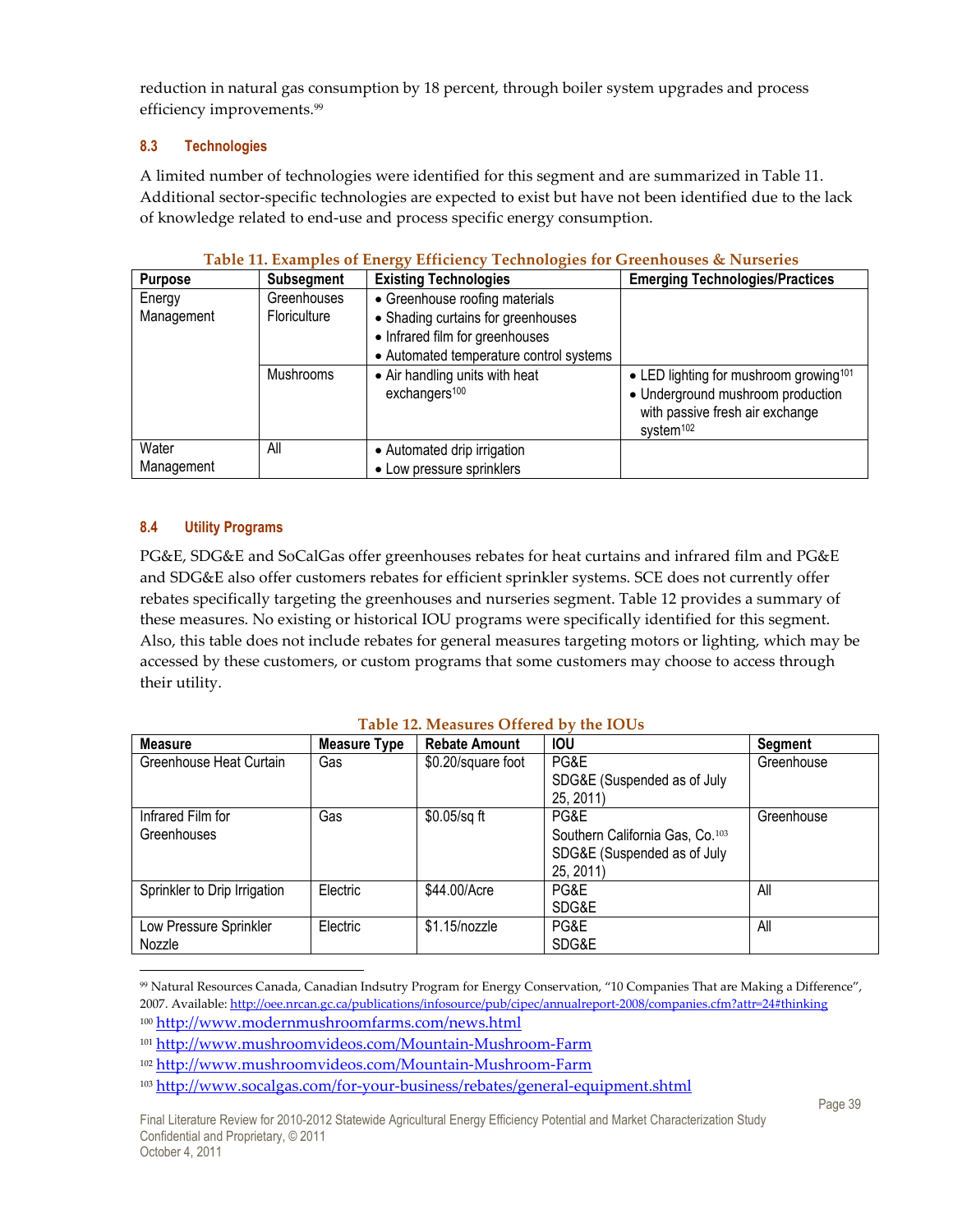#### **8.5 Summary of Observations**

- Lack of basic industry information about the Greenhouses & Nurseries segment and subsegments: The industry has not been well studied in California and basic information regarding the key players, industry and market drivers, and other issues are not available.
- High-intensity energy and water requirements cannot be addressed without establishing baseline information: Floriculture, greenhouses and mushroom production facilities are of particular interest for the utilities as these subsegments are considered energy intensive due, in large part, to space conditioning requirements for large warehouse-type facilities. Floriculture production can occur partly outdoors but food crops are grown exclusively within conditioned spaces, and many of these crops require post harvest cold storage facilities. Mushroom production occurs entirely within conditioned spaces, and there are significant energy needs related to proper sanitation, as well as cold storage requirements. All of these crops require significant water resources and would benefit from better pumps, irrigation techniques, and most measures that apply to other types of irrigated agriculture. However, efficiency opportunities for the industry cannot be properly evaluated without an understanding of baseline equipment (efficiencies and penetration) and the options for efficient and emerging equipment. Some subsegments may present opportunities for process efficiency improvements but this also requires establishing a fundamental understanding of the energy and water use consumption, production requirements, and customer needs.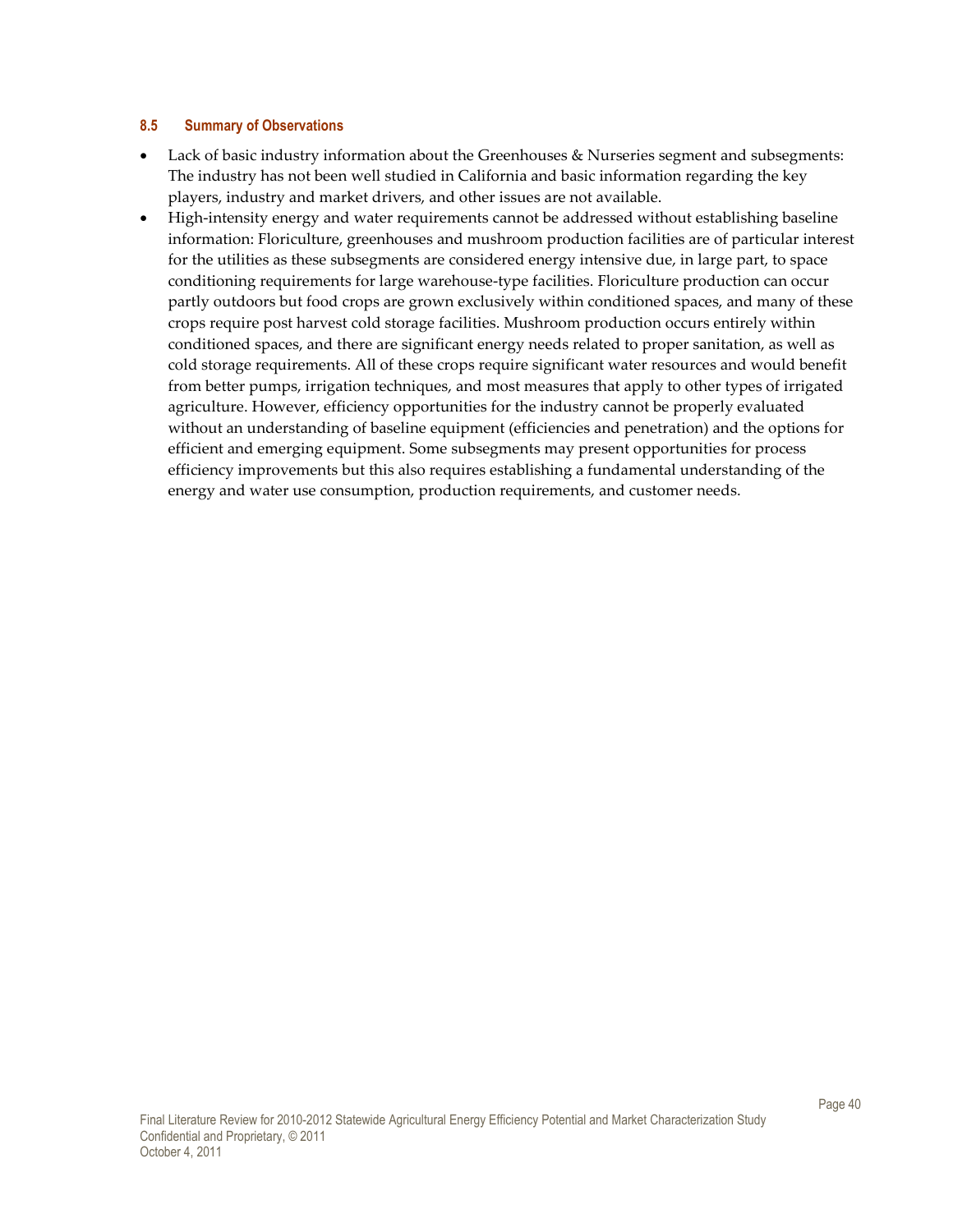#### **9 Vineyards & Wineries**

California produces 90% of American wine and holds the  $4<sup>th</sup>$  spot in global wine production (behind France, Italy and Spain).104 In 2009, the retail value of California's domestic wine sales was \$18.5 billion with export revenue reaching \$1.14 billion.<sup>105</sup> California's emergence as a major force on the national and international wine is a recent phenomenon: in 1960, the state had about 250 wineries, in 1990 there were around 800 and by 2010, over 3,360.<sup>106</sup>

The rise of California's profitable wine industry is the story of a successful partnership between vineyards and wineries. Winegrape farmers develop the land to cultivate high quality wine varietal grapes for wine makers to transform into award winning wines. The wine industry is rooted in the work of winegrape growers delivering quality winegrapes for winemakers to crush into quality products. The wine industry has long-standing ties to the state's university system, developing the educational foundation to earn viticulture and enology degrees, conducting research to develop improved varietals, all of which is supported by the technology transfer infrastructure of the UC Cooperative Extension Service.

The vineyards grow winegrape cultivars from winery-owned vineyards and from independent wine grape growers supplying fruit to regional wineries. Wineries crush and ferment grapes and produce and store wine in tanks, barrels, and cold storage facilities. Wine grapes are predominantly grown in the Central San Joaquin Valley, the Central Coast, Napa and the Northern Coastal Mountain Range regions (see **Error! Reference source not found.** for the geographical distribution and aggregation of California's winegrape growing districts).

 $\overline{a}$ 

<sup>&</sup>lt;sup>104</sup> Wine Institute, "California Wine Profile 2010", http://www.wineinstitute.org/files/CA\_EIR\_Flyer\_2011\_Apr15.pdf

<sup>105</sup> Wine Institute, "California Wine Profile 2010".

<sup>106</sup> Wine Institute, "California Wine Profile 2010".

Final Literature Review for 2010-2012 Statewide Agricultural Energy Efficiency Potential and Market Characterization Study Confidential and Proprietary, © 2011 October 4, 2011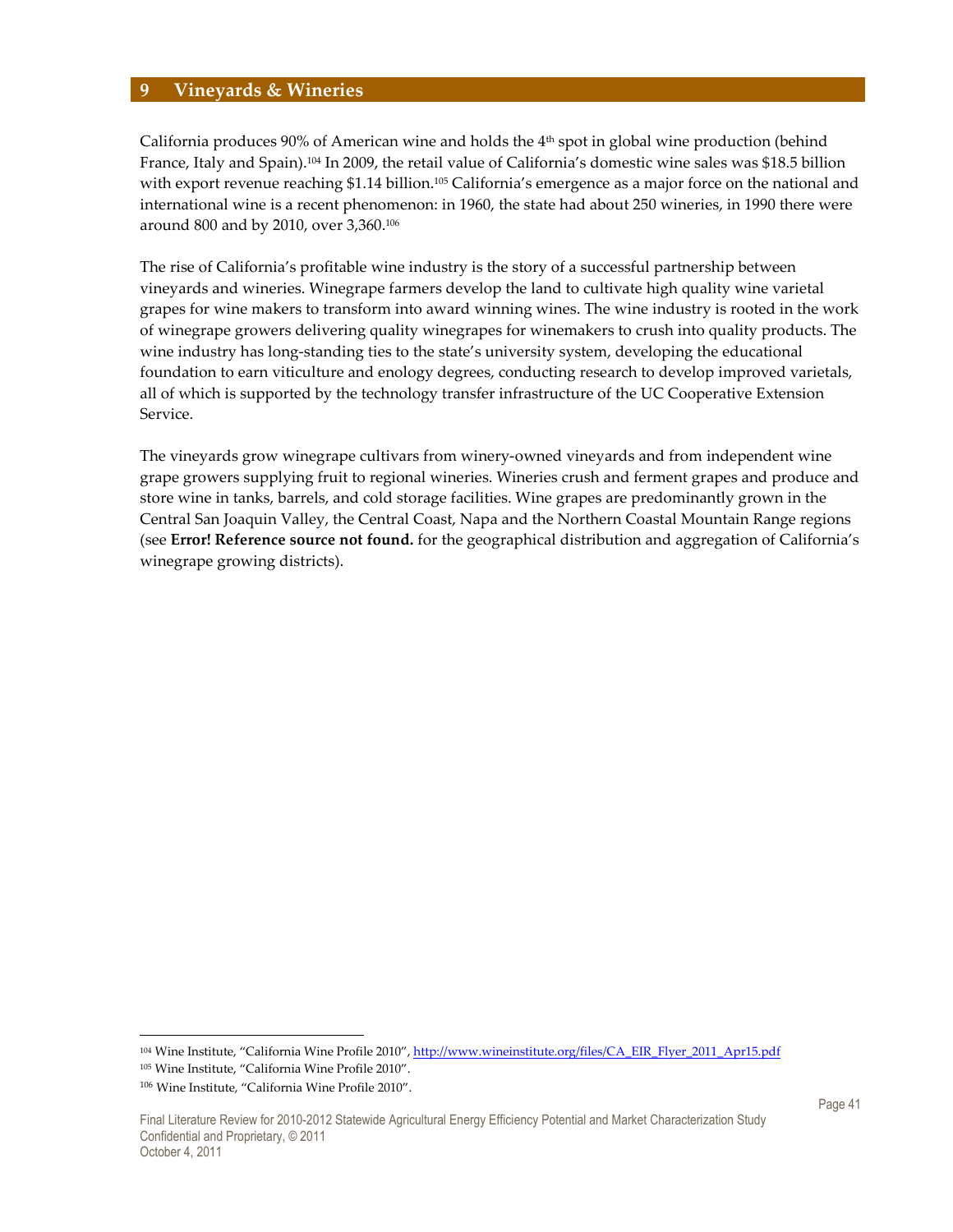

**Figure 3. California Wine Growing Districts<sup>107</sup>**

#### **9.1 Industry Overview**

#### **Vineyards**

-

Thousands of vineyards grow table, wine and raisin grape varietals, occupying a combined 789,000 acres of cultivated irrigated land. In 2010, winegrapes were grown in 489,000 of the total grape acreage.<sup>108</sup> Raisin and table grape grown varietals at times are added to the winegrape crush. Most vineyards have adopted drip irrigation systems, soil and weather monitoring technologies and the use of software to adopt Irrigation Scheduling (IS) practices. The rate of technology adoption depends on the wine growing region of the state. The Napa Valley and the Central Coast wine growing regions are almost entirely using drip irrigation.<sup>109</sup>

Although this Study makes a distinction between vineyards and other irrigated crops (including other grape crops) based on the organization of the industry around wine production, the issues, barriers and opportunities described in the section of this report devoted to Irrigated Agriculture of this report apply to vineyards. Please refer to that section for further detail.

<sup>107</sup> USDA, NASS. 2011b, California Wine Growing Districts. Available:

http://www.nass.usda.gov/Statistics\_by\_State/California/Publications/Grape\_Crush/Prelim/2010/201002gcbtb00.pdf

<sup>108</sup> California Department of Food and Agriculture, California Agricultural Production Statistics, Fruit & Nut Crops, 2010-2011. Available: http://www.cdfa.ca.gov/statistics/

109 Dr. Charles Burt, CalPoly SLO, ITRC 2011.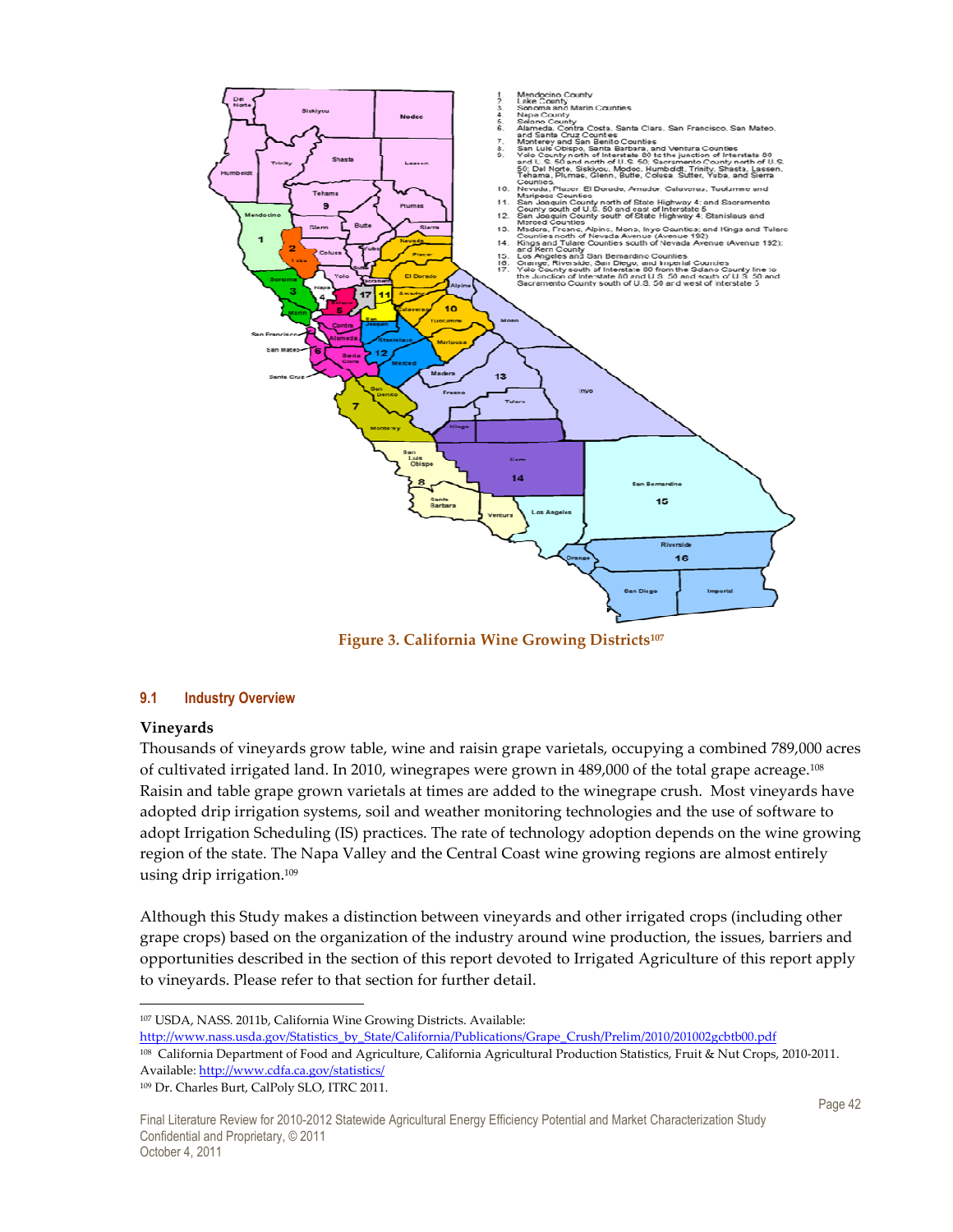#### **Wineries**

California's 3,364 bonded wineries<sup>110</sup> crushed 3.7 million tons of fruit in 2010<sup>111</sup>, delivering 241.8 million cases of wine to the U.S. market and for export to 125 countries.112 Many of California's wineries are small businesses that produce fewer than 5,000 cases per year. Demand for these small-batch producers can be strong, sometimes with long waiting periods, and may yield good profit margins for the wineries.<sup>113</sup> However, by volume, the vast majority of California's wine production is concentrated with just a few companies such E.J. Gallo. Constellation Wines (Robert Mondavi, Franciscan, Simi), and The Wine Group (Franzia, Glen Ellen, Canconnon), Bronco.

Table 13 shows the total tons of wine grapes crushed in 2010 by USDA Wine Growing Districts (some counties are part of more than one district). The crush is widely distributed across the state but Districts 13 and 11 are the leaders. Wineries in District 13, which include most of the Ernest and Julio Gallo Wineries, are the single largest crushers of wine grapes in the state. The Sacramento and San Joaquin counties (District 11) account for the second largest wine grape crush district, mostly from vineyards associated with the Lodi-Woodbridge Commission.

| <b>USDA Wine</b><br><b>Counties</b> |                                                                                |           |  |
|-------------------------------------|--------------------------------------------------------------------------------|-----------|--|
| <b>Growing Districts</b>            |                                                                                | (tons/yr) |  |
|                                     | Mendocino                                                                      | 59,617    |  |
| 2                                   | Lake                                                                           | 31,623    |  |
| 3                                   | Marin, Sonoma                                                                  | 212,675   |  |
| 4                                   | Napa                                                                           | 142,752   |  |
| 5                                   | Solano, Sacramento*                                                            | 19,272    |  |
| 6                                   | Alameda, Contra Costa, San Mateo, Santa Clara, Santa Cruz                      | 26,925    |  |
| 7                                   | Monterey, San Benito                                                           | 264,848   |  |
| 8                                   | San Luis Obispo, Santa Barbara, Ventura                                        | 216,936   |  |
|                                     | Butte, Colusa, Glenn, Humboldt, Sacramento*, Shasta, Siskiyou, Sutter, Tehama, |           |  |
| 9                                   | Trinity, Yolo*, Yuba                                                           | 60,142    |  |
| 10                                  | Amador, Calaveras, El Dorado, Mariposa, Nevada, Placer, Tuolumne               | 18,192    |  |
| 11                                  | Sacramento*, San Joaquin*                                                      | 770,101   |  |
| 12                                  | Merced, San Joaquin*, Stanislaus                                               | 316,063   |  |
| 13                                  | Fresno, Kings*, Madera, Tulare*                                                | 1,074,821 |  |
| 14                                  | Kern, Kings*                                                                   | 347,297   |  |
| 15                                  | San Bernardino, Los Angeles                                                    | 1,078     |  |
| 16                                  | Orange, Riverside, San Diego                                                   | 3,841     |  |
| TOTAL                               | <b>CALIFORNIA</b>                                                              | 3,702,530 |  |

#### **Table 13. 2010 Winegrape Crush by County<sup>114</sup>**

#### **9.2 Energy**

Wineries are industrial facilities utilizing process energy to wash, clean and crush wine grapes, and to process grape juice to create wine products. Electricity is used to power pumps to extract well water and to discharge and treat wastewater residues, usually using pond aerators. Electricity and natural gas are used for building conditioning and lighting, motors for crushers and presses, process heat for the

<sup>-</sup>110 Wine Institute, "Number of California Wineries", http://www.wineinstitute.org/resources/statistics/article124

<sup>111</sup> CDFA, 2011, Available: http://www.nass.usda.gov/Statistics\_by\_State/California/Publications/Grape\_Crush/Reports/index.asp <sup>112</sup> Wine Institute, "California Wine Profile 2010".

<sup>113</sup> Rachael E. Goodhue, et. al., *Current Economic Trends in the California Wine Industry*, U.C. Davis Giannini Foundation of Agricultural Economics, 6. Available: http://giannini.ucop.edu/media/are-update/files/articles/v11n4\_2.pdf 114 USDA, NASS. 2011b, California Wine Growing Districts; CDFA, 2011.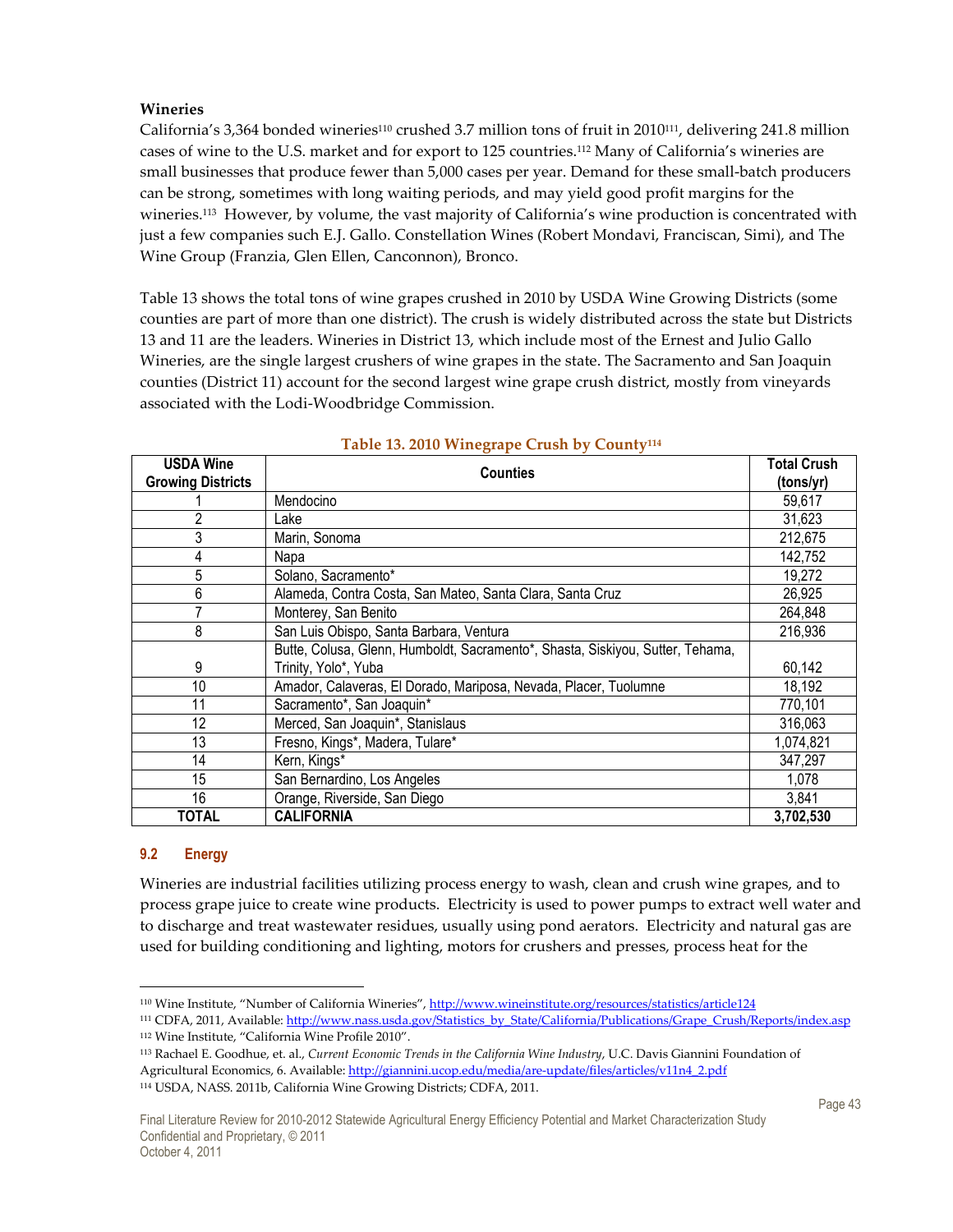fermentation vats, motor-driven bottling equipment, and post-bottling cooling storage and refrigeration. California's winemaking industry uses 400 GWh of electricity every year, in addition to the consumption of natural gas and propane.<sup>115</sup>

The majority of the electricity is used for cooling and cold storage refrigeration, in addition to compressors, pumps and motors. Hot water is used to heat red wine fermentation vats and yeast generator tanks and for washing and cleaning storage barrels. Additional fresh water is used to wash and clean equipment, bottling lines, cellars and crushing areas. Figure 4 shows the distribution of energy resources for the production of wine. Refrigeration and lighting combined utilize 56 percent of total energy in a typical winery, and motors represent an additional 16% of total electricity use.



**Figure 4. Typical Winery Energy Use<sup>116</sup>**

Historically, California wineries have voluntarily adopted energy management practices to increase efficiencies and reduce the energy intensity of winemaking. Although there is no documentation to establish a comparison for efficiency improvements achieved, individual wineries can calculate their energy and water intensity using benchmarking tools. Winery production managers can use a California based benchmark tool developed to compare their resource intensity to a best winery index. The tool offers energy efficiency options and allows for before and after comparisons.

**CASE STUDY: BEST-Winery Tool.**117 BEST-Winery is a software tool designed to evaluate the energy and water efficiency at a winery, and to help assess the environmental and financial impacts of potential improvement strategies. Given the necessary data, BEST-Winery calculates an energy intensity index (EII) and water intensity index (WII), performance indicators that compare the user's winery to a benchmark or reference facility, incorporating information about winery-

<sup>116</sup> For illustrative purposes only, PG&E, Clem Lee, "Reducing Wineries' Climate Impact: How PG&E's Energy Efficiency Programs Assist", presentation at Eco-winegrowing Symposium, July 19, 2011, Available:

<sup>-</sup>115 LBNL, 2005, BEST Winery Energy Tool, http://best-winery.lbl.gov/

http://www.mendowine.com/files/Lee%20EcoWinegrowing%20Symposium\_PGE%20Presentation.pdf

<sup>117</sup> LBNL, 2005, BEST *– Winery: Benchmarking Energy and Water Efficiency Tool* Energy Tool, http://best-winery.lbl.gov/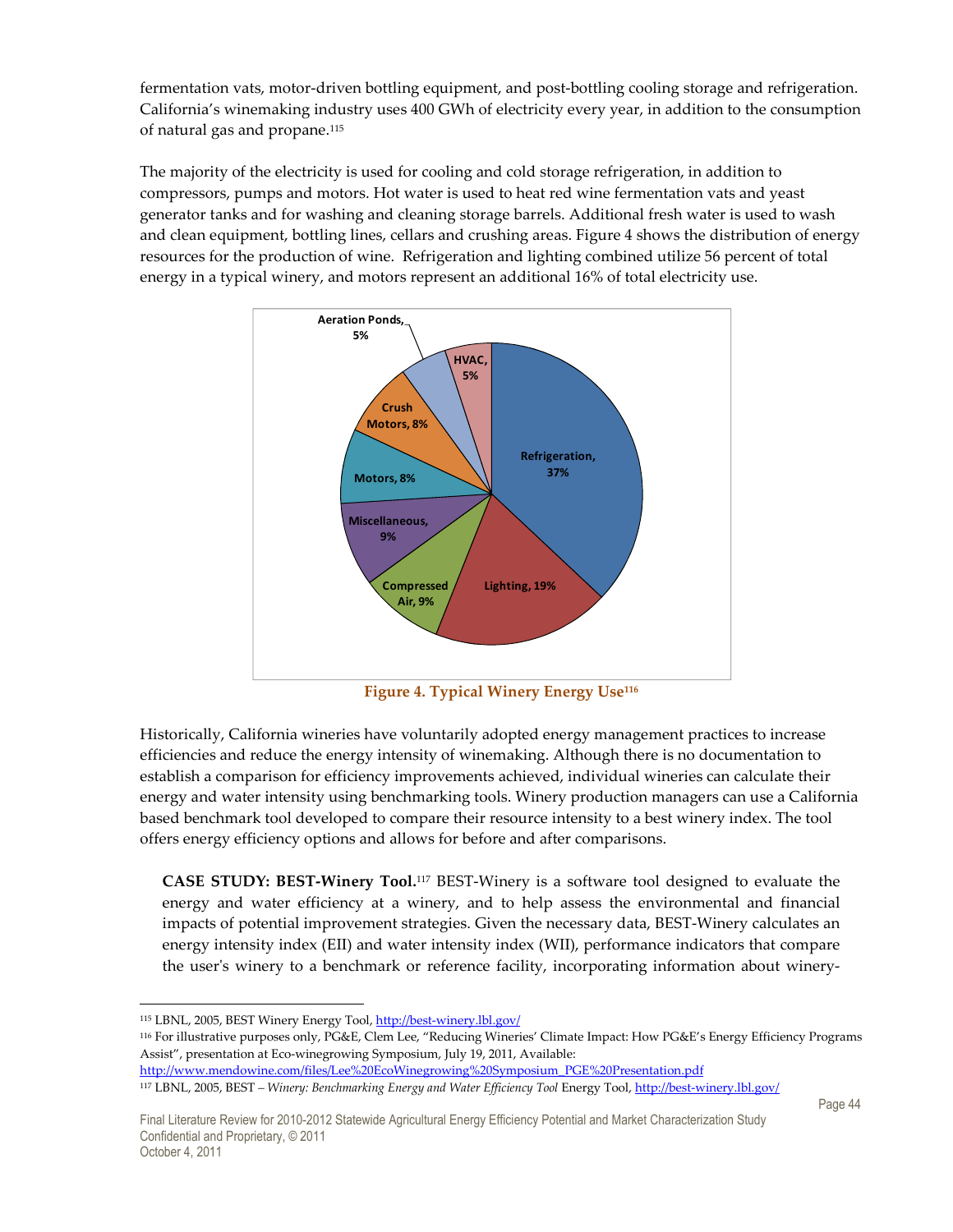specific process steps and characteristics affecting energy and water use and volumes processed by the winery. BEST Winery also allows the user to evaluate preliminary opportunities for energy and water efficiency improvement, to assess the impact on the performance of the facility, and to evaluate operation costs. This can help the user in developing a preliminary implementation plan for energy and water efficiency improvement.

Although the process of wine making is energy intensive, there are no California based studies that have estimated the energy and water intensity of producing a bottle of wine. Each winery can use the BEST tool to establish their own metrics, from which they can compare savings from adopting new efficiency measures. Figure 5 illustrates the steps used in the wine making process and the major energy assets.



**Figure 5. The Winemaking Process<sup>118</sup>**

<sup>118</sup> Winegraphy.com, "Wine Making Process (Vinification)", Available: http://www.winegraphy.com/wine-making-process/winemaking-process-red-and-white-wine.html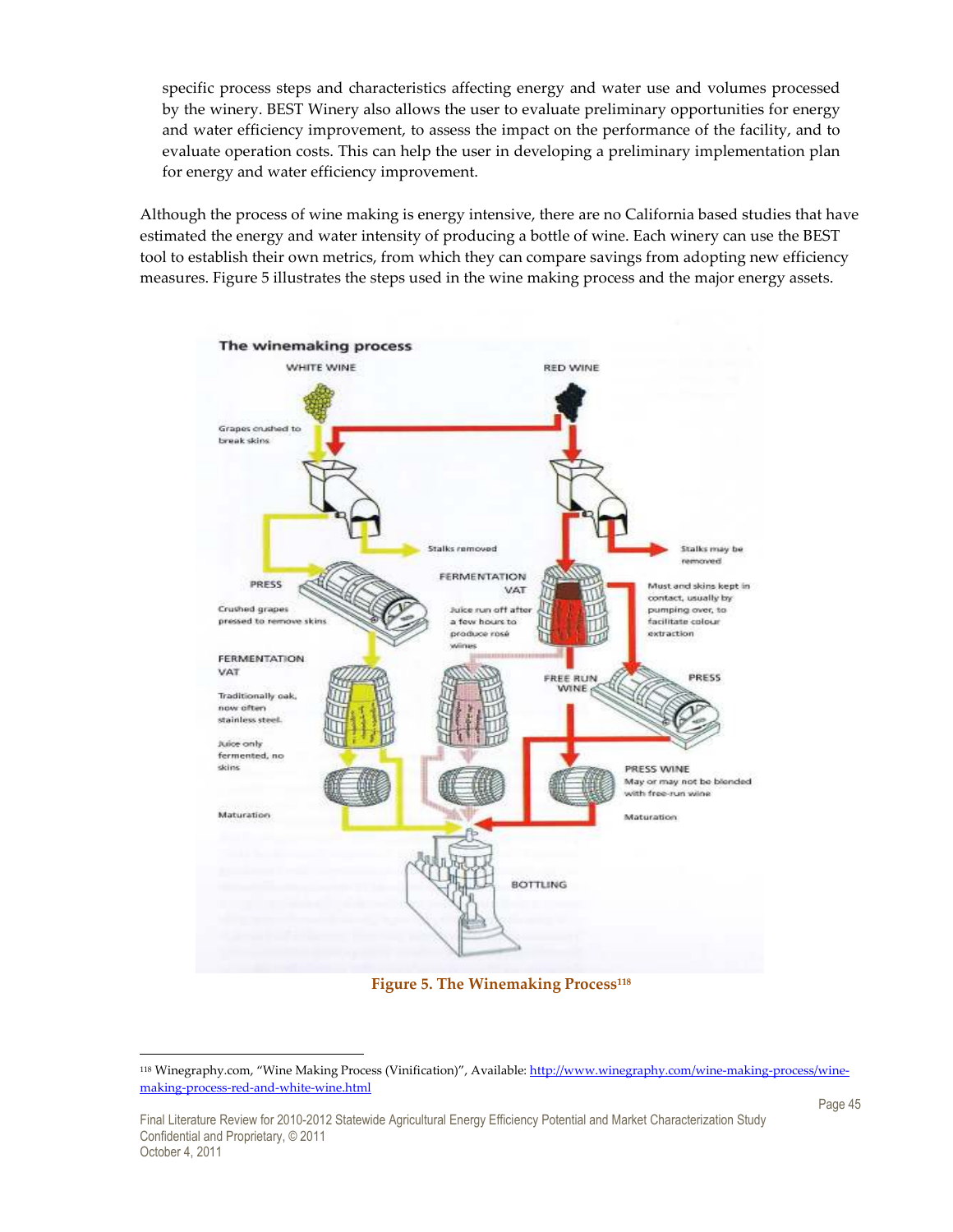#### **Waste as Energy**

Both liquid and solid residues are generated from the crushing of wine grapes and production of wine. Wineries discharge wastewater on land using land discharge permits from their Regional Water Quality Districts as well as to holding aerated ponds. A few very large wineries discharge wastewater to local WWTFs. The pomace (grape skins, seeds and stems) remains after the grape crush. Pomace is a compostable soil amendment and animal feed supplement, but it can also be used in anaerobic digesters to extract biogas. Currently the amounts of pomace can be very high leading to disposal and storage constraints.<sup>119</sup>

### **9.3 Utility Programs**

Table 14 provides detail on the rebates currently offered to vineyards and wineries by PG&E and SDG&E. Specific programs targeting this segment were not found for SCE or SoCalGas.

| <b>Measure Name</b>      | <b>Measure</b><br><b>Type</b>                      | <b>Rebate Amount</b>                               | <b>IOU</b> | Segment   |
|--------------------------|----------------------------------------------------|----------------------------------------------------|------------|-----------|
| Low Pressure             | Electric                                           | $$1.15$ /nozzle                                    | PG&E       | Vineyards |
| Sprinkler Nozzle         |                                                    |                                                    | SDG&E      |           |
| Sprinkler to Drip        | Electric                                           | \$44.00/acre                                       | PG&E       | Vineyards |
| Irrigation               |                                                    |                                                    | SDG&E      |           |
| Wine Tank                | Insulation                                         | • \$2.25/sq ft Indoor Tank                         | PG&E       | Wineries  |
| Insulation               |                                                    | • \$3.00/sq ft Outdoor Coastal                     | SDG&E      |           |
|                          |                                                    | Tank                                               |            |           |
|                          |                                                    | • \$3.75/sq ft Outdoor Inland                      |            |           |
|                          |                                                    | Tank; Outdoor Coastal                              |            |           |
|                          |                                                    | Valley                                             |            |           |
| Pumping                  | Refer to Table xx for general agriculture measures |                                                    |            |           |
| Measures                 |                                                    |                                                    |            |           |
| <b>Lighting Measures</b> |                                                    | Refer to Table xx for general agriculture measures |            |           |

# **Table 14. Measures Offered by IOUs**

PG&E's Wine Industry Efficiency Solutions (WIES) program offers a comprehensive menu of energy management services to medium and small sized wineries. These services include pricing plans, energy audits, energy efficiency rebates, new construction, retrofit, retro-commissioning, agricultural pump testing and repair, demand response, solar and other self-generation rebates, education and training, and the Climate Smart Program. Program offerings for the 2010-2012 program cycle include financial incentives for wine tank insulation and on-site audits.**<sup>120</sup>**

In addition to these services, PG&E has identified specific energy efficiency rebates and incentives for the purchase of variable frequency drives, qualified higher efficiency motors, wine tank insulation, high bay lighting, refrigeration, and compressed air system controls, listed in Table 2. A 2009 program evaluation by The Cadmus Group reported 3,739 MWh of electricity savings and 105,660 therms of natural gas savings.<sup>121</sup> The Cadmus Group's recent evaluation of PG&E's wine industry program shows

-

http://www.pge.com/includes/docs/pdfs/mybusiness/energysavingsrebates/incentivesbyindustry/agriculture/AgFood-EM\_Wineries\_Fact\_Sheet.pdf

<sup>119</sup> Amón, 2011, unpublished

<sup>120</sup>PG&E WIES program information available here:

<sup>121</sup> Cadmus, 2009, Process Evaluation of PG&E's Agricultural and Food Processing Program, July 27, 2009, Final Report, CALMAC Study ID PGE0276.01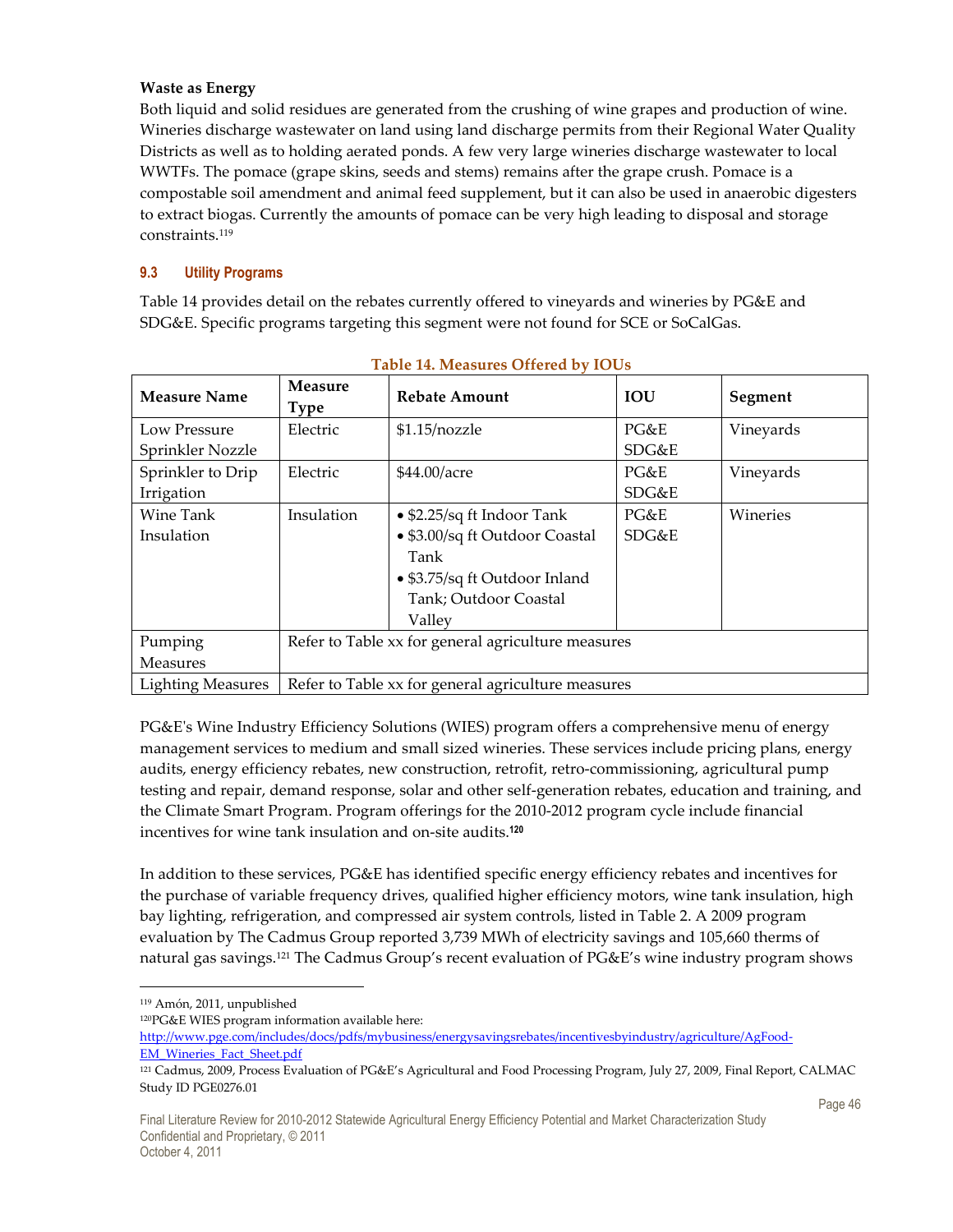that since 2006, some 150 wineries have received energy efficiency rebates. Over 85 wineries have installed PV solar power generating renewable energy.Wineries participated almost 60 percent of the time upgrading motor and pumping systems, including waste water facilities. Tank insulation is the second largest with 16 percent of the electric powered measures available for IOU rebates. The use of control systems reaches 7 percent with the rest distributed among variable frequency drives, lights and sensors, compressed air and chiller refrigeration. It is noticeable that chiller and refrigeration systems have a low 2 percent participation in the 2010 review.<sup>122</sup>

**CASE STUDY:** E.J. Gallo Winery.123 The E. & J. Gallo Winery has historically participated in PGE's Energy Efficiency programs. Energy-efficiency improvements at the Fresno winery have included retrofits to the refrigeration system, process boilers, and an oversized high-capacity condenser, saving 4.7 million kilowatt hours of electricity, 144,000 therms of natural gas and a reduction of 1,000 kilowatt of electricity demand. The winery facility has received nearly a half million dollars in rebates from PG&E over several years. In 2001, Gallo received a comprehensive energy audit identifying recommendations for upgrades to lighting and air compressors, and installing variable speed drives (VSD) on its cooling towers. These projects resulted in an additional energy savings of 5.7 million kilowatt hours.

#### **9.4 Policies, Barriers, Issues & Opportunities**

#### **Policies**

The winery industry has invested in sustainability marketing and adoption efforts to be interested in the final details of the California Air Resources Board Cap and Trade Program green house gas emissions reduction program. The adoption rules for this program can influence future investments in energy efficiency, water conservation, the use of solar power technologies and the potential to install distributed generation bioenergy systems for vineyards and wineries.

#### **Barriers**

The P&GE WIES program has raised awareness with the target population through direct customer contact, educational workshops, audits and other outreach efforts.124 Considering that the electricity savings achieved are higher than the forecasted savings by 1,429 MWh, may be an indication that electro-technology adoption is being encouraged by the program. The opposite happened to the adoption of natural gas measures with 56,812 therms not achieved from the forecast.

It would be advisable to conduct consultations with PGE third party providers and company customer representatives to evaluate customer needs and interest to further participate in these programs, identify barriers to adoption and develop technology transfer strategies. These activities and other evaluation studies should attempt to ascertain adoption rates of prescribed measures and the use of energy management options. IOU energy efficiency programs encounter institutional barriers that limit their involvement with wineries to only achieve electricity or natural gas use reductions or efficiency improvements. This barrier limits the IOU from potentially impacting additional desired winery resource use improvements, like water conservation.

#### **Issues**

-

<sup>122</sup> Cadmus, 2009.

<sup>123</sup> PG&E, Integrated Case Study: E.J. Gallo Winery, Energy Efficiency and Demand Response, Available: http://www.pge.com/includes/docs/pdfs/mybusiness/energysavingsrebates/demandresponse/cs/Wineries\_Gallo\_Integrated\_CaseS tudy.pdf

<sup>124</sup> PG&E, Clem Lee, 2011.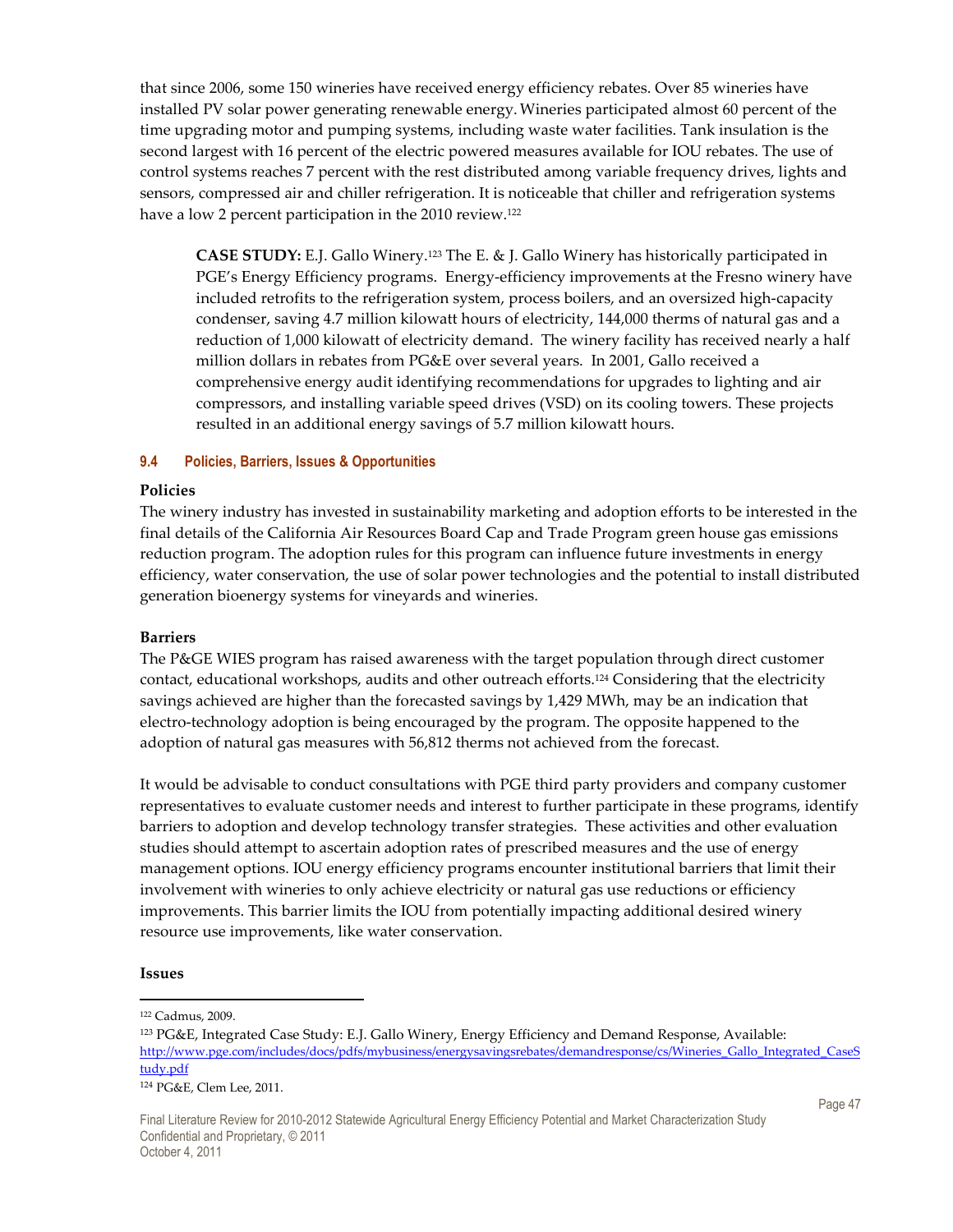The *California Association of Winegrape Growers* has proposed the establishment of a research-only marketing order given the significant reduction in public research funding. The winery industry, as well as many other agricultural commodity boards, "called for sustained public investment to ensure the future of agriculture in California", as an important issue affecting their industry.125 Publicly funded agricultural research investments are considered paramount to the progress achieved by California's vineyards and wineries. Other issues of concern include water resource availability and cost, and environmental regulations.

### **Opportunities**

Vineyard and wineries in California have consistently demonstrated a willingness and desire to be leaders in sustainability and efficiency. With the support of UC Cooperative Extension Specialists and Farm Advisors, the principles of Integrated Pest Management practices have been widely adopted in the wine industry. These efforts are recognized for supporting the adoption of sustainable agricultural practices in vineyards as well at the wineries. The winery industry has actively participated in IOU efficiency and renewable programs receiving incentives from the Public Goods Charge funds and California Solar Initiative. In particular, the funds that PGE is dedicating supporting wineries to adopt energy efficiency, demand response, energy management and Continuous Improvement (CI) methods.

There is an opportunity to measure and validate achievements and to estimate the technical potential to further adopt energy efficiency technologies. The 2011, release of ANSI's ISO 50001, Energy Management Standard may provide a catalyst for IOUs to encourage wine industry managers to adopt these standards and advance their sustainability principles. Promoting resource management practices offers the potential to reduce energy and water use in wineries. Wineries could also increase the use of solar PV and thermal systems, and possibly convert grape pomace to distributed bioenergy sources.

The opportunity may exist for the wine industry to successfully adopt green house gas (GHG) emission reductions given the improvements achieved to date. Under a cap and trade program, biomass to energy may be considered Carbon neutral, thus providing carbon credit allocations for the reduction of GHG emissions. These credits may be monetized, encouraging large grape crushing winery facilities to install cost effective bioenergy systems.

The winery industry may also benefit from IOU programs that reward embedded energy savings in process water. As much as possible IOU programs could be neutral to how wineries achieve energy and other resource use reductions and efficiency improvements. Wineries could use benchmark tools to establish their energy and water use intensity per unit of wine produced. From that point forward, the winery management will collect data and evaluate the performance of adopting Energy Management Standards, Best Practices, Continuous Improvements and other methods to achieve resource intensity reductions, receiving incentives based on performance against the benchmark.

#### **9.5 Technologies**

 $\overline{a}$ 

The PGE WIES program has identified the following technologies to qualify for the rebate program: wine tank insulation, strip curtains, fluorescent lights, occupancy sensors, steam or water process boilers, pipe insulation for boiler systems, attic and roof insulation, wall insulation, and commercial and industrial steam traps.126 Additional customized retrofit measures include: energy efficient motors, VFD cooling and heating circulation pumps, glycol pumps, air handler and condenser fans, controls floating

<sup>125</sup> Waterhouse, Andrew et al, Impact of Innovation: A Call to Action, Insight and Opinion, WBM, 2009. <sup>126</sup> PG&E, Clem Lee, 2011.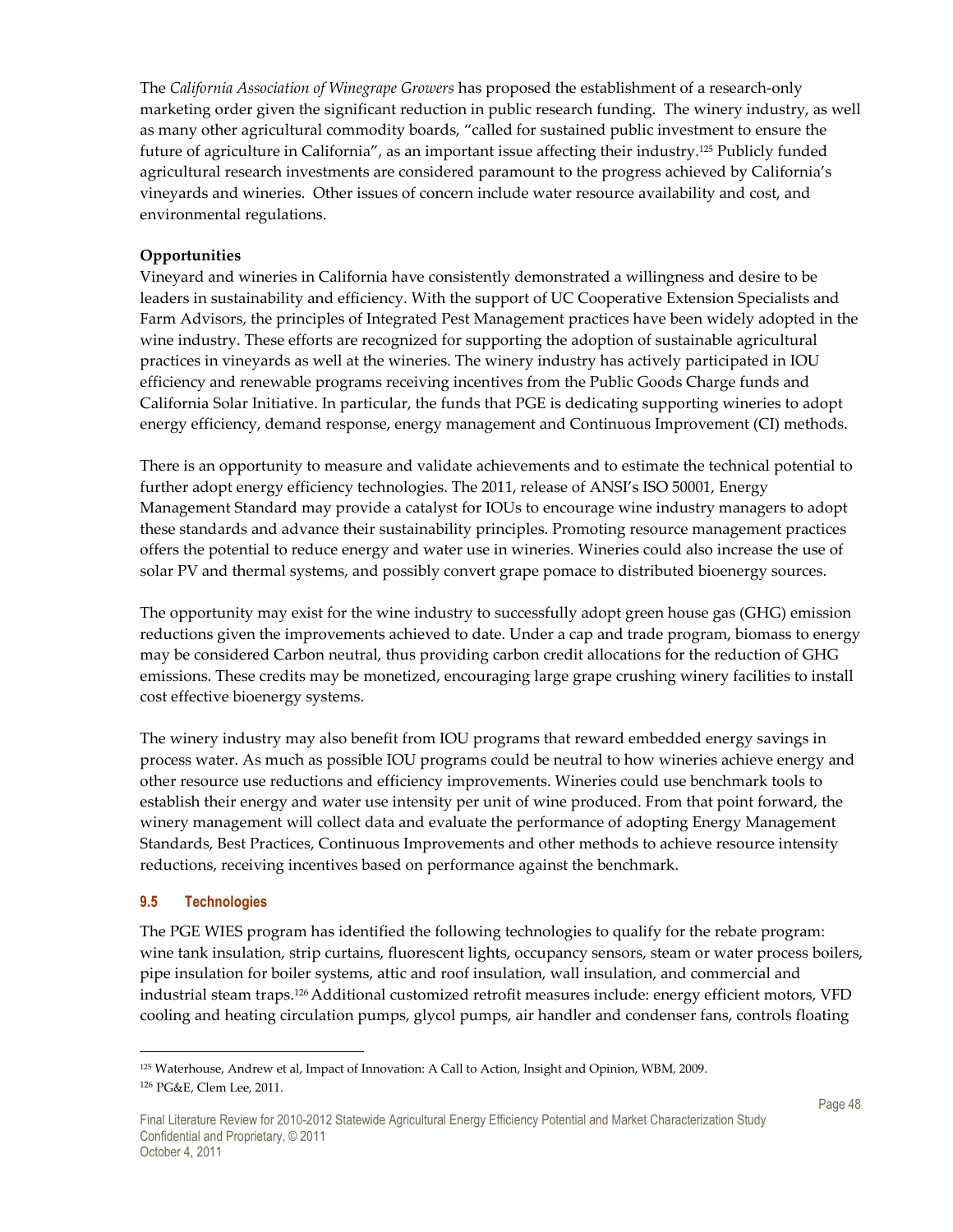head pressure and suction pressure, aerators for wastewater ponds, dissolved oxygen, sensors for wastewater ponds, air compressor upgrades and replacements, and glycol pipe insulation.

The use of electrodialysis for wine processing emerged in California with a field demonstration project funded by the California Energy Commission's PIER program in the mid-2000s. Since then a viable private sector business was established offering the use of ion exchange membrane technology for both tartrate stabilization and pH adjustment. Winesecrets demonstrated an energy efficient tartrate stabilization system without refrigeration that resulted in energy savings of 139,200 kWh per year for a 600 gallon per hour unit operating 4,000 hours. At the time of the evaluation these savings represented \$13,200 saved per year.127 There is no evidence that this technology is eligible to participate in the PGE winery program. The use of solar powered aeration pumps on wastewater discharge lagoons also emerged in the early 2000s. There is insufficient information to determine the extent to which wineries are purchasing solar pumps to replace electric power aeration pumps.

#### **9.6 Summary of Observations**

- Winegrape growers are encouraged to adopt water conservation practices to achieve conservation and improved varietal quality.
- Wineries have received significant attention from PG&E's Agricultural and Food Industry Energy Efficiency Program providing comprehensive products and services to achieve energy savings and efficiency improvements.
- Insufficient information is available to ascertain program participation rates, the rate of prescribed technology adoption and the technical potential for future energy savings. Considering that PG&E has designed and supported a targeted program, it is advisable to wait for a more comprehensive program evaluation to identify barriers to adoption or other improvements to the program offering.
- Both vineyards and wineries would benefit from efficiency programs that encourage overall energy savings, including liquid fuels and energy embedded in water, fertilizers, and agricultural chemicals. Encouraging The California Public Utilities Commission may consider these savings part of the total public good benefits.
- A resolution to the future cost of GHG emissions will support the desire to offer efficiency programs using a whole systems approach to resource utilization.

<sup>127</sup> California Energy Commission, Emerging Energy Technologies http://www.energy.ca.gov/process/agriculture/loan\_solicitation/02\_ETabstracts.PDF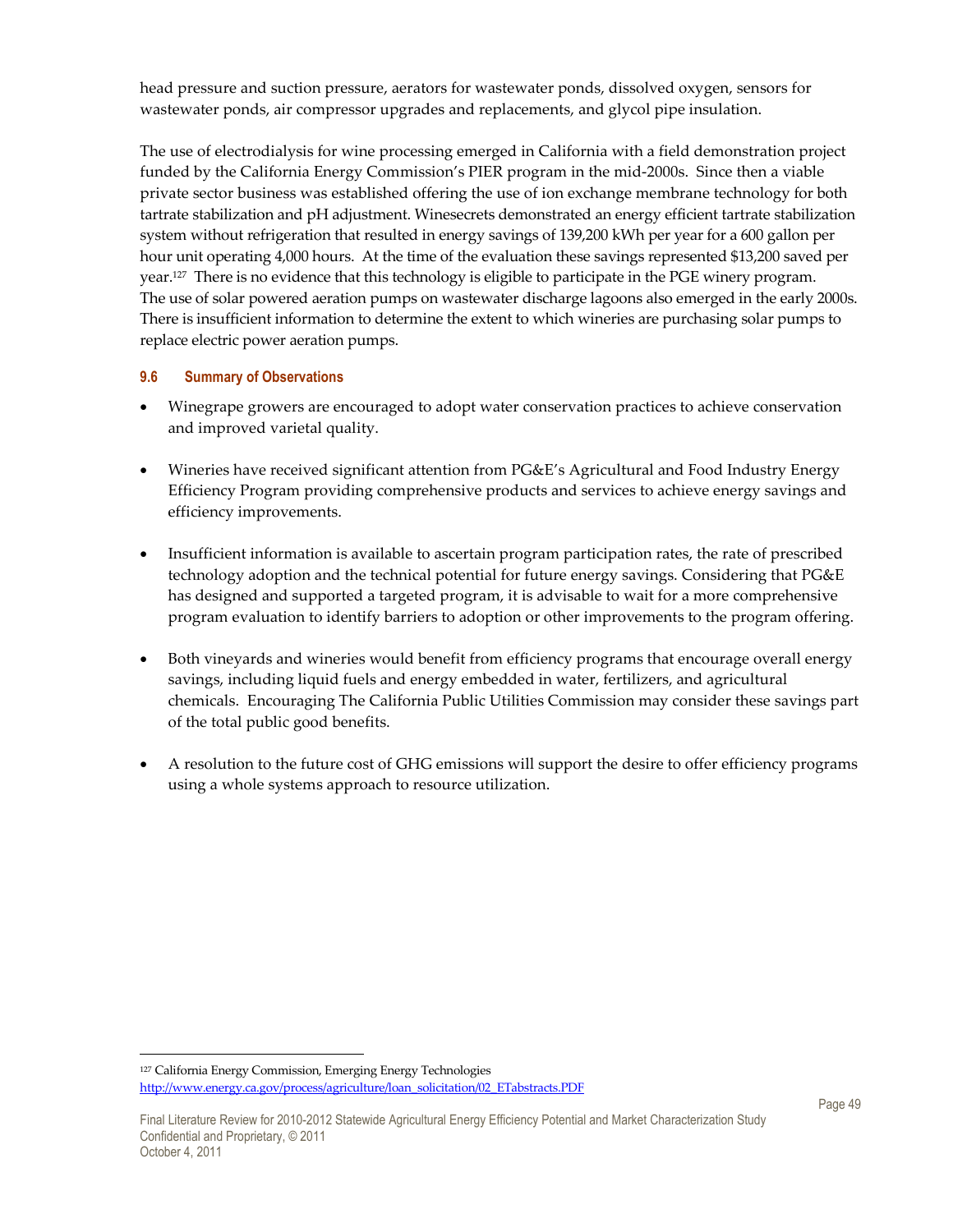### **10 Post Harvest Processing**

California's agricultural industry has achieved significant resource productivity gains in crop production and post harvest processing of vine, fruit and vegetable crops. These gains result from progressive disciplined adoption of improved varietals, best cultural practices, water management, and labor efficient harvest practices. The agricultural industry's partnership with the Land Grant University of California Cooperative Extension Service has advanced scientific post-harvest business management practices for fruits, vegetables, nuts and fiber crops.

Post harvest activities like cleaning, hulling and shelling, irradiation, drying, grinding, fumigation, and cold storage depend on the crop. Fresh market fruits and vegetables require fast cooling to preserve quality and shelf life; dried tomatoes, prunes, peaches and other vegetables and stone fruits are dried using passive solar practices or with the use of heat tunels. Grapes for raisins, figs and other fruits are dried using post harvest practices. Almonds are hulled and shelled post harvest and delivered to processing facilities for marketable products. Walnuts are dried and stored in-shell. Pistachios are hulled, roasted and also stored in-shell.

This section will evaluate post harvest activities in three section: cooling activities for fresh market fruits and vegetables, fruit and vegetable drying practices, and nut post harvest activities.

#### **10.1 Post Harvest Cooling**

California's fruit and vegetable crops are quickly cooled after harvest before shipping to consumer markets or refrigerated warehouses for storage. The process to achieve fast after harvest cooling of fruits and vegetables is paramount to ensuring produce safety and quality. Any delay to achieve fast cooling can result in quality deterioration because of water loss, excessive respiration rates and increased decay development.128 Thompson confirms that companies in this industry would never entertain "delaying cooling to reduce peak period electricity use.129"

#### *10.1.1 Industry Overview*

California fruit and vegetable farms have improved in-field harvesting, sorting and cleaning to deliver boxed commodity for post harvest crop cooling. Melons, fruits and vegetables are grown in the Central Coast, San Joaquin Valley region, Imperial Valley and other production micro-climate regions. The largest proportion of fruits and vegetables are grown by a few large agricultural business companies like Tanimura & Antle, Mission Ranches, and Ocean Mist Farms. These farms are vertically integrated to operate year-round production systems utilizing land resources in both California and Arizona or shipping from northern Mexico.

#### *10.1.2 Energy*

The mobile trailer units that transport on-farm pre-cooling equipment are major energy end users. These units operate in the field before produce is delivered by refrigerated transport to centralized cold storage facilities. All cooling activities demand high peak electricity loads and consume significant hours of operation. Thompson and Singh report in their 2008 study *Status of Energy Use and Conservation Technologies Used in Fruit and Vegetable Cooling Operations in California* for the California Energy

 $\overline{a}$ 

<sup>128</sup> Thompson, James and Singh, Paul (University of California, Davis) 2008. Status of Energy Use and Conservation Technologies Used in Fruit and Vegetable Cooling Operations in California. *California Energy Commission*, *PIER Program*. CEC-400-1999-00. http://ucce.ucdavis.edu/files/datastore/234-1165.pdf.

<sup>129</sup> Thompson and Singh, 2008

Final Literature Review for 2010-2012 Statewide Agricultural Energy Efficiency Potential and Market Characterization Study Confidential and Proprietary, © 2011 October 4, 2011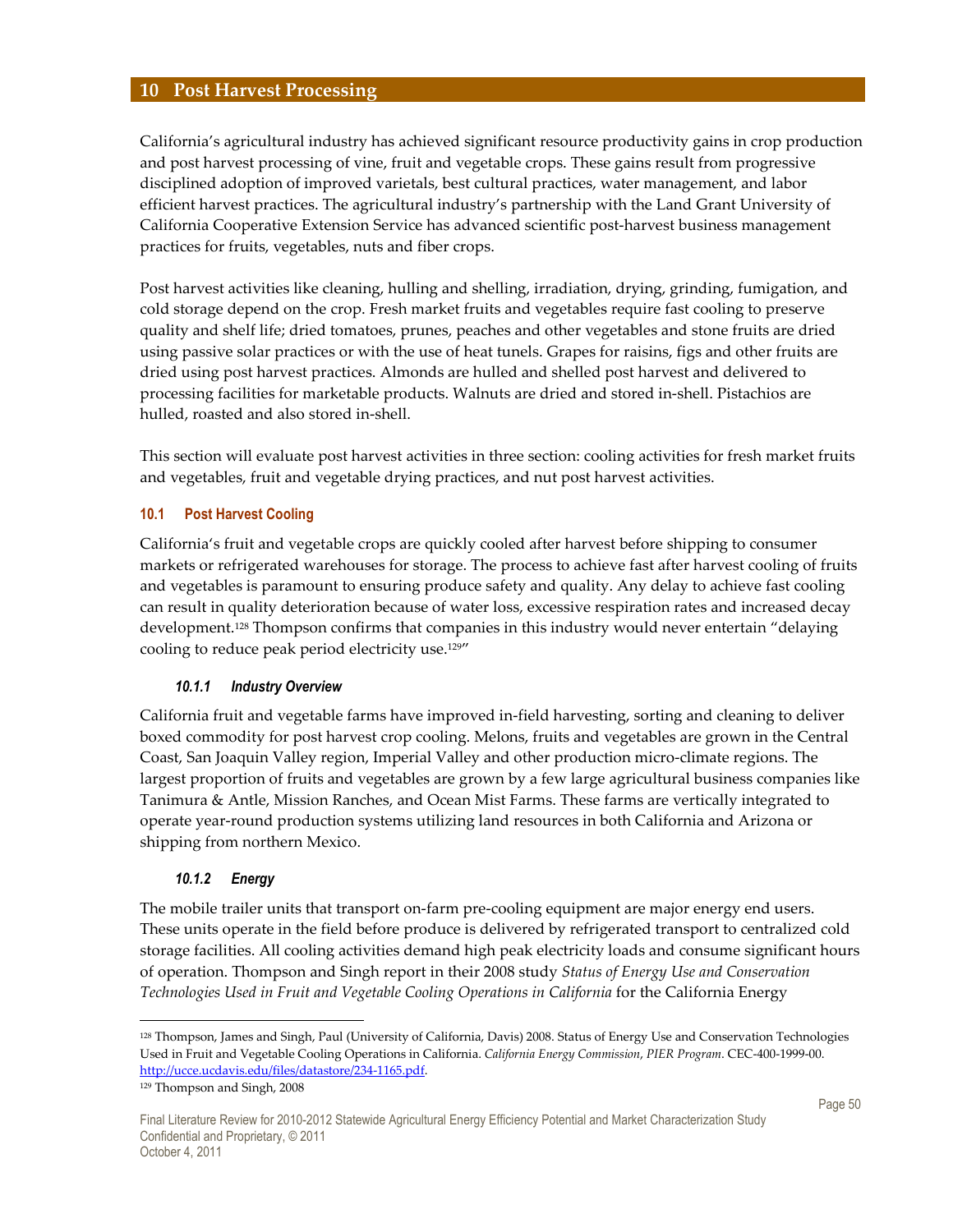Commission that the use of these systems is highly energy intensive. Calculations from this report show that there are 150 half-car units carrying 350 horse power electric loads, with another 50 full-car units carrying 700 horse power electric loads.130 The total load is calculated at about 66 MW from these post harvest cooling units and the annual power consumption is calculated with a base of 12 hours per day, during 220 days per year, operating at 50 percent utilization.<sup>131</sup> The report estimated total electricity consumption at about 87 GWh.132 For 2006, the baseline year in the study, cooling and short-term storage of California's 17.7 million tons of fresh fruits and vegetables utilized 1.1 million kWh of electricity, calculated as representing 5.5 percent of the total electricity used by agriculture and 0.4 percent of the state's total consumption.<sup>133</sup>

### *10.1.3 Technologies*

The post harvest cooling process can be improved in many ways. Some improvement opportunities to increase energy efficiency in post harvest cooling operations include134:

- Hydro-cooler pumps appear to operate at greater water flow than is needed for rapid cooling and research is needed to determine optimum water flow rates.
- Potential options for reduced electricity use in vacuum coolers include using a common refrigeration system for multiple vacuum tubes, minimizing the time water is sprayed in the water spray operation, using high-speed vacuum pumps, and installing direct expansion or flooded evaporators.
- Peak period electricity demand could be reduced by partial cooling certain items during the peak period and then finishing the cooling after the peak period ends. Based on a limited test, strawberries do not appear to be suited to two-stage cooling, but a number of other produce items are likely to be good candidates for this method. More research is needed to verify the list of fruits and vegetables that can withstand two-stage cooling.
- An option for reducing electricity demand without restricting the amount of product entering the cooler is to stop cooling when product reaches a temperature of 45° to 50°F. This temperature is not the final 32°-34°F temperature needed for most commodities, but it is much cooler than product temperatures at harvest that range from 70° to near 100°F.

Vacuum, forced air, liquid-ice cooling systems and hydro cooling technologies are commercially available. Thompson amd Singh report that the lettuce industry favors the use of precooling mobile vacuum systems equipped with water sprays. Most fruits and vegetables produced for fresh market are precooled. The 2008 report identified systems that integrate vacuum tube with utility trailers and are moved to cold storage locations to be grid connected. The survey also revealed that the systems installed in the Central Coast from April to November are moved to the south San Joaquin Valley regions of California and also to Yuma, Arizona during the winter months.<sup>135</sup>

The Thompson and Singh study identified several conservation options that have been used successfully in commercial facilities with different levels of market penetration, among them:

- Installing control software to maximize refrigerant suction pressure.
- Adding condenser heat exchange capacity with improved refrigerant discharge pressure control.

 $\overline{a}$ 

<sup>130</sup> Thompson and Singh, 2008

<sup>131</sup> Thompson and Singh, 2008

<sup>132</sup> Thompson and Singh, 2008

<sup>133</sup> Thompson and Singh, 2008

<sup>134</sup> Thompson and Singh, 2008

<sup>135</sup> Thompson and Singh, 2008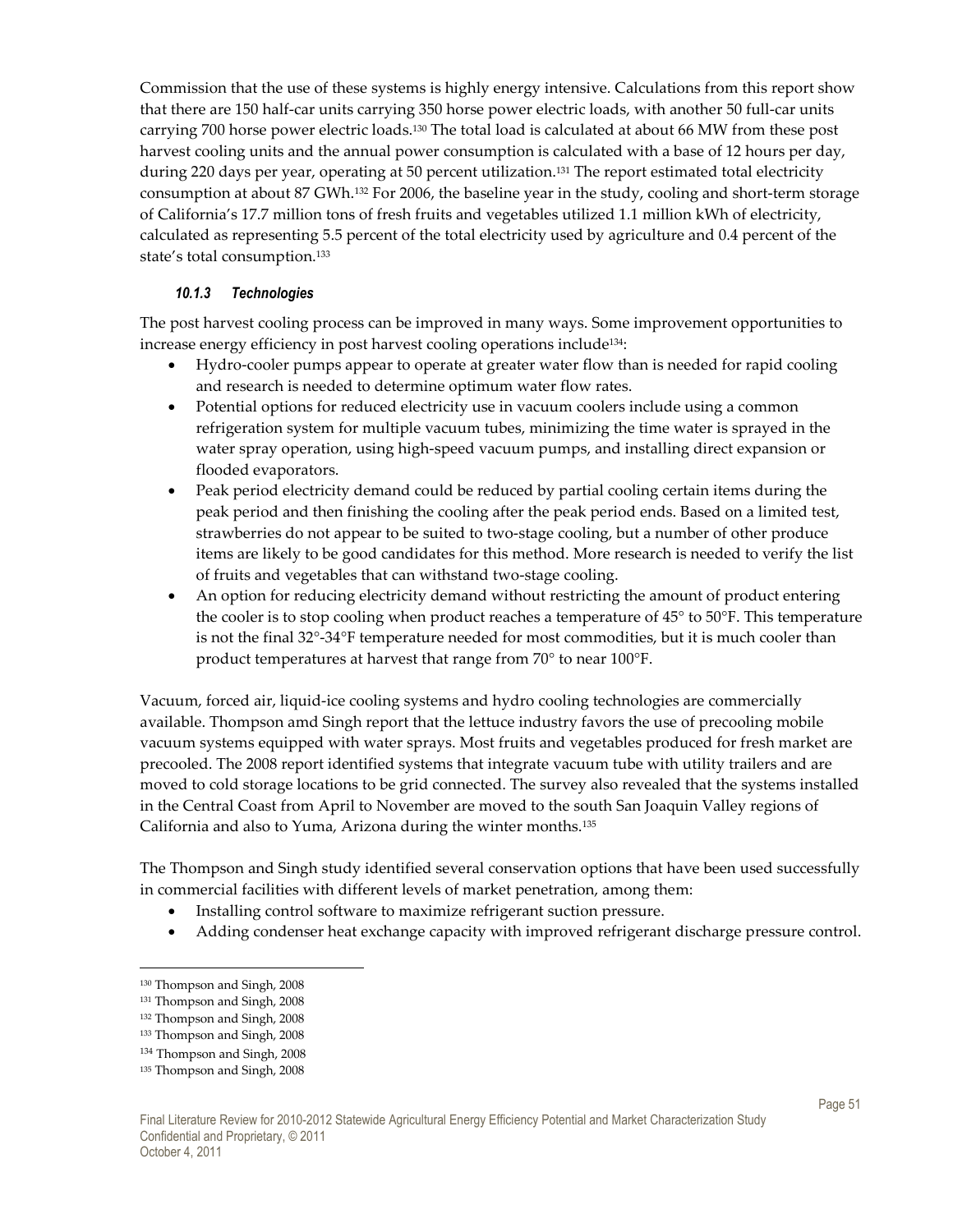- Adding speed control and using software for proper screw compressor sequencing.
- Applying high reflectivity surface coatings.
- High efficiency motors can save small amounts of electricity but only are cost effective for new installations and when equipment is replaced.

#### **10.2 Post Harvest Drying**

#### *10.2.1 Industry Overview*

California's dehydrated fruit and vegetable industry consists of dozens of dehydrating facilities working two to three months per year drying apricots, plums, raisins, and other fruits. "Dehydrated" fruits and vegetables are defined as food that has had the moisture content reduced to a level below which microorganisms can grow (8 to 18 percent moisture).136 After harvest, fruit and vegetable crops are quickly cleaned, sorted and collected in drying trays for controlled drying process. The industry uses passive solar for dried tomatoes, blanching of vegetables, and forced air drying of plums using heat tunnels. Most of the equipment still used was installed in the 1960's and 1970's during the development of the dried fruit and vegetable industry. Cooperatives like Sun Sweet Growers are the predominant player with ten facilities to process dried fruits in the Central Valley Region. SunMaid Growers process grape raisins and Gills Onions is the largest onion processor in the state.

#### **Issues**

-

Companies have limited financial incentives, due to the short drying season, to invest in new energy efficient equipment to replace existing natural gas or propane powered heat tunnels. Some companies have purchased irradiation machines to process specialty products.

#### **Opportunities**

There is insufficient published information about energy efficiency opportunities for this industry. It may be appropriate to conduct surveys to assess the interest in energy management and technology adoption needs of this industry.

The Energy Commission's PIER program is funding a research project to develop and demonstrate an infrared dry-blanching and drying system for fruits or vegetables that results in high quality products. The sequential infrared and freeze-drying (SIRFD) method is estimated to reduce energy use by 40 percent compared to traditional freeze-drying methods. The simultaneous infrared dry-blanching and dehydration (SIRDBD) method eliminates the water or steam used in traditional blanching and reduces energy use.<sup>137</sup>

The California Air Resources Board funded the demonstration of solar crop drying systems at five commercial drying operations: Sunsweet Growers drying prunes; Carriere & Sons and Keyawa Orchards drying walnuts; Korina Farms drying pecans; and Sonoma County Herb Exchange drying herbs. The energy savings and economic benefits of these demonstration projects cannot be determined with currently available information.

<sup>136</sup> Midwest Research Institute 1995. Emission Factor Documentation for AP-42: Dehydrated Fruits and Vegetables. Research Triangle Park, North Carolina: *US Environmental Protection Agency*. EPA contract number 68-D2-0159. http://www.epa.gov/ttnchie1/ap42/ch09/bgdocs/b9s08-2.pdf

<sup>137</sup> US Department of Food and Agriculture 2011. New Energy Efficient Infrared Drying and Blanching Technologies for Fruits and Vegetables. *California Energy Commission.* PIER Program Grant Award Number. PIR-09-005. http://www.esource.com/esource/getpub/public/pdf/cec/CEC-FS-5\_InfraredDryingBlanching.pdf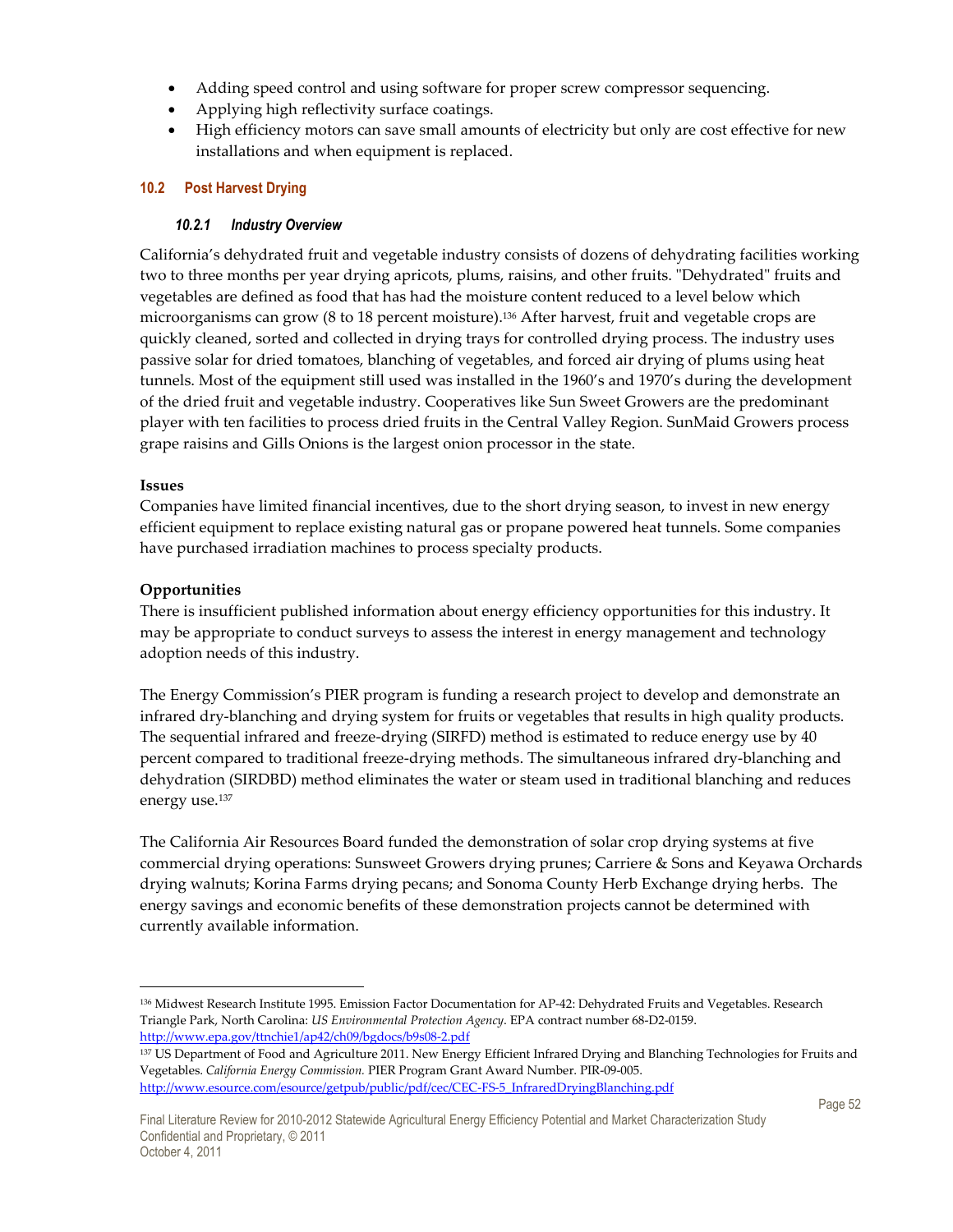#### *10.2.2 Energy*

Accesible energy use data for dehydrator companies is lacking. A companion study to the Thompson 2008, for post harvest cooling is not available for fruit and vegetable dehydrators. The customer data provided by IOU sources will be searched to aggregate relevant information from this industry.

#### **Waste as Energy**

Post-harvest drying operations generate significant low moisture organic solid residues and limited waste water discharges. Companies have to acquire land discharge permits from their Regional Water Quality Control Boards to dispose of wastewater. These residues can be converted to bioenergy using anaerobic digestion technologies. Companies are adopting sustainability practices to reduce production waste by-products. Sunsweet Growers is reducing the amount of packaging used in their products, recycling all packaging waste, glass, fiber and cans, utilizing energy-efficient lighting and steam power in their factory facilities and developing ways to utilize production residues. These residues are currently used in composting and feed for livestock. 138

#### *10.2.3 Technologies*

More efficient modern equipment is available to optimize the post harvest blanching and drying process. The Ernest Orlando Lawrence Berkeley National Laboratory (LBNL) conducted an ENERGY STAR®, evaluation of energy efficient measures for blanching and drying technologies and practices.<sup>139</sup>

#### **Energy Efficiency Measures for Blanching**

Blanching equipment may have a useful life of 15 years or more.<sup>140</sup> The replacement of old steam blanchers with new, more efficient designs can typically lead to significant energy savings. Most modern steam blanchers are equipped with design features that help to retain heat, minimize steam losses, and efficiently circulate heat throughout the product stream. Common energy efficiency features of modern steam blanchers include:<sup>141</sup>

- Steam seals, which help to minimize steam leakage at the blancher entrance and exit. Typical types of steam seals include water spray curtains at the blancher entrance and exit, hydrostatic seals that enclose the steam chamber, and rotary locks.
- Insulation of the steam chamber walls, ceiling, and floor to minimize heat losses.
- Forced convection of steam throughout the product depth using internal fans or steam injection, which provides more efficient and even heating of product and helps to reduce blanching times.
- Process controls that optimize the flow of steam based on such variables as product temperature, blanching time, and product depth.
- Recovery of condensate for use in water curtain sprays or for product cooling.

Other heat and hold techniques are included in the LBNL report.142 In traditional blanching, products are continuously subjected to the heating medium until a specified product core temperature is reached. In contrast, blanchers using the heat and hold technique expose products to just the minimum amount of steam required for blanching, via the use of a heating section and a holding section. In the

<sup>138</sup> Sunsweet. "Sunsweet Growers: Green Efforts." Modified 2011. http://www.sunsweet.com/about/green.html

<sup>139</sup> Masanet, Eric, Worrell, Ernst, Graus, Wina and Galitsky, Christina (Ernst Orlando Lawrence Berkeley National Laboratory) 2008. Energy Efficiency Improvement and Cost Saving Opportunities for the Fruit and Vegetable Processing Industry. *US Environmental Protection Agency*. Publication number LBNL-59289. http://www.energystar.gov/ia/business/industry/Food-Guide.pdf

<sup>140</sup> Lung, 2006 as cited in Masanet, 2008

<sup>141</sup> Rumsey, 1986a, FMCITT, 1997 and FIRE, 2005f as cited in Masanet, 2008

<sup>142</sup> Masanet, 2008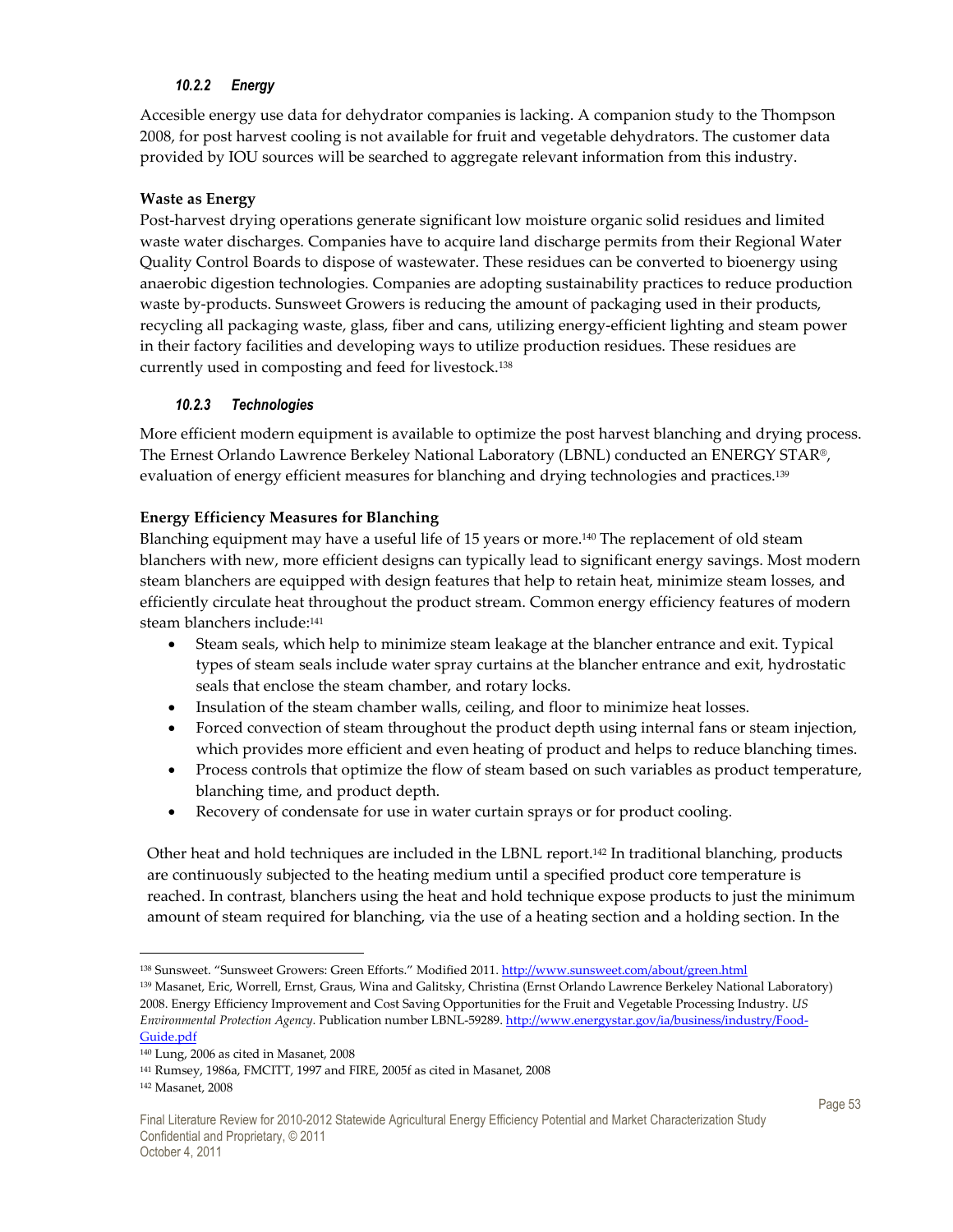heating section, products are exposed to just enough steam to heat the surfaces of the product to the necessary temperature for blanching. The product then proceeds to an adiabatic holding section, in which the product's surface heat is allowed to penetrate to its core, which raises the entire product to the required blanching temperature without the use of additional steam. Heat and hold blanchers have been reported to reduce blanching times by up to 60 percent and blanching energy intensity by up to 50 percent.<sup>143</sup>

**CASE STUDY**: **Stahlbush Island Farms.**144 In 2003, Stahlbush Island Farms, a grower, canner, and freezer of fruits and vegetables in Corvalis, Oregon, replaced an aging and inefficient blancher used for processing pumpkins with an ABCO heat and hold blancher. In addition to heat and hold features, the ABCO blancher also incorporated curtains and water sprays to minimize steam losses, a condensate recovery system, an internal steam recirculation system, a fully insulated steam chamber, and programmable logic controls. Stahlbush Island Farms reported annual natural gas savings of 29,000 therms (a 50 percent reduction compared to their previous blancher) and \$16,000 in annual energy savings.145 Project costs (which included the blancher, a feed conveyor, and a vibratory shaker) totaled \$202,000, and with an Oregon energy efficiency tax credit of \$70,855, the final simple payback period was 8 years.

#### **Heat Recovery from Blanching Water or Condensate**

Heat can be recovered from the discharge water of hot water blanchers via a heat exchanger. Similarly, in steam blanchers where condensate is not recycled internally, it might be possible to recover heat from the hot condensate exiting the blancher. Where fouling is manageable, in both cases heat can be recovered using a heat exchanger and used to pre-heat equipment cleaning water or boiler feed water.<sup>146</sup> Steam Recirculation. Some steam blanching systems with forced convection also are capable of recirculating and reusing the steam that does not condensate on the product at first pass, thus reducing the steam inputs into the blanching chamber.

 The U.S. DOE sponsored the development of the Turbo-Flo blancher, which features a steam recirculation system in addition to hydrostatic seals, a fully insulated steam chamber, and blanching process controls. As of 2002, 40 units have been installed in food processing facilities in the United States. Reser's Fine Foods, an Oregon based processor of vegetables and specialty foods, has installed five Turbo-Flo blanchers at its processing facilities. According to the company, the Turbo-Flo blancher at its Beaverton, Oregon, facility increased product throughput by 300 percent while reducing the floor space required for blanching dramatically. At the California Prune Packing Company in Live Oak, California, a TurboFlo blancher installed in 1997 was reportedly four times more efficient than its predecessor.<sup>147</sup> Estimated payback periods are under two years.<sup>148</sup>

#### **Energy Efficiency Measures for Drying and Dehydrating**

 $\overline{a}$ 

<sup>143</sup> Rumsey, 1986a and FIRE, 2005f as cited in Masanet, 2008

<sup>144</sup> Masanet, 2008

<sup>145</sup> FIRE, 2005f as cited in Masanet, 2008

<sup>146</sup> Lund, 1986 as cited in Masanet, 2008

<sup>147</sup> CADDET 2000b as cited in Masanet, 2008

<sup>148</sup> U.S. 2002e as cited in Masanet, 2008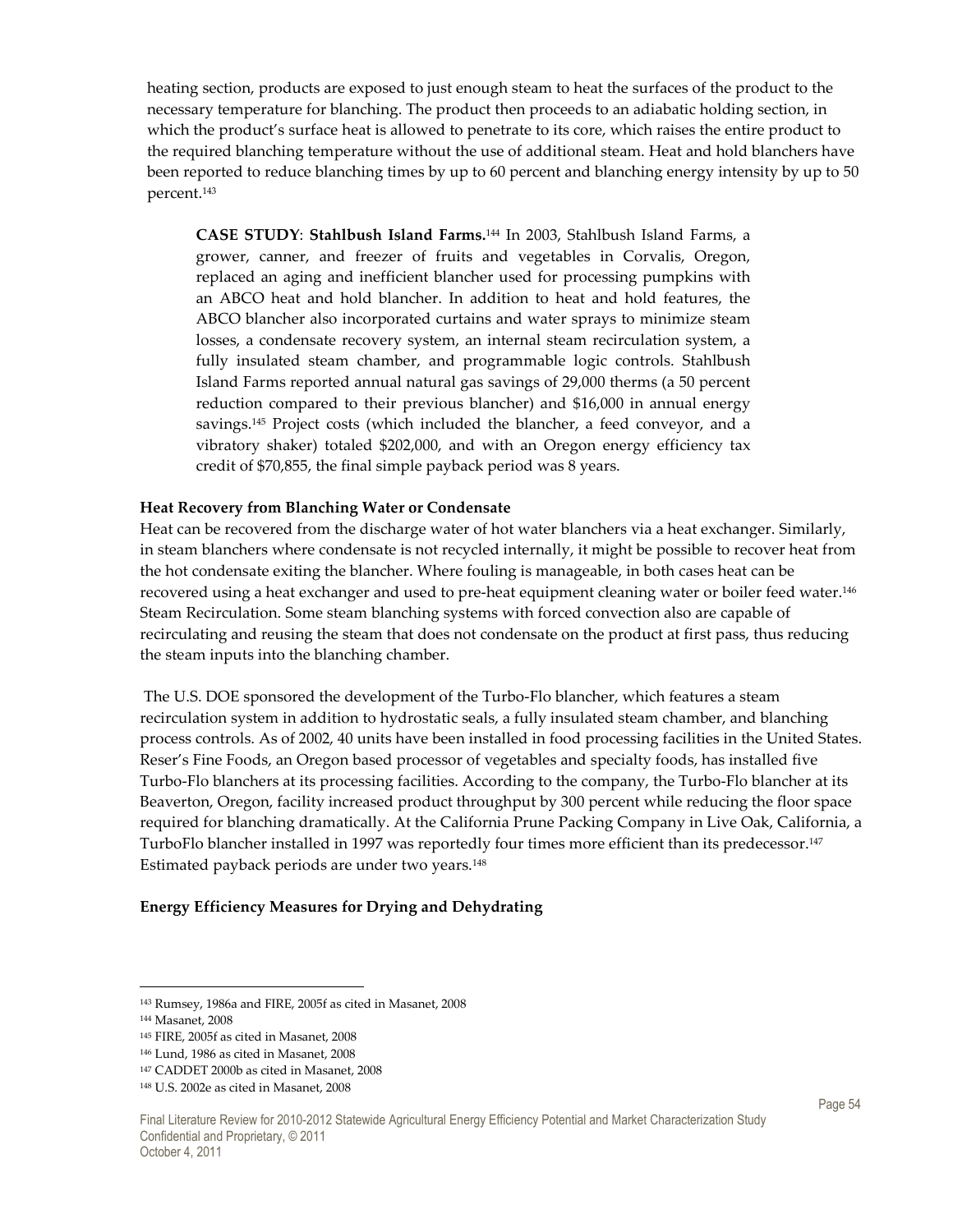- **Maintenance.** Improper maintenance of drying and dehydrating equipment can increase energy consumption by up to 10 percent.149 An effective maintenance program should include the following actions, which should be performed on a regular basis<sup>150</sup>:
	- o Checking burner and combustion efficiency.
	- o Checking heat exchangers for fouling, excessive pressure drops, and leaks.
	- o Cleaning filters at fans.
	- o Checking for belt slippage and fan speeds.
	- o Avoiding air leaks through checks and repairs of doors and seals.
	- o Checking and repairing insulation on burners, heat exchangers, duct work, and the body of the dryer.
	- o Checking thermocouples and humidity sensors for fouling.
	- o Monitoring heat transfer efficiency.
	- o Ensuring that fuel and air ports and flues are clear of debris.
	- o Checking and repairing utility (i.e., steam, natural gas, and compressed air) supply lines.
- **Insulation.** Any hot surfaces of drying equipment that are exposed to air, such as burners, heat exchangers, roofs, walls, ducts, and pipes, should be fully insulated to minimize heat losses. Insulation should also be checked regularly for damage or decay. Different insulation materials such as mineral wool, foam, or calcium silicate can be applied to various drying system components, depending on temperature.151 Foam can be used for low temperature insulation while ceramics are useful under high temperature conditions.
- **Mechanical Dewatering.** Mechanical dewatering of fruits and vegetables prior to drying can reduce the moisture loading on the dryer and save significant amounts of energy. As a rule of thumb, for each 1 percent reduction in feed moisture, the dryer energy input can be reduced by up to 4 percent.152 Mechanical dewatering methods include filtration, use of centrifugal force, gravity, mechanical compression, and high velocity air.<sup>153</sup>

**CASE STUDY**: **British Sugar part 1.**<sup>154</sup> At the British Sugar beet factory in Wissington, England, six screw presses were employed to mechanically dewater wet beet pulp prior to dehydration in a rotary dryer. Each screw press had specific energy use of 23 kilojoules (kJ)/kg of water removed, compared to a specific energy use of 2,907 kJ/kg for the rotary dryer. By using the six screw presses for mechanical dewatering, British Sugar found that its energy costs in drying the beet pulp were 40 times less than they would have been if they had used the rotary dryers alone.

• **Direct Fired Dryers.** Direct fired dryers are generally more energy efficient than indirect heated dryers, because they remove the inefficiency of first transferring heat to air and then transferring heat from air to the product. Direct fired dryers can reduce primary fuel use by 35 percent to 45 percent compared to indirect (i.e., steam-based) heating methods.155

 $\overline{a}$ <sup>149</sup> ISU 2005 as cited in Masanet, 2008

<sup>150</sup> ISU 2005, BEE 2004, Traub 1999b and EEBPP 1996 as cited in Masanet, 2008

<sup>151</sup> BEE 2004 as cited in Masanet, 2008

<sup>152</sup> <sup>152</sup> BEE 2004 as cited in Masanet, 2008

<sup>153</sup> ISU Extension 2005, as cited in Masanet, 2008

<sup>154</sup> EEBPP 1996 as cited in Masanet, 2008

<sup>155</sup> BEE 2004 and ISU 2005 as cited in Masanet, 2008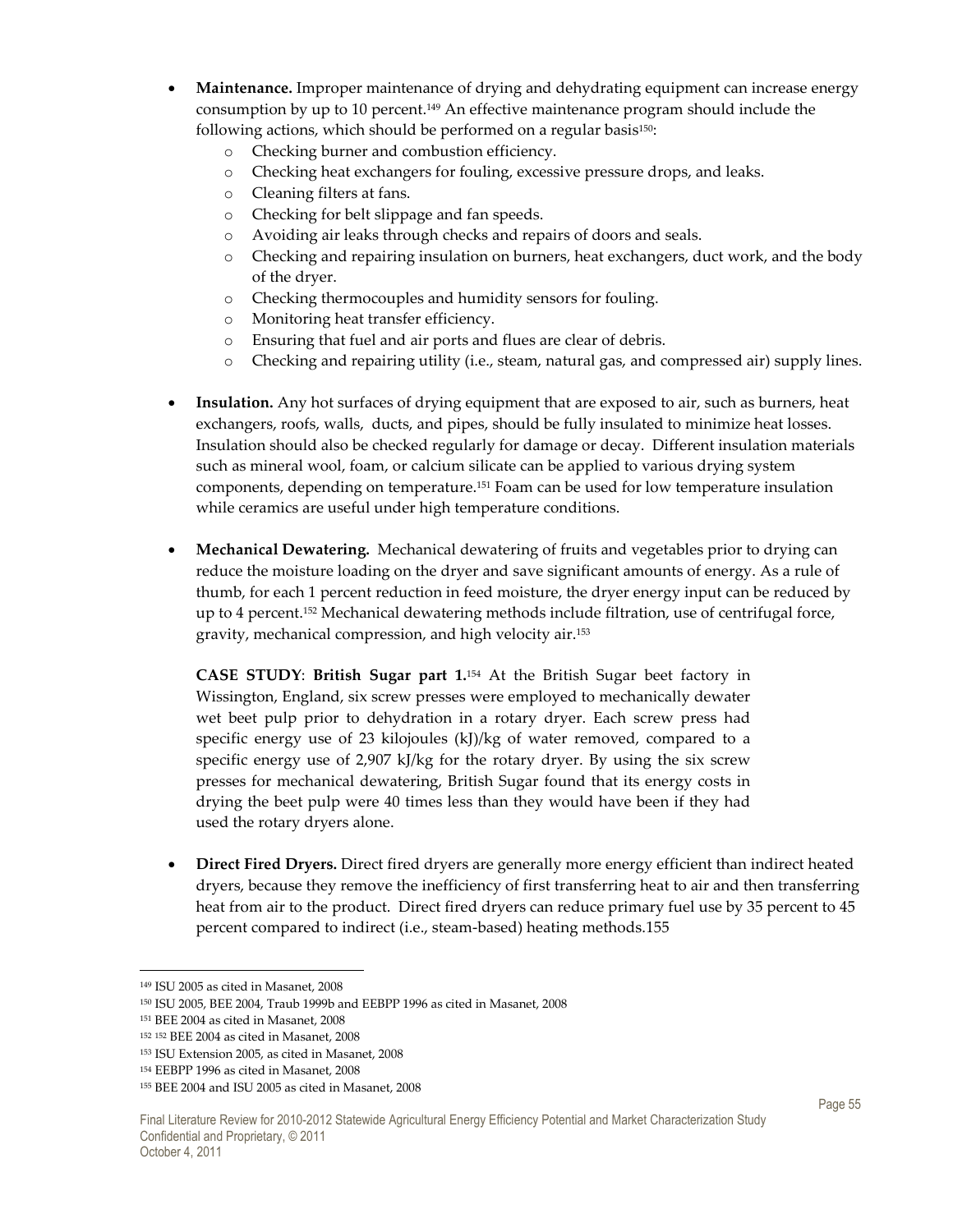- **Exhaust Air Heat Recovery.** A simple form of heat recovery in retrofit applications is to utilize the exhaust air of a dryer to preheat the inlet air stream, thereby saving energy. The success of this measure depends on the available space for additional duct work near the dryer.156 Either the exhaust air can be directly injected into the inlet air stream, or a recuperation (i.e., heat exchanger) system can be employed to indirectly heat the inlet air stream using exhaust air.<sup>157</sup> In the former approach, the saturation of the exhaust air might limit the effectiveness of heat recovery (highly saturated exhaust air may raise the humidity of incoming air and reduce its drying capacity).158 If there is not sufficient room for additional duct work around the dryer, heat can be recovered from exhaust gases using "run-around coils," which contain a heating medium such as water to transfer heat to the inlet air stream via a heat exchanger.<sup>159</sup>
- **Using Dry Air.**: The use of dry air reduces the amount of moisture in the air that requires heating and vaporization. Thus, by removing this moisture, the heating load on the dryer is reduced. Air can be dried using desiccants or dehumidifying techniques, but, in general, this measure is only practical for dryers with small volumes of air. $^{160}$
- **Heat Recovery from the Product.** In cases where products are deliberately cooled using forced air after drying, it might be feasible to recycle the resulting warm air, either directly into the dryer or through a heat exchanger to preheat the inlet air stream.161 However, for products that don't require cooling, the cooling fan and heat recovery system cost might be greater than the energy cost savings associated with the recovered heat.<sup>162</sup>
- **Process Controls.** Process controls, such as feedback controllers, feed forward controllers, and model-based predictive controllers, can help to minimize dryer energy consumption by more precisely controlling energy inputs to meet the needs of the product being processed. Common sensors used in drying process control include thermocouples and resistance thermometers (for air temperature), infrared pyrometers (for product surface temperatures), and wet-bulb and drybulb thermometers, resistance sensors, and absorption capacitive sensors (for air humidity).<sup>163</sup>

**CASE STUDY**: **British Sugar part 2.**164 At the British Sugar beet sugar factory in Wissington, England, sugar is extracted from the beets and the remaining spent beet pulp is dried using rotary dryers to produce cattle feed. The company chose to install a model-based predictive control system to more accurately control the process performance of its rotary dryers. Following installation, the company reported saving £32,900 per year (\$54,290 in 1997 U.S. dollars), which was comprised of £18,900 (\$31,185 in 1997 U.S dollars) in dryer energy savings and £14,000 (\$23,100 in 1997 U.S

<sup>156</sup> ISU 2005 as cited in Masanet, 2008

<sup>157</sup> EEBPP, 2996 as cited in Masanet, 2008

<sup>158</sup> Traub, 1999a as cited in Masanet, 2008

<sup>159</sup> ISU Extension, 2005 as cited in Masanet, 2008

<sup>160</sup> Traub, 1999b as cited in Masanet, 2008

<sup>161</sup> EEBPP, 1996 as cited in Masanet, 2008

<sup>162</sup> Traub, 1999b as cited in Masanet, 2008

<sup>163</sup>CADDET, 1997b, ISU Extension, 2005, and BEE, 2004 as cited in Masanet, 2008

<sup>164</sup> Masanet, 2008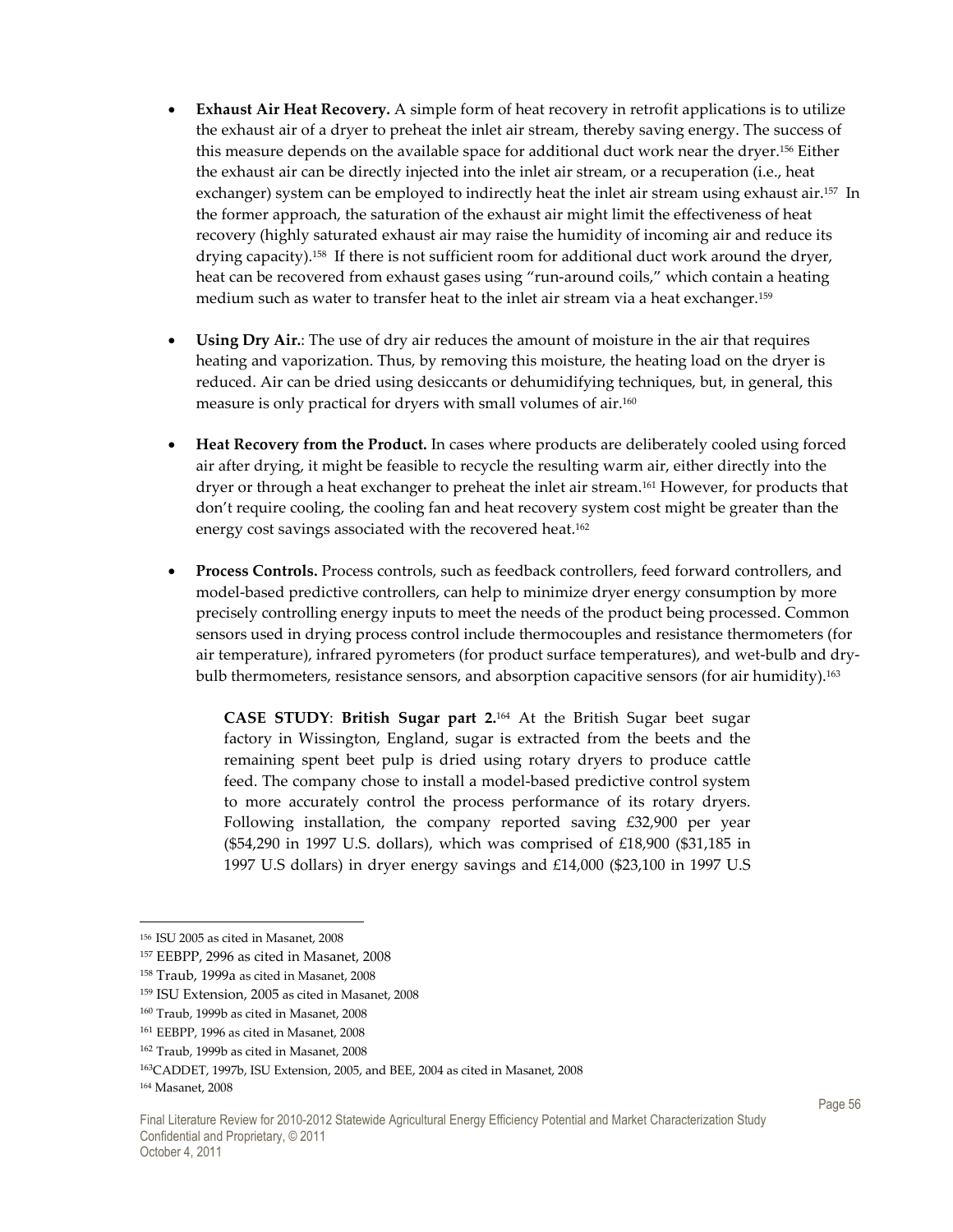dollars) per year in downstream energy cost savings. <sup>165</sup> Furthermore, increased yields boosted savings by another £61,600 (\$101,640 in 1997 U.S dollars) per year, enabling a payback period of just 17 months.

#### **10.3 Post Harvest Nut Hulling and Shelling**

#### *10.3.1 Industry Overview*

California's almond industry produced some 800,000 tons of almonds in 2009, harvested between August and December.166 The Counties of Kern, Fresno, Stanislaus, Merced and Madera combined produce 77.4 percent of the state's almond crop. An additional 432,334 tons of walnuts were also produced in 2009.<sup>167</sup>

There is a large infrastructure of small and medium sized huller and nut processing facilities and a few large nut handlers that process these crops. Hulled and shelled almonds are further processed at product manufacturing facilities. Walnuts are dried and stored in-shell at fumigated warehouses or nonfumigated refrigerated facilities.

### *10.3.2 Energy*

Accessible energy use data for nut hulling and shelling facilities is lacking. A companion study to the Thompson 2008, for post harvest cooling is not available for nut processing. The customer data provided by IOU sources will be searched to aggregate relevant information from this industry.

#### **Waste as Energy**

The process to hull and shell almonds generates significant low moisture organic residues that could be used for bioenergy generation. However, almond hulls are a valued animal feed commodity to dairyman and not readily available for bioenergy conversion.168 Almond Shells can be burned at biomass power plants for energy, manufactured into fire place logs, used as glue filler for laminate board, or used as raw material for other wood board production. Dairy farms also use shells for animal bedding.

Walnut hulls are not collected or used for animal feed but shells are supplied to biomass power plants and for industrial abrasives. Walnut growers and processors are interested in the use of walnut shells to fuel distributed generation bioenergy systems using thermo-chemical conversion technologies. Senate Bill 489, the Renewable Energy Equity Act, if signed by the Governor, would "enable all eligible renewable energy types, including biomass and gas, to utilize California's Net Energy Metering program, which allows customers to offset some of their power usage with the energy they generate on site."169

-

http://www.almondboard.com/AboutTheAlmondBoard/Documents/2010%20Almanac%20FINAL.pdf

<sup>165</sup>CADDET 1997b as cited in Masanet, 2008

<sup>166</sup> Almond Board of California 2010. *The 2010 Almond Almanac*.

<sup>167</sup> National Agricultural Statistics Service 2010. 2009 California Walnut Acreage Report. Sacramento, Calif.: *United States Department of Agriculture*. http://www.walnuts.org/tasks/sites/walnuts/assets/File/2009\_California\_Walnut\_Acreage\_Report.pdf <sup>168</sup> Amon, Ricardo 2011. "California Food Processing Industry Organic Residue Assessment." *California Biomass Collaborative.*  Unpublished.

<sup>&</sup>lt;sup>169</sup> California State Senate Majority Caucus. "Clean, Renewable Energy." Modified 2011. http://sd05.senate.ca.gov/issues/cleanrenewable-energy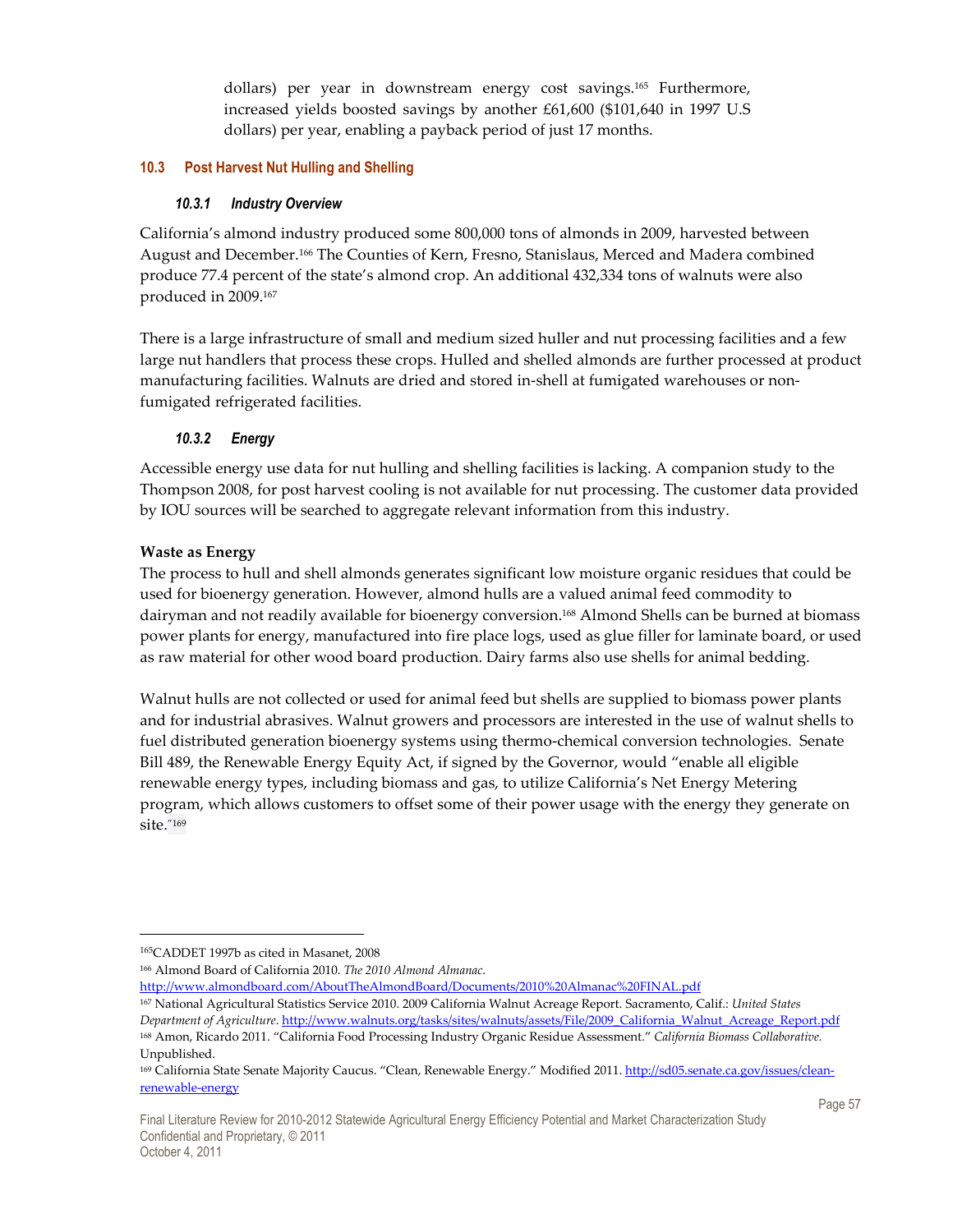#### *10.3.3 Technologies*

This Literature Review did not find information related to energy efficiency technologies for post harvest drying. Solar drying technologies are available for this segment.

#### **10.4 Utility Programs**

There was no information on utility programs specifically targeting this segment. Efficiency programs offering rebates for motors and VFD systems may apply for these customers.

#### **10.5 Summary of Observations**

#### **Post Harvest Cooling**

The accumulated effect of utilizing best practices and adopting continuous improvements deliver a highly productive agricultural industry. Post harvest being a critical link in the production chain to ensure quality, safety and marketability. Thompson's 2008 study identifies several areas for further research that hold potential for electricity use reduction in the use of post harvest coolers:

- Determining the minimum water flow needed in hydro-coolers.
- Optimizing airflow rates and reducing pressure drop in forced-air coolers.
- For vacuum coolers:
	- o Using a common refrigeration system for multiple vacuum tubes.
	- o Minimizing the time water is sprayed in the water spray operation.
	- o Using high-speed vacuum pumps.
	- o Installing direct expansion or flooded evaporators.

#### **Post Harvest Drying**

There is limited knowledge about post harvest drying energy use, potential for energy conservation or adoption rate of emerging technologies. Customer or county-based utility data is not available to assess electricity and natural gas consumption in this industry. Additional surveys or data mining efforts will be required to more completely characterize this industry.

#### **Post Harvest Nut Hulling & Shelling**

There is insufficient information to evaluate gaps and efficiency opportunities in this sub-segment. Research should be conducted to further understand energy use and efficiency improvement opportunities.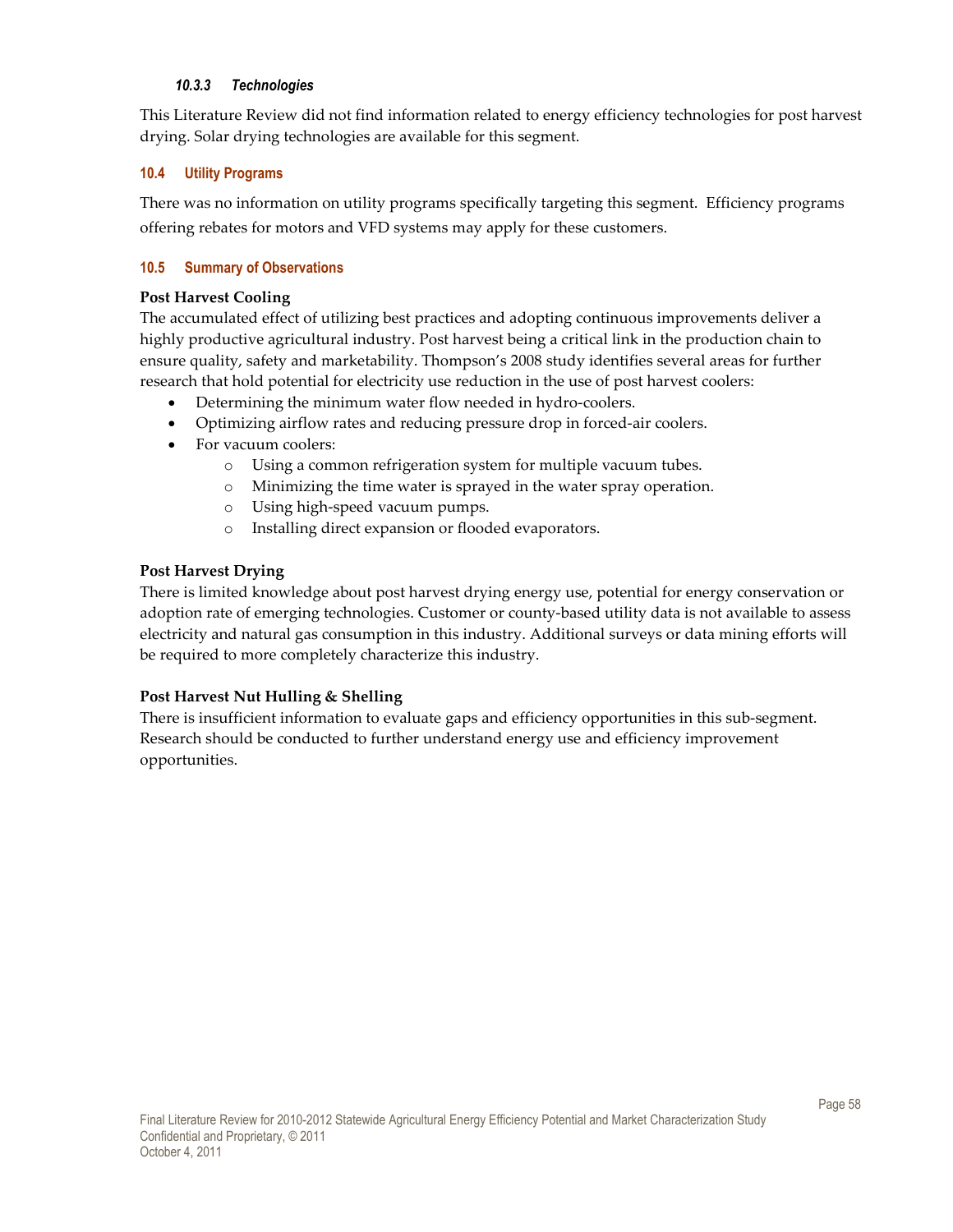# **11 Appendix**

To date, Navigant has identified the following California agriculture sector evaluations and reports related to and completed for the IOU's agricultural sector energy efficiency program offerings:

- Process Evaluation of PG&E's Agricultural and Food Processing Program, PG&E, *The Cadmus Group in collaboration with Nexus Market Research, Research Into Action, and Strategic Energy Group*, 2009
- 2006-2008 Evaluation Report for the Southern California Industrial and Agricultural Contract Group, CPUC, *Itron, Inc. with ASW Engineering, Energy and Resources Solutions, Energy Metrics, Helios Resources, Jai J Mitchell Analytics, Michael Engineering, PWP Inc., Katin Engineering, SDV/ACCI, and Warren Energy Engineering*, 2009
- Evaluation of the Certified Agri-Food Energy Efficiency (CAFEE) Program- 1473-04, for Global Energy Partners, *Quantec LLC*, 2006
- Evaluation, Measurement and Verification Report, California Multi Measure Farm Program, 1354-04 and 1360-04, California Public Utilities Commission and EnSave, Inc, *kW Engineering*, 2007
- Evaluation of the Center for Irrigation Technology, 2004-2005 Agricultural Pumping Efficiency Program, *Equipose Consulting, Inc. with California AgQuest Consulting, Inc., Ridge & Associates, and Vanward Consulting*, 2006
- Southern California Edison Company's Evaluation Measurement & Verification of the 2002 Pump Test and Hydraulic Services Program, SCE, *Equipose Consulting, Inc. in conjunction with Ridge & Associates, Vanward Consulting, and California AgQuest Consulting Inc.*, 2003
- Impact Evaluation of PG&E's 1997 Agricultural Programs Energy Efficiency Incentives Program: Pumping and Related End Use (Study ID 335A), Refrigeration End Use (Study IS 335B) and Greenhouse Heat Curtain End Use (Study ID 335C), *Equipoise Consulting with California AgQuest Consulting and Dr. Kirtida Parikh*, 1999
- 1997 Agricultural Energy Efficiency Incentives Program, First Year Load Impact Evaluation Final Report, Study ID 1022, San Diego Gas & Electric, *Xenergy, Inc.* 1999
- 1997 Agricultural Energy Efficiency Incentive Program Impact Study, Study ID 569, Southern California Edison, *Alternative Energy Systems Consulting, Inc. with Ridge & Associates, and KVDR, Inc.*, 1999

Table 15 provides a summary of existing and historical programs offered by the IOUs that target the agriculture industry in general. Segment specific programs are provided within the specific sections of this Report. Measures offered through the IOU's non-residential programs, custom and deemed, may also be available for agriculture customers.

#### **Table 15. Existing & Historical IOU Programs for the Agriculture Sector**

| <b>Program Name</b> | Program<br>Cvcle | Program<br><b>Offerings</b> | <b>Notes</b> |
|---------------------|------------------|-----------------------------|--------------|
|                     |                  |                             |              |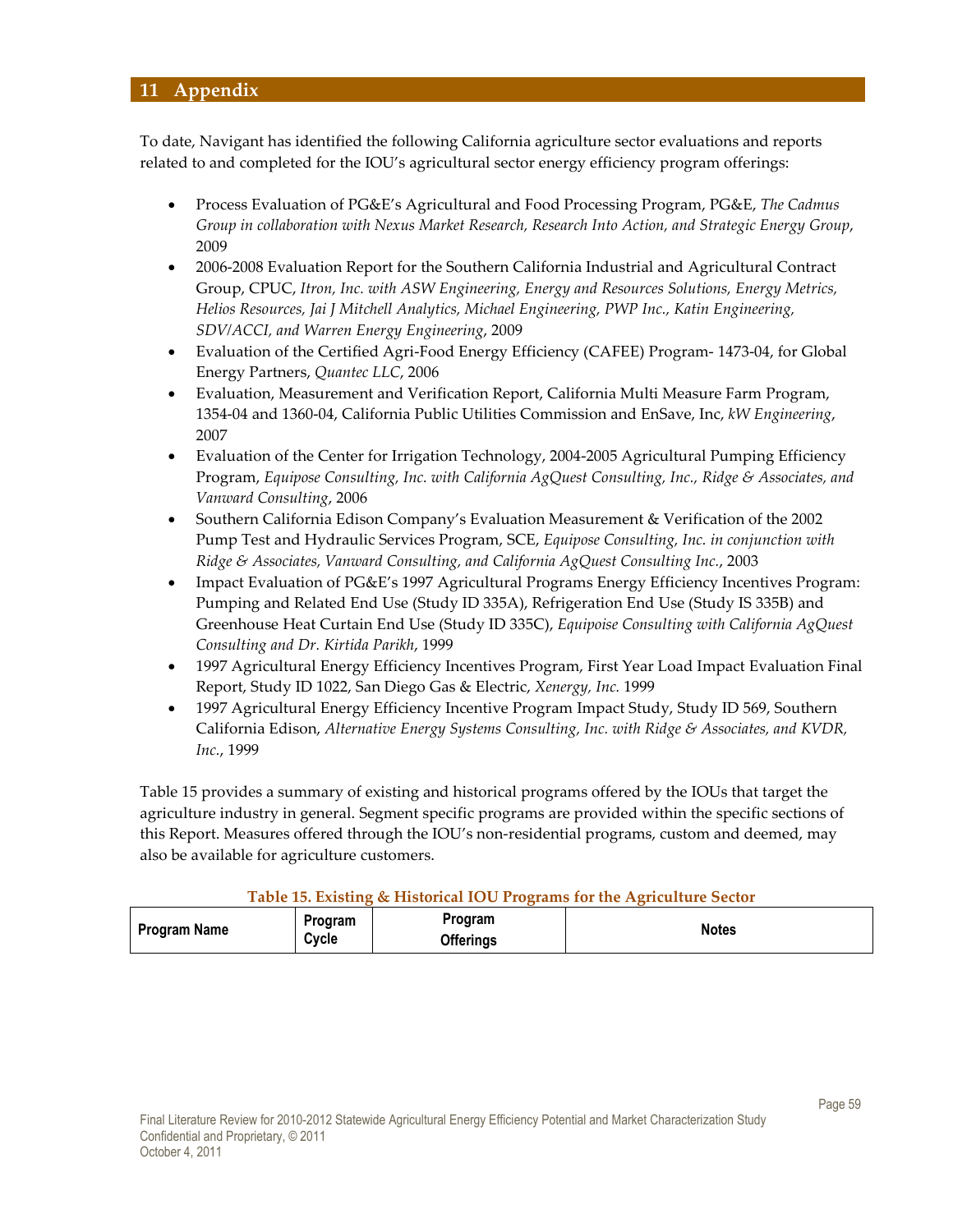| PG&E's Agriculture &<br><b>Food Processing</b><br>Programs - Core<br>Program <sup>170</sup>                 | Ongoing       | Incentives, Energy Audits,<br>Pump Testing, Engineering<br>Support & Design Assistance,<br>Energy Modeling Tools,<br>Commissioning &<br>Retrocommissioning<br>Assistance, Access to market<br>resources & benchmarking<br>information | • The "Core Program" embodies PG&E's primary<br>agricultural energy efficiency efforts<br>• Applicable Segments: Agriculture; Dairies; Food<br>Processing; Greenhouses; Irrigation;<br>Refrigerated Warehouses; Wineries                                                                                                                                                                                                                                                                       |
|-------------------------------------------------------------------------------------------------------------|---------------|---------------------------------------------------------------------------------------------------------------------------------------------------------------------------------------------------------------------------------------|------------------------------------------------------------------------------------------------------------------------------------------------------------------------------------------------------------------------------------------------------------------------------------------------------------------------------------------------------------------------------------------------------------------------------------------------------------------------------------------------|
| <b>PG&amp;E's Industrial</b><br>Refrigeration<br>Performance Plus171                                        | Ongoing       | Retrofit of existing buildings,<br>improvements of refrigeration<br>systems, lighting, envelope,<br>pumping, air handling                                                                                                             | • Partnership with VaCom<br>• Applicable Segments: Cold Storage & Food<br>Processing (large facilities)                                                                                                                                                                                                                                                                                                                                                                                        |
| <b>PG&amp;E's Combined</b><br>Approach to Solar and<br><b>Efficiency (CASE)</b><br>Program <sup>172</sup>   | Ongoing       | Large-scale solar power<br>systems, energy balance<br>analyses, industry<br>benchmarking, equipment<br>retrofits, project management<br>services                                                                                      | • Partnership with SunPower Corporation<br>• The project reported no savings in the 2006-2008<br>Program Cycle<br>• Applicable Segments: General agriculture                                                                                                                                                                                                                                                                                                                                   |
| <b>PG&amp;E's Industrial Cold</b><br>Storage/Food<br><b>Processing Efficiency</b><br>Program <sup>173</sup> | 2006-<br>2008 | Audits, cash incentives for<br>completed projects;<br>refrigeration retrofits, lighting<br>retrofits for T-5 fluorescents,<br>VFDs on process pumps and<br>fans, compressed air systems                                               | • Applicable Segments: Refrigerated Warehouses<br>& Food Processing                                                                                                                                                                                                                                                                                                                                                                                                                            |
| <b>PG&amp;E's Certified Agri-</b><br><b>Food Energy Efficiency</b><br>(CAFEE) Program174                    | 2004-<br>2006 | Educational activities, on-site<br>energy audits, incentives and<br>post-installation certification of<br>measures                                                                                                                    | • 2004-2006 Cycle: Program implementers<br>contacted 639 targeted customers to inform them<br>of the program. Installers intended to conduct 73<br>customer energy audits and verify 73<br>installations. In actuality, they performed 72<br>energy audits and verified 63 installations. In<br>actuality, they performed 72 energy audits and<br>verified 63 installations. All claimed savings were<br>achieved for the projects sampled.<br>• Applicable Segments: All agricultural sectors |

<sup>170</sup> Rock, Kerstin and Wong, Crispin (The Cadmus Group). 2009. *Process Evaluation of PG&E's Agriculture and Food Processing Program*. Portland, Oregon: Pacific Gas and Electric Company. CALMAC Study ID PGE0276.0.

http://www.calmac.org/publications/PG%26E\_AG\_and\_FP\_Report\_20090727.pdf;

http://www.calmac.org/publications/PG&E\_AFPEvaluation\_Appendix.pdf

<sup>171</sup> Equipose Consulting, Inc. 2006. *Evaluation of the Center for Irrigation Technology, 2004-2005 Agricultural Pumping Efficiency Program*. California Public Utilities Commission. Publication No. 1418-04, 1428-04, 1434-04.

http://www.calmac.org/publications/CIT\_APEP\_2004\_2005\_Final\_Impact\_Report\_V2.pdf

<sup>172</sup> Rock, Kerstin and Wong, Crispin (The Cadmus Group). 2009. *Process Evaluation of PG&E's Agriculture and Food Processing Program*. Portland, Oregon: Pacific Gas and Electric Company. CALMAC Study ID PGE0276.0.

http://www.calmac.org/publications/PG%26E\_AG\_and\_FP\_Report\_20090727.pdf; http://www.calmac.org/publications/PG&E\_AFPEvaluation\_Appendix.pdf

<sup>173</sup> Rock, Kerstin and Wong, Crispin (The Cadmus Group). 2009. *Process Evaluation of PG&E's Agriculture and Food Processing Program*. Portland, Oregon: Pacific Gas and Electric Company. CALMAC Study ID PGE0276.0. http://www.calmac.org/publications/PG%26E\_AG\_and\_FP\_Report\_20090727.pdf;

http://www.calmac.org/publications/PG&E\_AFPEvaluation\_Appendix.pdf

<sup>174</sup> Lee, Allen, Seiden, Ken, Ogle, Rick and Wish, Sara (Quantec, LLC) 2006. Evaluation of the Certified Agri-Food Energy Efficiency (CAFEE) Program – 1473-04. Portland, Oregon: *Global Energy Partners*. http://www.calmac.org/publications/CAFEE\_Report\_091806\_Final.pdf